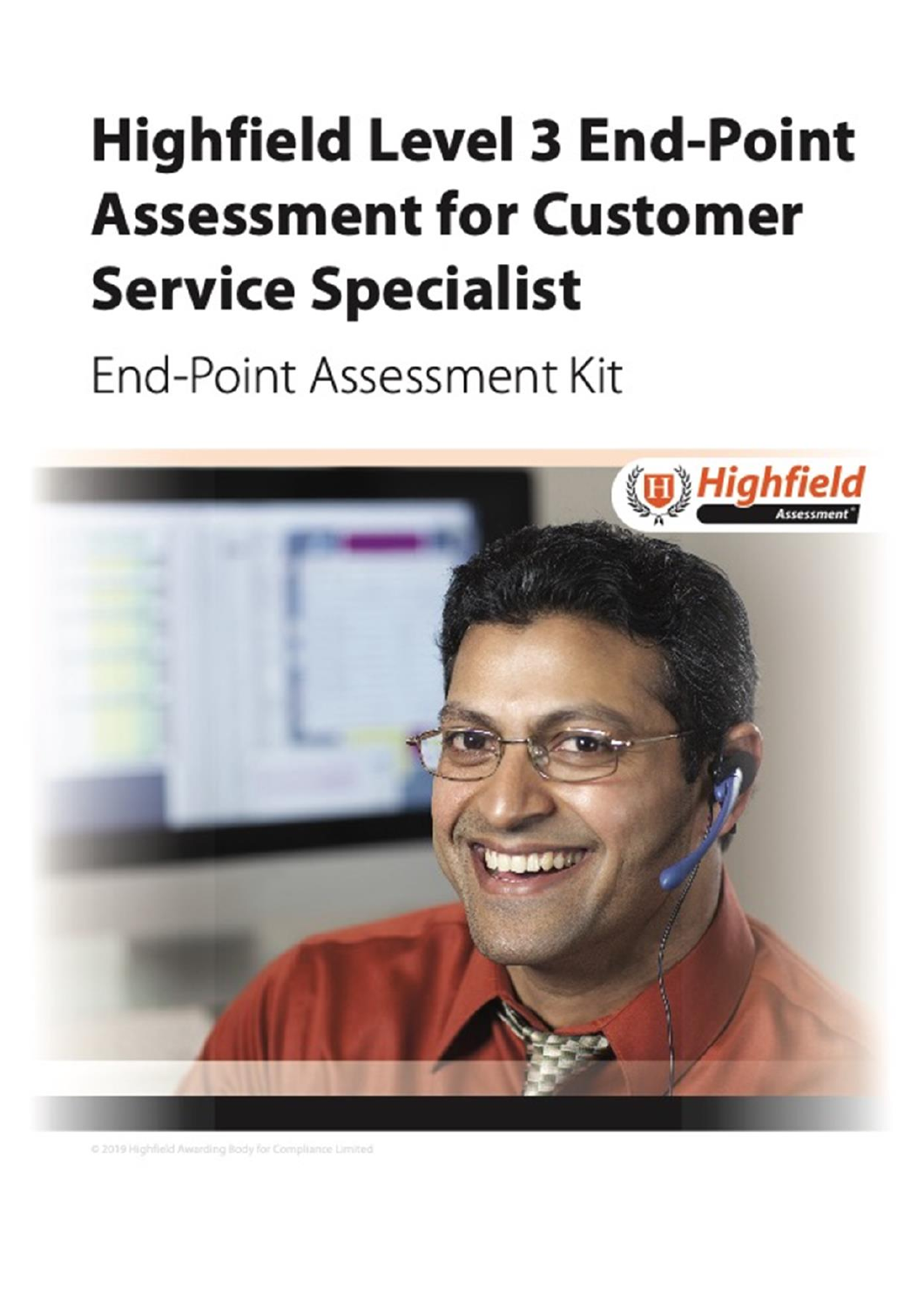# **Highfield Level 3 End-Point Assessment for Customer Service Specialist**

# EPA Kit

# Contents

Please click on the headings below to navigate to the associated section of the EPA kit.

| <b>Introduction</b>                                                   |    |
|-----------------------------------------------------------------------|----|
| The Highfield approach                                                |    |
| <b>Gateway</b>                                                        | 8  |
| The Customer Service Specialist Apprenticeship Standard               | 10 |
| <b>Assessment summary</b>                                             | 28 |
| Assessing the work-based project supported by an interview            | 30 |
| Assessing the professional discussion supported by portfolio evidence | 37 |
| Assessing the practical observation with Q&As                         | 43 |

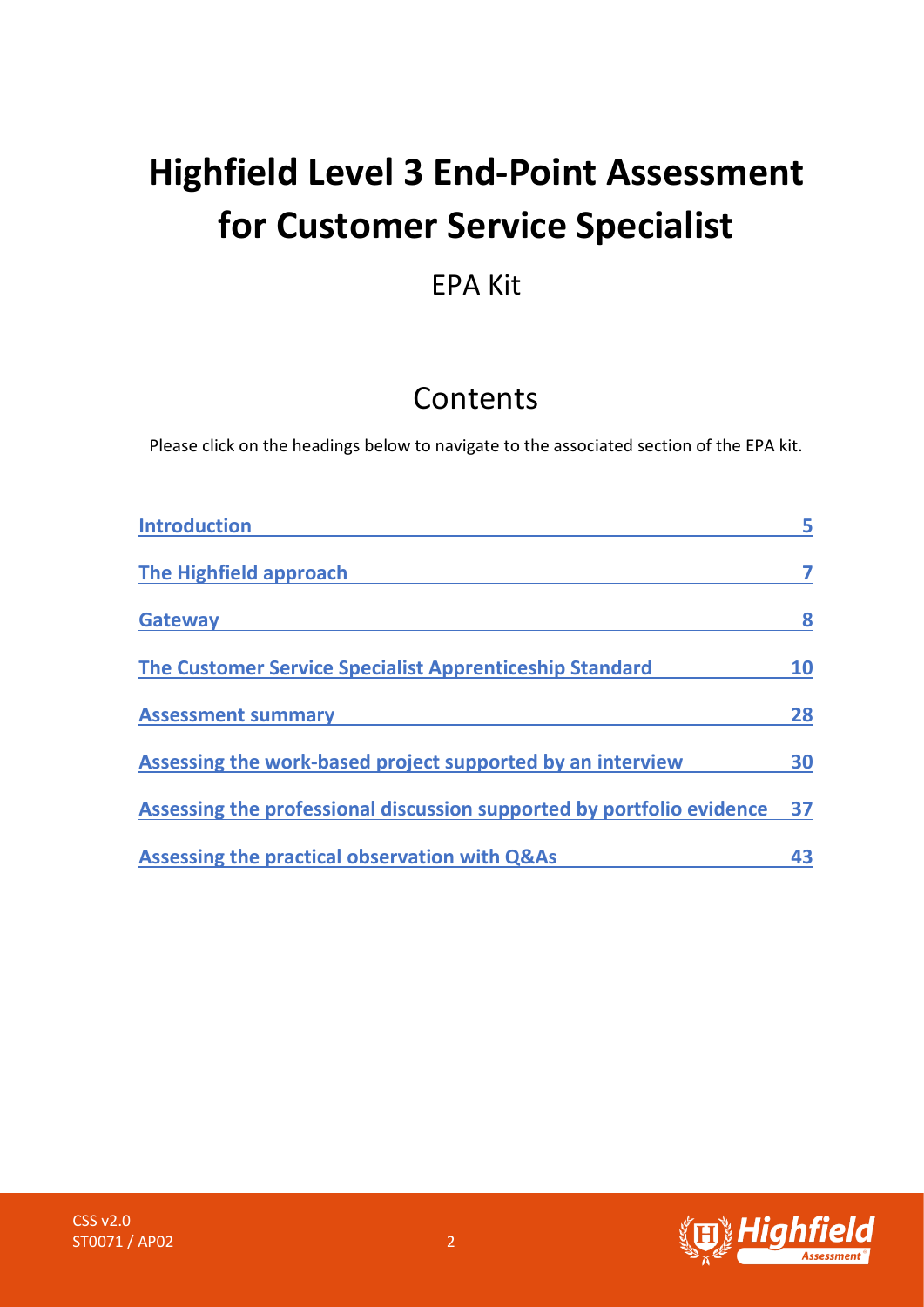# **How to use this EPA kit**

Welcome to the Highfield end-point assessment kit for the Level 3 Customer Service Specialist Apprenticeship Standard.

Highfield are an independent end-point assessment organisation that have been approved to offer and carry out the independent end-point assessments for the Level 3 Customer Service Specialist Apprenticeship Standard. Highfield internally quality assure all end-point assessments in accordance with their IQA process. Additionally, all endpoint assessments are externally quality assured by the relevant EQA organisation.

The EPA kit is designed to outline all you need to know about the end-point assessments for this standard and will also provide an overview of the on-programme delivery requirements. In addition**,** advice and guidance for trainers on how to prepare apprentices for the end-point assessment is included. The approaches suggested are not the only way in which an apprentice may be prepared for their assessments, but trainers may find them helpful as a starting point.

Highfield also offer the Highfield Customer Service Specialist Apprenti-kit that is a comprehensive learning resource, which is designed to be used on-programme.

For more information, please go to the Highfield Products website. Please note that the use of this kit is not a prerequisite for apprentices undertaking the customer service specialist end-point assessment.

#### **Key facts**

| <b>Apprenticeship standard:</b><br>Level: | <b>Customer Service Specialist</b><br>3           |
|-------------------------------------------|---------------------------------------------------|
| On-programme duration:                    | Typically 15 months                               |
| <b>End-Point Assessment Window:</b>       | 3 months                                          |
| <b>Grading:</b>                           | Pass/distinction                                  |
| End-point assessment methods:             | Practical observation with Q&As                   |
|                                           | Work-based project supported by an interview      |
|                                           | Professional discussion supported by portfolio of |
|                                           | evidence                                          |

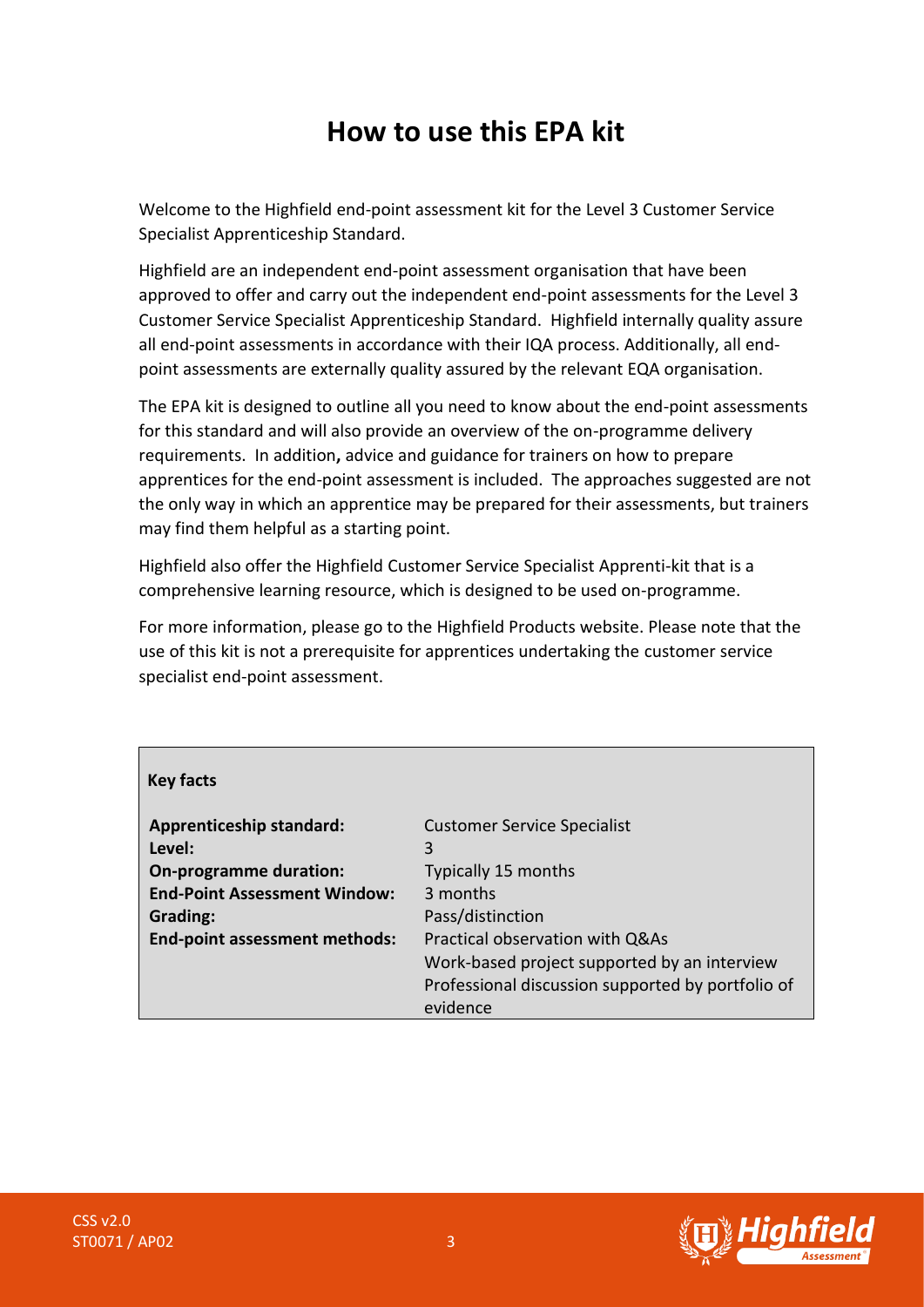#### **In this kit, you will find:**

- an overview of the standard and any on-programme requirements
- a section focused on delivery, where the standard and assessment criteria are presented in a suggested format that is suitable for delivery
- guidance on how to prepare the apprentice for gateway
- detailed information on which part of the standard is assessed by which assessment method
- suggestions on how to prepare the apprentice for each part of the end-point assessment
- a section focused on the end-point assessment method where the assessment criteria are presented in a format suitable for carrying out 'mock' assessments



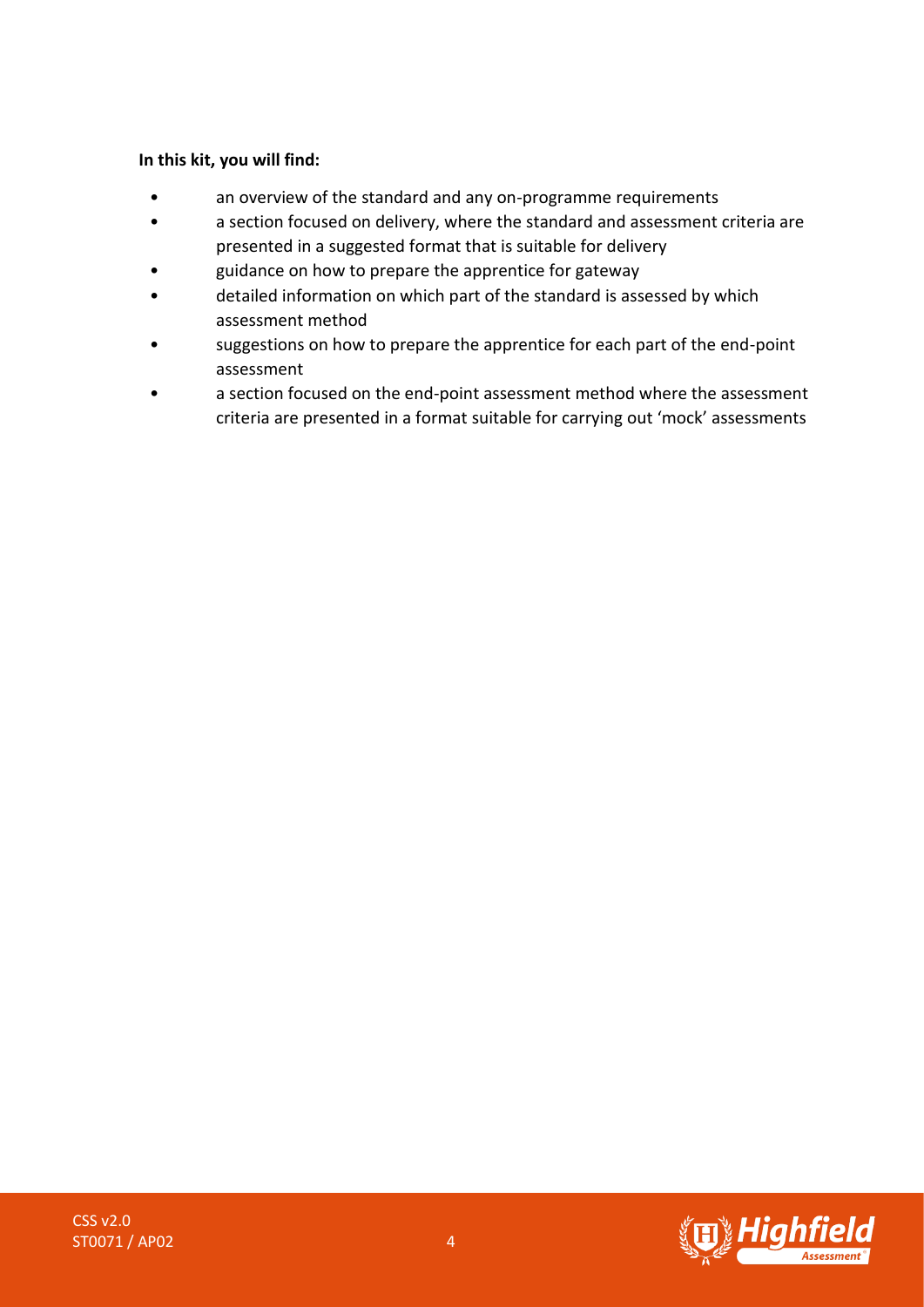# **Introduction**

### <span id="page-4-1"></span><span id="page-4-0"></span>**Standard overview**

The main purpose of a customer service specialist is to be a professional for direct customer support within all sectors and organisation types. You are an advocate of customer service who acts as a referral point for dealing with more complex or technical customer requests, complaints, and queries. You are often an escalation point for complicated or ongoing customer problems. As an expert in your organisation's products and/or services, you share knowledge with your wider team and colleagues. You gather and analyse data and customers' information that influences change and improvements in service.

You will utilise both organisational and generic IT systems to carry out your role with an awareness of other digital technologies. This could be in many types of environment including contact centres, retail, webchat, service industry or any customer service point.

### **On-programme requirements**

The period of learning, development and continuous assessment is managed by the employer, in most cases with the support of a training provider. The on-programme pace will be driven by individuals as well as by the breadth of experience an employer can offer. The whole programme will be typically completed in 15 months. The apprentice may start the end-point assessment at the earliest after 15 months on-programme.

In order to drive quality and consistency through on-programme learning, employers may wish to consider the following:

- use of their normal performance management processes to monitor the progress of the apprentice, provide feedback and guide development.
- provide support, ensuring the requirements of the apprenticeship standard are reflected in the above processes and by filling any gaps through their work with apprentices.
- carry out joint reviews of progress at regular intervals, involving apprentices, line managers and others with a direct relationship, e.g. mentors, workplace coaches, etc. They should agree how any issues are to be resolved together.
- allow apprentices to develop and maintain, within a portfolio, examples of their work throughout their apprenticeship that cover the full standard. This portfolio will be used by the apprentice to demonstrate to the employer that they are ready for the end-point assessment. Some of the evidence from this portfolio, that has

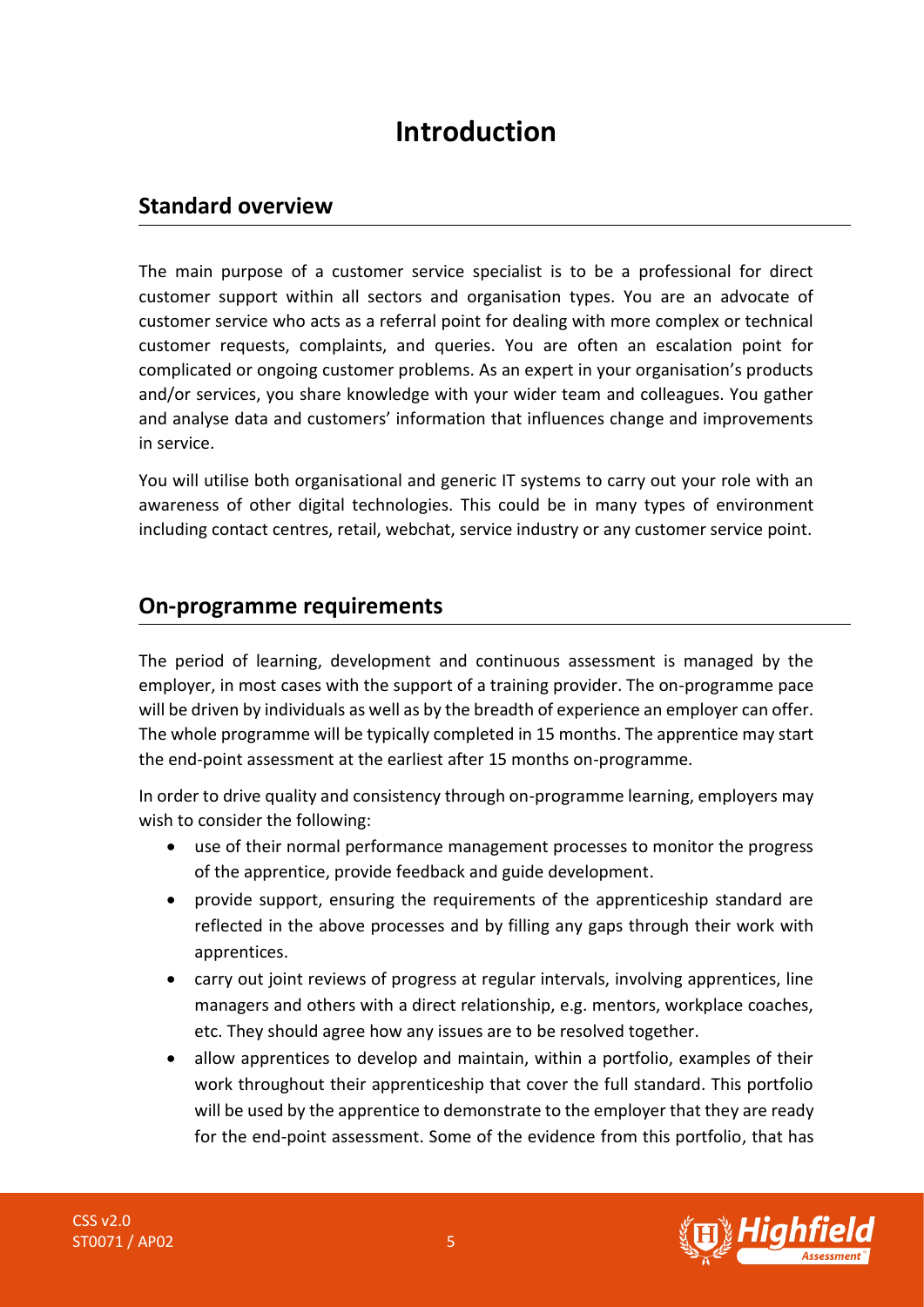not been assessed by the independent assessor, will be used to support the professional discussion.

### **Additional, relevant on-programme qualification**

There are no mandatory qualifications for apprentices for this standard. Employers may wish to choose the Highfield Level 3 Diploma in Customer Service Skills (RQF) to help structure the on-programme delivery.

### **Readiness for end-point assessment**

In order for an apprentice to be ready for the end-point assessments:

- the apprentice must have achieved level 2 English and maths.
- the employer must be confident that the apprentice has developed all the knowledge, skills and behaviours defined in the apprenticeship standard along with evidence that the apprentice holds a portfolio to evidence this. The employer, along with the training provider, will decide if the full portfolio meets the requirements of the standard.
- the employer must also be satisfied that the apprentice is working at or above the level set out in the standard. To ensure this, the apprentice must attend a formal meeting with their employer to complete the gateway readiness report.
- a proposal form will be completed by the apprentice and brought with them to the gateway meeting where they will set out what the subject of their project report will be. This will only be signed off by the assessor if it is deemed appropriate enough to satisfy the criteria available.
- the apprentice and the employer should then engage with Highfield to agree a plan and schedule for each assessment activity to ensure all components can be completed within a 3-month end-assessment window (the work-based project must be completed within 2 months from the start of the end-point assessment). Further information about the gateway process is covered later in this guide.

# **Order of end-point assessments**

The assessment plan recommends that the work-based project is the first assessment, followed by the professional discussion and then finally the practical observation.

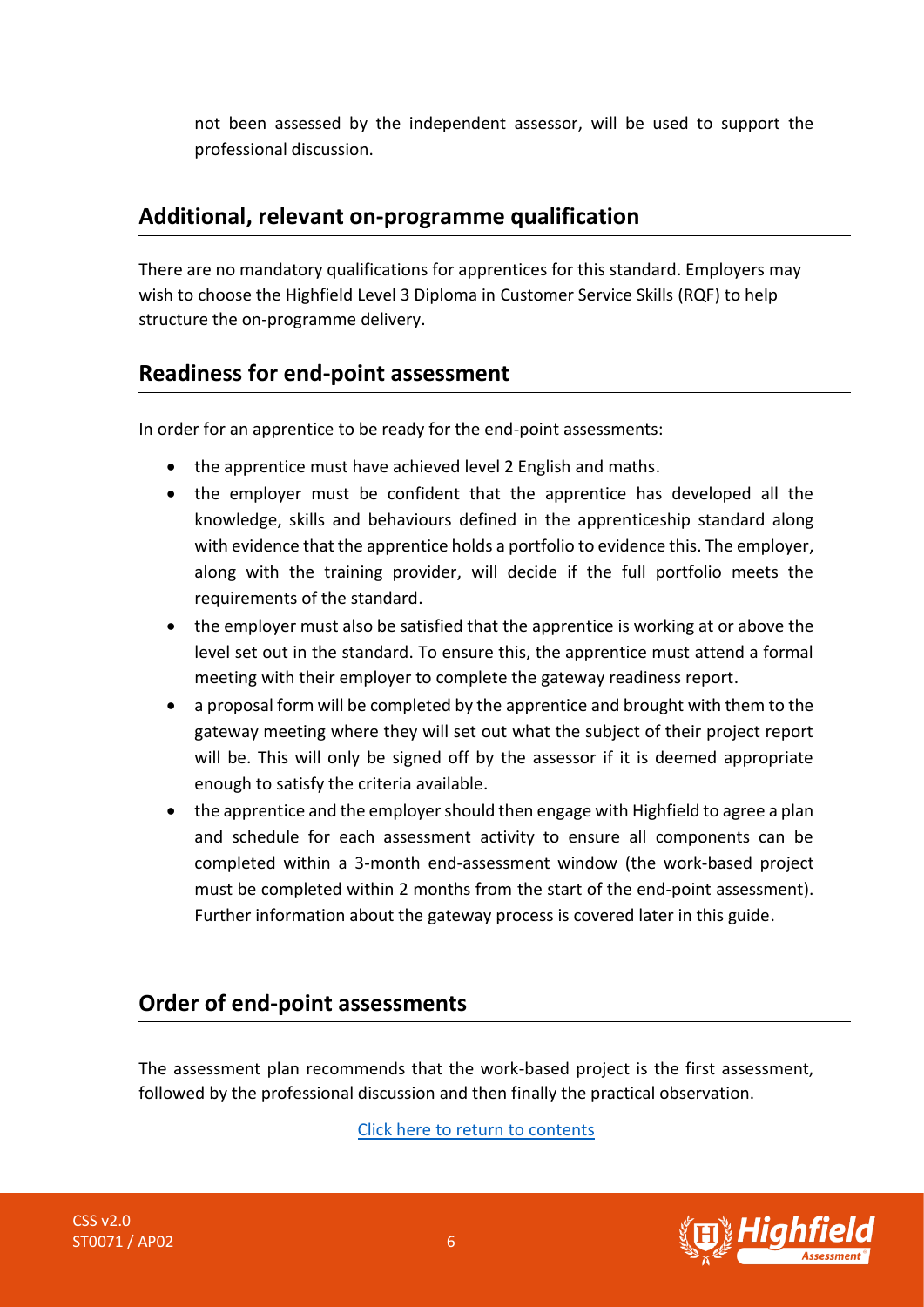# <span id="page-6-0"></span>**The Highfield Approach**

This section describes the approach Highfield has adopted in the development of this endpoint assessment in terms of its interpretation of the requirements of the end-point assessment plan and other relevant documents.

#### **Documents used in developing this end-point assessment**

Standard (2020)

[https://www.instituteforapprenticeships.org/apprenticeship-standards/customer](https://www.instituteforapprenticeships.org/apprenticeship-standards/customer-service-specialist/)[service-specialist/](https://www.instituteforapprenticeships.org/apprenticeship-standards/customer-service-specialist/)

End-point assessment plan (11<sup>th</sup> December 2020)

st0071 customer-service-specialist l3 ap-for-publication 08122020.pdf [\(instituteforapprenticeships.org\)](https://www.instituteforapprenticeships.org/media/4711/st0071_customer-service-specialist_l3_ap-for-publication_08122020.pdf)

#### **Specific considerations**

In accordance with the customer service specialist assessment plan:

All of the evidence criteria used within this end-point assessment have been taken directly from the customer service specialist assessment plan.

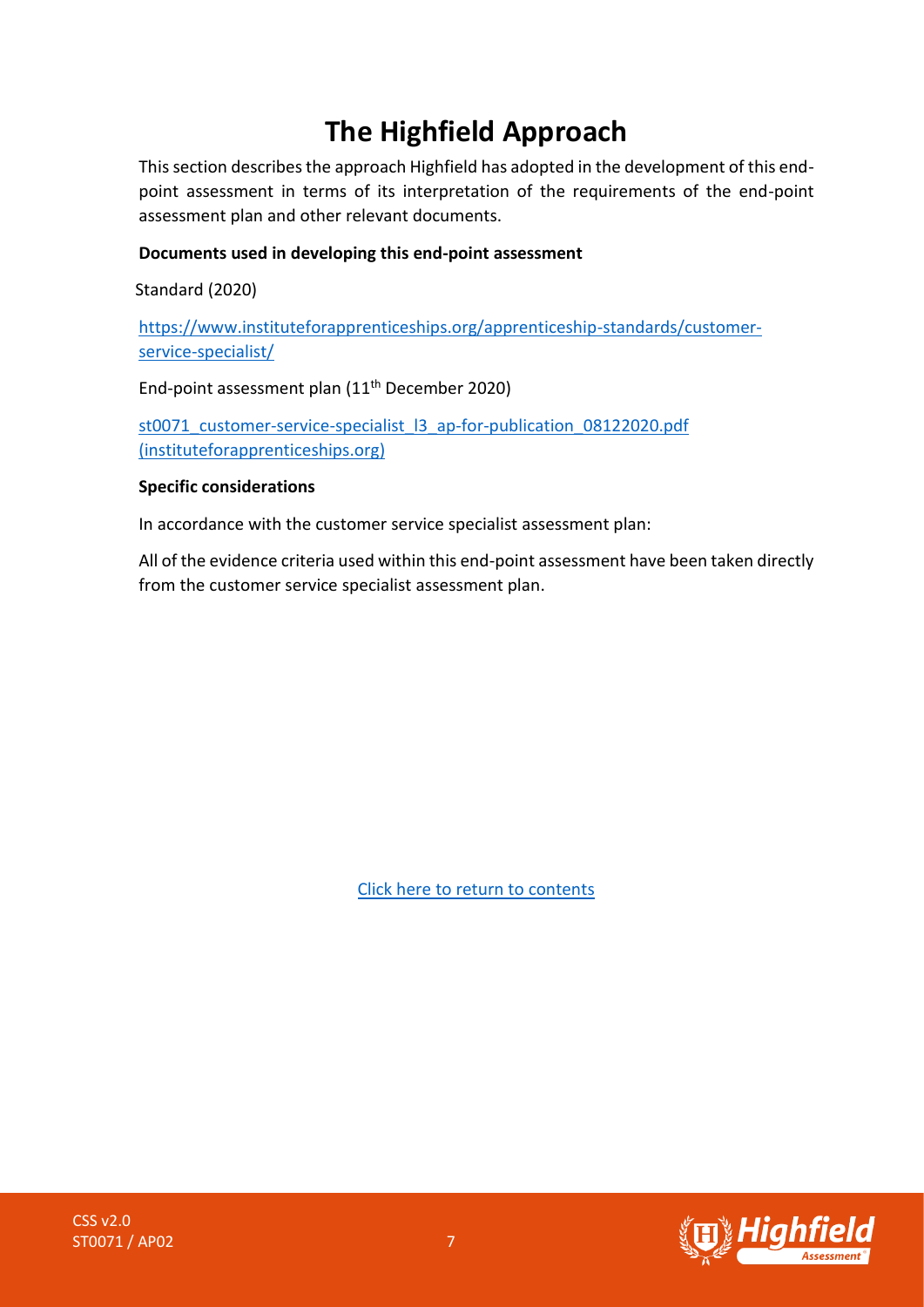# **Gateway**

### <span id="page-7-0"></span>**How to prepare for gateway**

After apprentices have completed their on-programme learning, they should be ready to pass through 'gateway' to their end-point assessment.

Gateway is a meeting that should be arranged between the apprentice, their employer and training provider to determine that the apprentice is ready to undertake their endpoint assessment. The apprentice should prepare for this meeting by bringing along workbased evidence, including:

- emails
- letters
- meeting notes
- call logs
- workflow documents
- feedback
- performance review meeting information
- work-based proposal form

As well as evidence from others, such as:

- mid and end-of-year performance reviews
- feedback to show how they have met the apprenticeship standards while onprogramme

In advance of gateway, apprentices will need to have:

- achieved level 2 English
- achieved level 2 maths

Apprentices should be advised by employers and providers to gather this evidence throughout their on-programme training. It is recommended that employers and providers complete regular checks and reviews of this evidence to ensure the apprentice is progressing and achieving the standards before the formal gateway meeting is arranged.

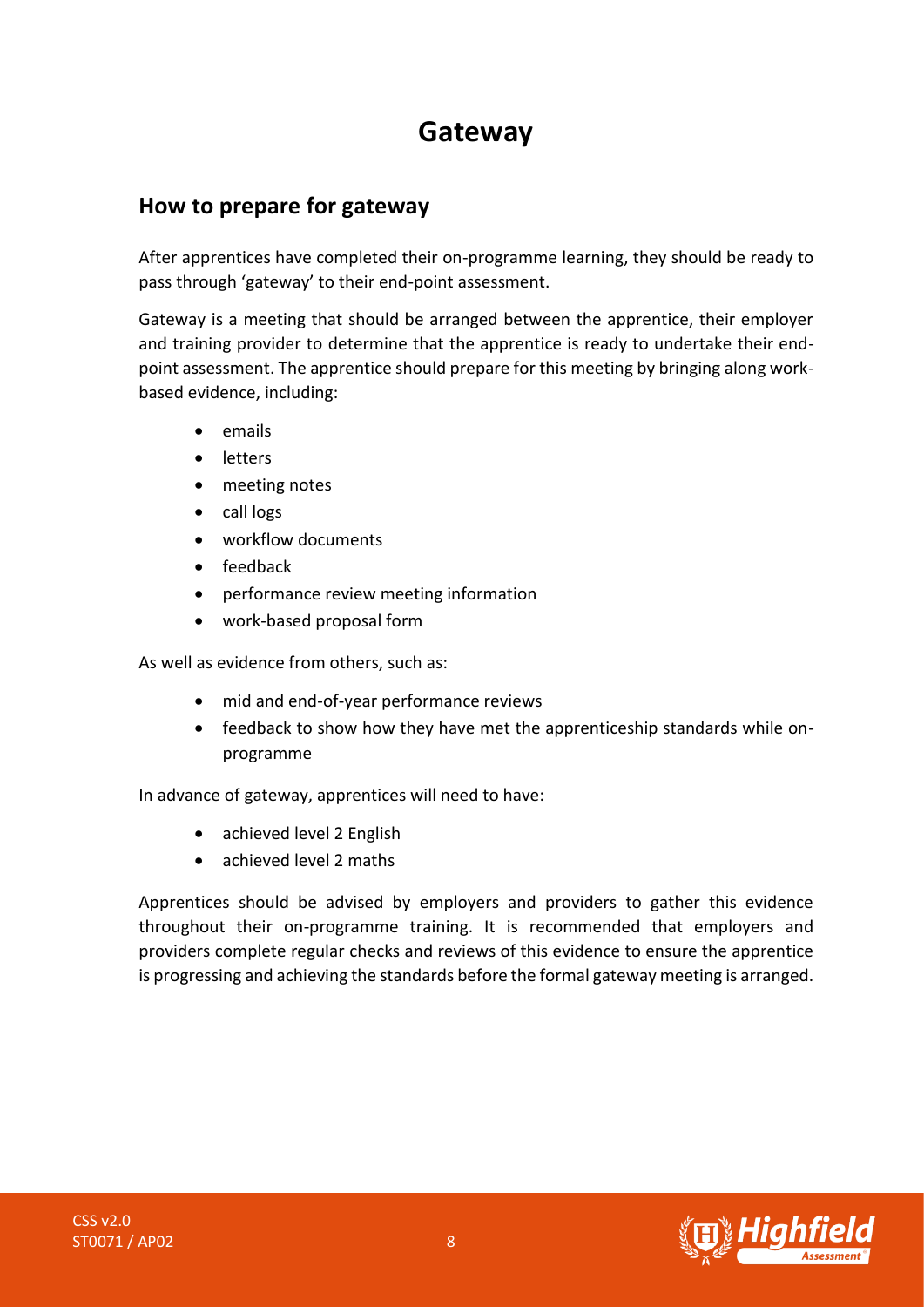# **The gateway meeting**

The gateway meeting should last around 1 hour and must be completed on or after the apprenticeship on-programme end date. It should be attended by the apprentice and the relevant people who have worked with the apprentice on-programme, such as the line manager/employer or mentor, the on-programme trainer/training provider and/or a senior manager (as appropriate to the business).

During the meeting, the apprentice, employer and training provider will discuss the apprentice's progress to date and confirm if the apprentice has met the full criteria of the apprenticeship standard during their on-programme training. The gateway readiness report should be used to log the outcomes of the meeting and should be agreed by all 3 parties. This report is available to download from the Highfield Assessment website.

The report should then be submitted to Highfield to initiate the end-point assessment process. If you require any support completing the gateway readiness report, please contact your employer engagement manager at Highfield Assessment.

**Please note:** a copy of the standard should be available to all attendees during the gateway meeting.

#### **Reasonable adjustments and special considerations**

Highfield Assessment has measures in place for apprentices who require additional support. Please refer to the Highfield Assessment Reasonable Adjustments Policy for further information/guidance.

#### **ID requirements**

Highfield Assessment will need to ensure that the person undertaking an assessment is indeed the person they are claiming to be. All employers are therefore required to ensure that each apprentice has their identification with them on the day of the assessment so the end-point assessor can check.

Highfield Assessment will accept the following as proof of an apprentice's identity:

- a valid passport (any nationality)
- a signed UK photocard driving licence
- a valid warrant card issued by HM forces or the police
- another photographic ID card, e.g. employee ID card, travel card, etc.



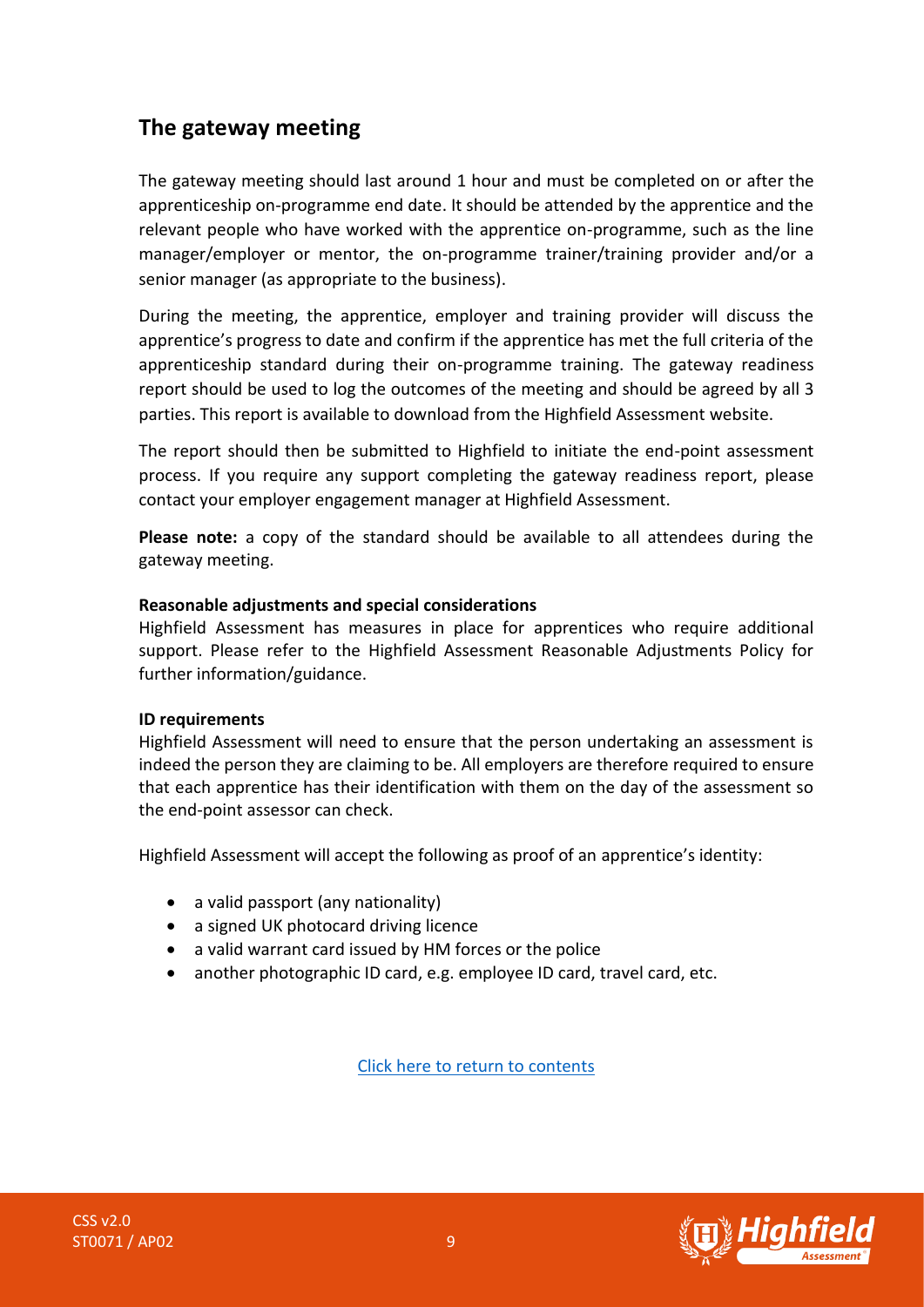# **The Customer Service Specialist Apprenticeship Standard**

The following pages contain the Level 3 Customer Service Specialist Apprenticeship Standard and the assessment criteria in a format that is suitable for delivery.

<span id="page-9-0"></span>

|                                                                                                                                       | <b>Business knowledge and understanding</b>                           |  |  |
|---------------------------------------------------------------------------------------------------------------------------------------|-----------------------------------------------------------------------|--|--|
| Knowledge                                                                                                                             |                                                                       |  |  |
| Understand your organisation's current business strategy in relation to customers and make recommendation for its future              |                                                                       |  |  |
| Understand what continuous improvement means in a service environment and how your recommendations for change impact your             |                                                                       |  |  |
|                                                                                                                                       | organisation                                                          |  |  |
| Understand the principles and benefits of being able to think about the future when taking action or making service-related decisions |                                                                       |  |  |
| Understand the impact your service provision has on the wider organisation and the value it adds                                      |                                                                       |  |  |
| Understand a range of leadership styles and apply them successfully in a customer service environment                                 |                                                                       |  |  |
|                                                                                                                                       | Work-based project (supported by interview)                           |  |  |
| Pass criteria                                                                                                                         | <b>Distinction criteria</b>                                           |  |  |
| Evidences that they understand the impact of the<br>K1.1                                                                              | K1.3<br>Ability to consider the possible impact on their organisation |  |  |
| organisation's mission statement and business strategy on                                                                             | of not considering the future in decision-making.                     |  |  |
| customer service delivery and makes recommendations for                                                                               | Provides evidence to show when they analyse the risks and<br>K1.4     |  |  |
| future improvements.                                                                                                                  | opportunities to implementing change.                                 |  |  |
| Ability to recommend improvement to the customer service<br>K1.2                                                                      |                                                                       |  |  |
| provision, the steps required to implement this change and                                                                            |                                                                       |  |  |
| the benefit this change could have on the organisation and                                                                            |                                                                       |  |  |
| their role.                                                                                                                           |                                                                       |  |  |
| Professional discussion (supported by portfolio of evidence)                                                                          |                                                                       |  |  |
| Pass criteria                                                                                                                         | <b>Distinction criteria</b>                                           |  |  |

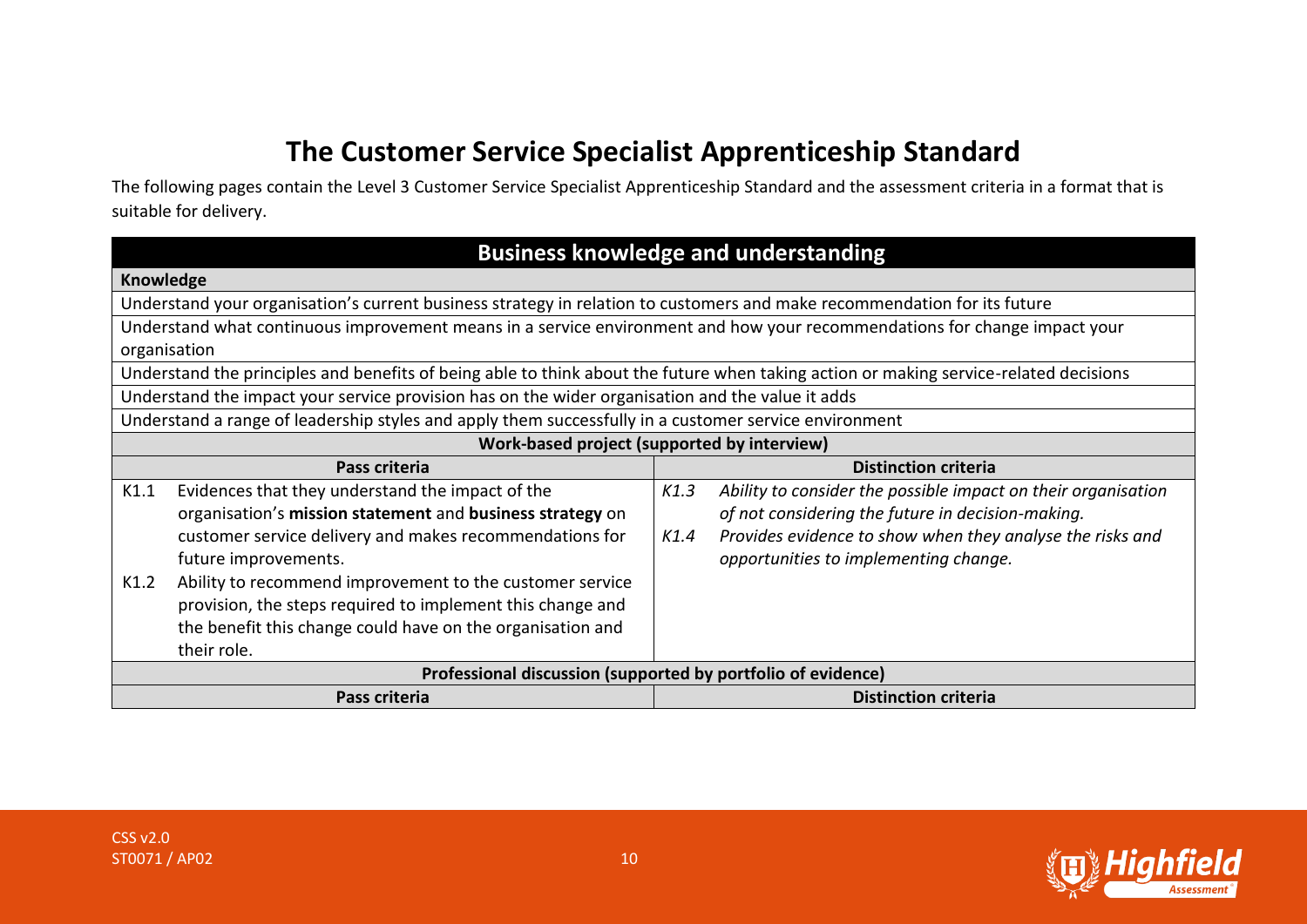| K1.5      | Ability to describe their role in meeting their organisation's<br>customer service standards and its impact upon other<br>departments.                                                                                                | K1.7 | Demonstrates how they evaluate and review improvements<br>made to their own customer service to ensure a future-<br>focused approach. |
|-----------|---------------------------------------------------------------------------------------------------------------------------------------------------------------------------------------------------------------------------------------|------|---------------------------------------------------------------------------------------------------------------------------------------|
| K1.6      | Evidence of how they identify the different types of                                                                                                                                                                                  |      |                                                                                                                                       |
|           | leadership styles that work best in their customer                                                                                                                                                                                    |      |                                                                                                                                       |
|           | environment.                                                                                                                                                                                                                          |      |                                                                                                                                       |
|           | <b>Amplification and guidance</b>                                                                                                                                                                                                     |      |                                                                                                                                       |
| $\bullet$ | <b>Mission statement</b>                                                                                                                                                                                                              |      |                                                                                                                                       |
|           | ○ A mission statement is a short statement of an organisation's purpose, identifying the goal of its operations                                                                                                                       |      |                                                                                                                                       |
|           | <b>Business strategy</b>                                                                                                                                                                                                              |      |                                                                                                                                       |
|           | A summary of how a business plans to achieve its goals and how it improves and sustains it position in the industry<br>$\circ$                                                                                                        |      |                                                                                                                                       |
|           | Leadership styles                                                                                                                                                                                                                     |      |                                                                                                                                       |
|           | A leadership style is a leader's style of providing direction, implementing plans and motivating people; examples of this may<br>$\circ$<br>include transformational, transactional, servant, autocratic, democratic and bureaucratic |      |                                                                                                                                       |
|           | <b>Future-focused approach</b>                                                                                                                                                                                                        |      |                                                                                                                                       |
|           | $\circ$<br>or activities                                                                                                                                                                                                              |      | This is completed through a SWOT or PESTLE analysis to identify factors that might influence future customer service strategy         |

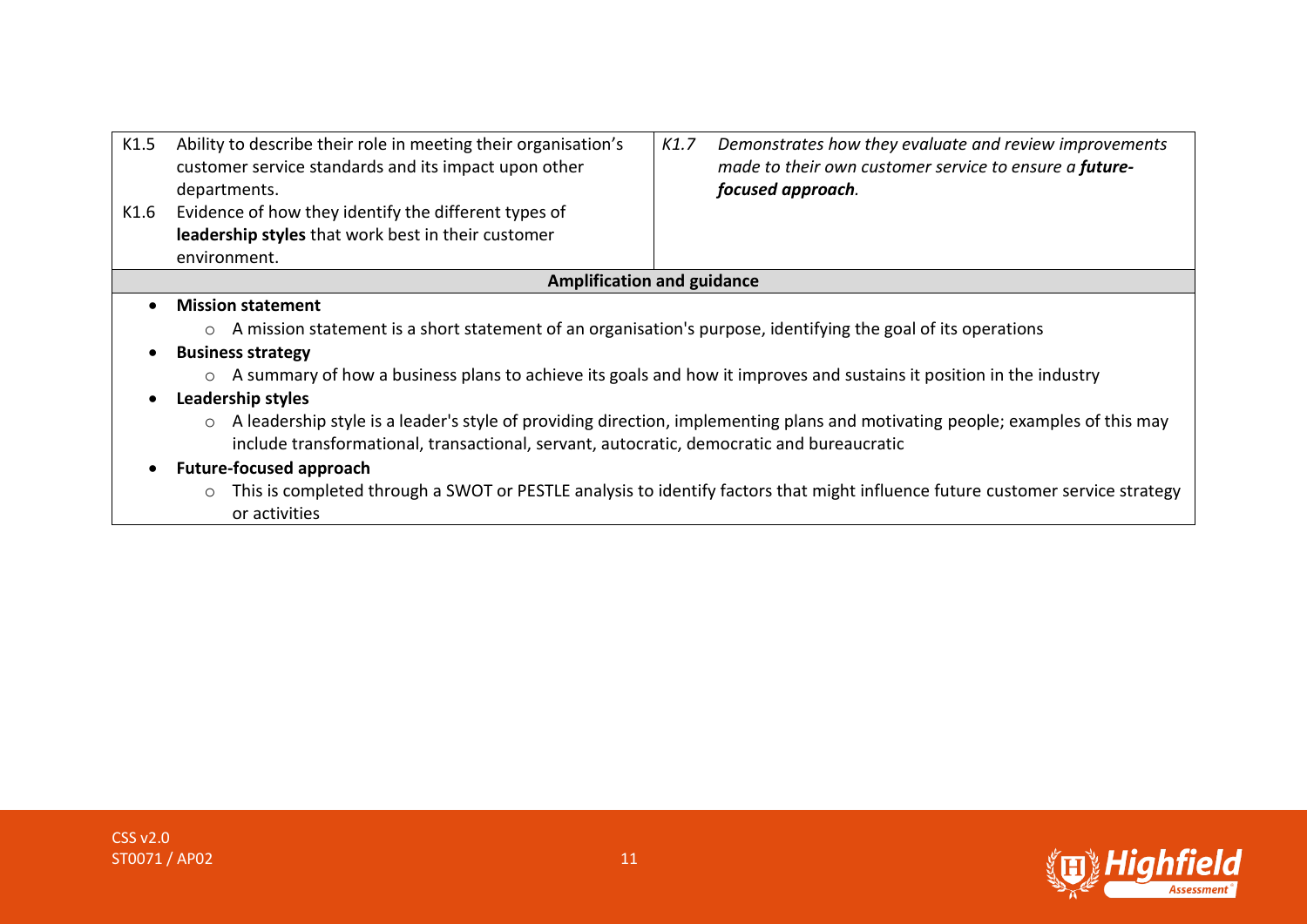|                                                                                                                                  |                                                                                                                                        | <b>Customer journey knowledge</b>                                                                                            |  |
|----------------------------------------------------------------------------------------------------------------------------------|----------------------------------------------------------------------------------------------------------------------------------------|------------------------------------------------------------------------------------------------------------------------------|--|
| Knowledge                                                                                                                        |                                                                                                                                        |                                                                                                                              |  |
|                                                                                                                                  | Understand and critically evaluate the possible journeys of your customers, including challenges and the end-to-end experience         |                                                                                                                              |  |
|                                                                                                                                  | Understand the underpinning business processes that support you in bringing about the best outcome for customers and your organisation |                                                                                                                              |  |
| Understand the reasons why customer issues and complex situations sometimes need referral or escalation for specialist attention |                                                                                                                                        |                                                                                                                              |  |
|                                                                                                                                  | Understand commercial factors and authority limits for delivering the required customer experience                                     |                                                                                                                              |  |
|                                                                                                                                  | Work-based project (supported by interview)                                                                                            |                                                                                                                              |  |
|                                                                                                                                  | Pass criteria                                                                                                                          | <b>Distinction criteria</b>                                                                                                  |  |
| K2.1                                                                                                                             | Demonstrates an understanding of customer journeys within                                                                              | There are no distinction criteria for this component                                                                         |  |
|                                                                                                                                  | their organisation and how these are managed to ensure                                                                                 |                                                                                                                              |  |
|                                                                                                                                  | successful outcomes.                                                                                                                   |                                                                                                                              |  |
| K2.2                                                                                                                             | An understanding of the underpinning business processes                                                                                |                                                                                                                              |  |
|                                                                                                                                  | that support them on bringing about the best outcome for                                                                               |                                                                                                                              |  |
|                                                                                                                                  | customer and their organisation                                                                                                        |                                                                                                                              |  |
|                                                                                                                                  |                                                                                                                                        | Professional discussion (supported by portfolio of evidence)                                                                 |  |
|                                                                                                                                  | Pass criteria                                                                                                                          | <b>Distinction criteria</b>                                                                                                  |  |
| K2.3                                                                                                                             | Understanding of why customer issues and complex                                                                                       | There are no distinction criteria for this component                                                                         |  |
|                                                                                                                                  | situations sometimes need referral or escalation for                                                                                   |                                                                                                                              |  |
|                                                                                                                                  | specialist attention within their organisation.                                                                                        |                                                                                                                              |  |
| K2.4                                                                                                                             | Ability to adhere to their organisation's service level                                                                                |                                                                                                                              |  |
|                                                                                                                                  | agreement and demonstrates an awareness of the limit of                                                                                |                                                                                                                              |  |
|                                                                                                                                  | their authority when providing customer service.                                                                                       |                                                                                                                              |  |
|                                                                                                                                  | <b>Amplification and guidance</b>                                                                                                      |                                                                                                                              |  |
| $\bullet$                                                                                                                        | Limit of their authority                                                                                                               |                                                                                                                              |  |
|                                                                                                                                  | O                                                                                                                                      | The decisions that certain staff members can make in a business. This includes exchanges and refunds. In certain situations, |  |
|                                                                                                                                  | a staff member must confer with a higher level of authority before making a decision.                                                  |                                                                                                                              |  |
|                                                                                                                                  | <b>Specialist attention</b>                                                                                                            |                                                                                                                              |  |

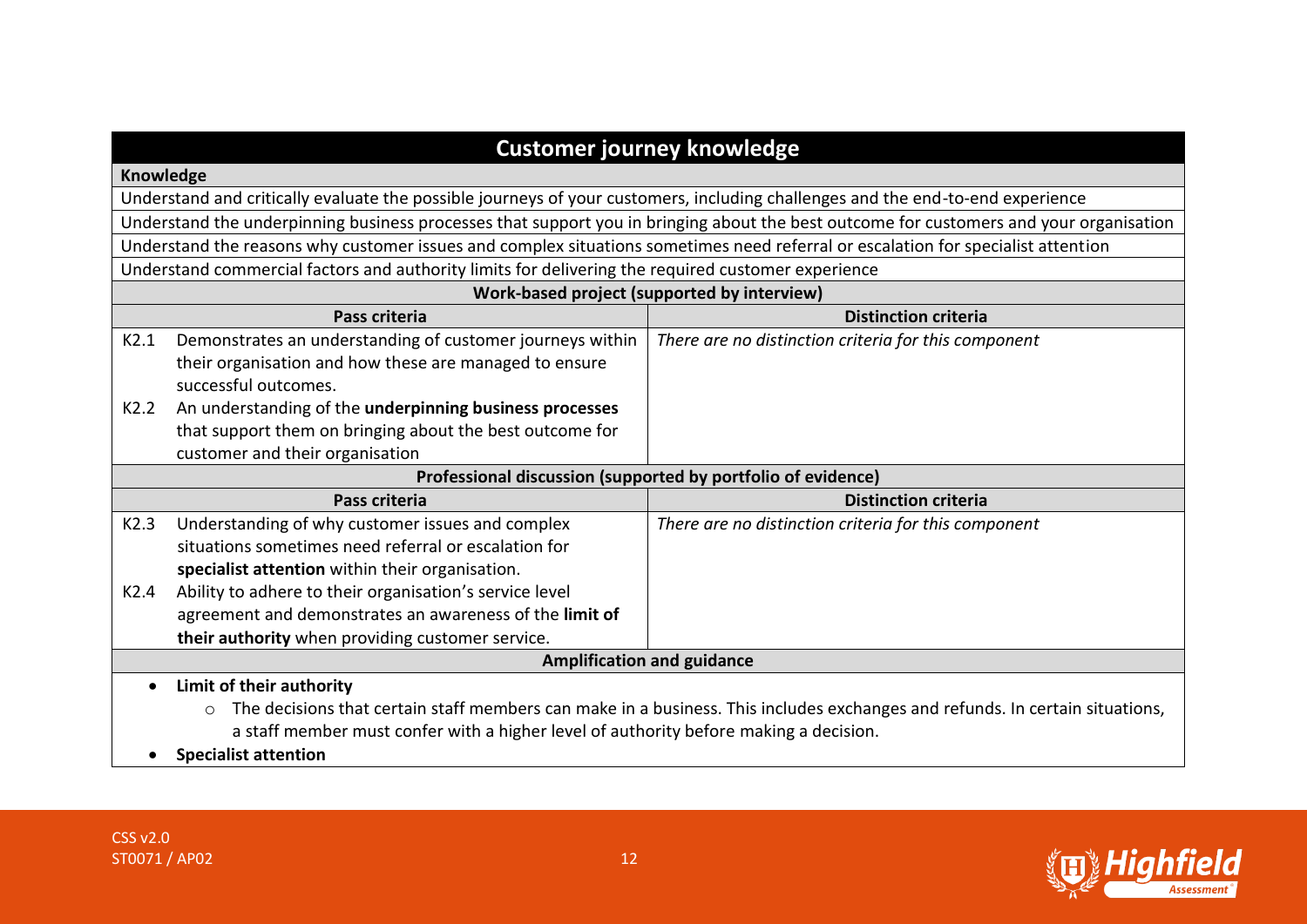- o These are contractual obligations or SLAs that ensure customer requests for service are met. This may also be what the customer requires if an issue cannot be resolved at the first line of customer service.
- **Underpinning business processes**
	- o Complaint handling policy/procedure, customer management systems, feedback processes, incentives and penalties.

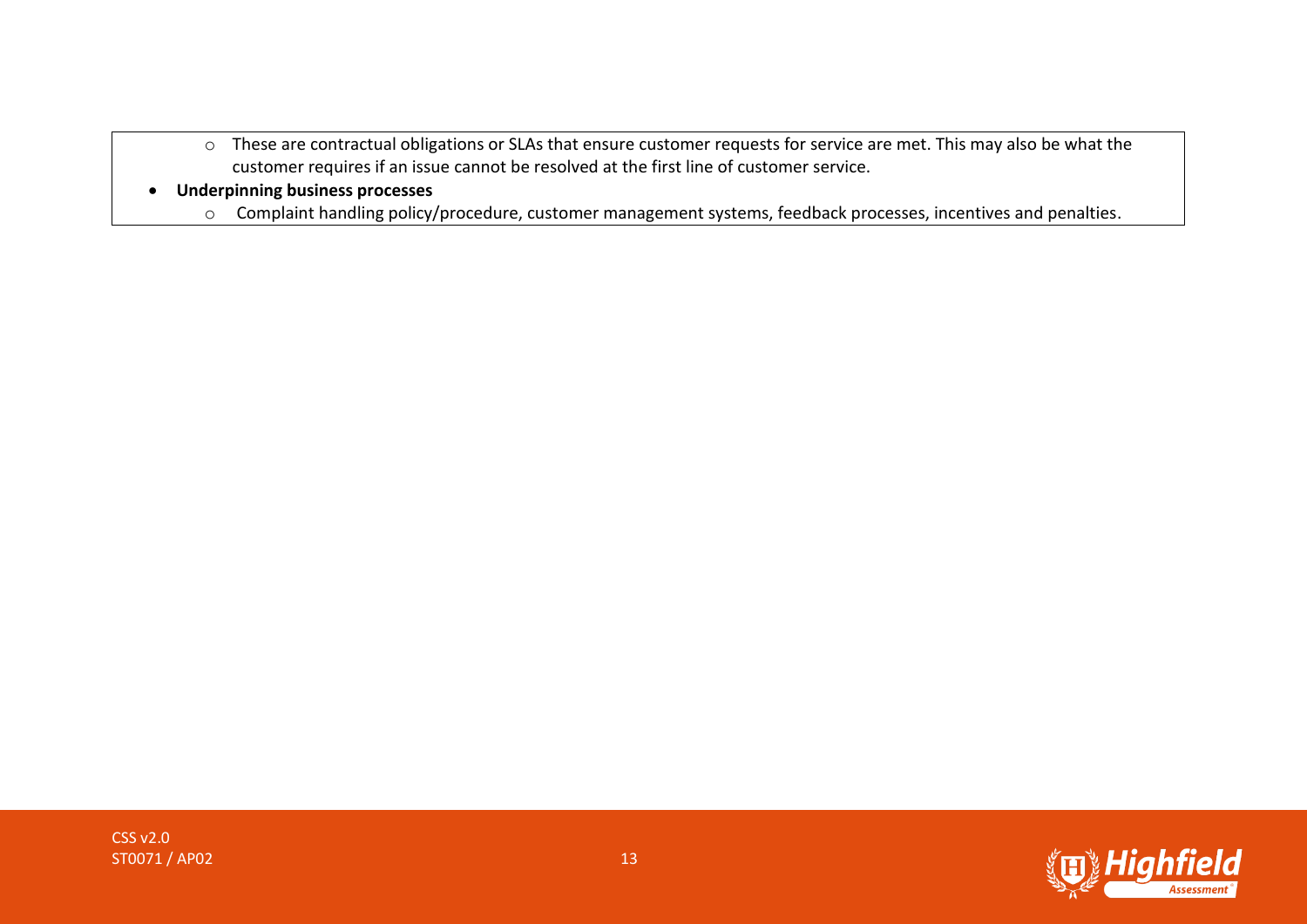|           |                                                                                                             | Knowing your customers and their needs/customer insight      |  |
|-----------|-------------------------------------------------------------------------------------------------------------|--------------------------------------------------------------|--|
| Knowledge |                                                                                                             |                                                              |  |
|           | Know your internal and external customers and how their behaviour may require different approaches from you |                                                              |  |
|           | Understand what drives loyalty, retention and satisfaction and how they impact on your organisation         |                                                              |  |
|           | How to analyse, use and present a range of information to provide customer insight                          |                                                              |  |
|           | Understand different customer types and the role of emotions in bringing about a successful outcome         |                                                              |  |
|           | Understand how customer expectations can differ between cultures, ages and social profiles                  |                                                              |  |
|           |                                                                                                             | Professional discussion (supported by portfolio of evidence) |  |
|           | Pass criteria                                                                                               | <b>Distinction criteria</b>                                  |  |
| K3.1      | Evidences knowledge of how their internal and external                                                      | There are no distinction criteria for this component         |  |
|           | customers' expectations can differ and how they would                                                       |                                                              |  |
|           | adapt their approach to meet those expectations.                                                            |                                                              |  |
| K3.2      | Demonstrates factors used to drive and improve loyalty,                                                     |                                                              |  |
|           | retention and satisfaction of customers and the impact they                                                 |                                                              |  |
|           | have on the organisation.                                                                                   |                                                              |  |
|           |                                                                                                             | <b>Practical observation (including Q&amp;A)</b>             |  |
|           | Pass criteria                                                                                               | <b>Distinction criteria</b>                                  |  |
| K3.3      | Demonstrates how they analyse, use and present a range of                                                   | There are no distinction criteria for this component         |  |
|           | information in order to provide customer insight.                                                           |                                                              |  |
| K3.4      | An ability to assess at least 3 different customer types and                                                |                                                              |  |
|           | their role of emotions in order to achieve a successful                                                     |                                                              |  |
|           | outcome for them.                                                                                           |                                                              |  |
| K3.5      | Evidences knowledge of how customer expectations can                                                        |                                                              |  |
|           | differ between cultures, ages and social profiles.                                                          |                                                              |  |
|           |                                                                                                             | <b>Amplification and guidance</b>                            |  |
|           | <b>Customer types</b>                                                                                       |                                                              |  |
|           | Internal, external, business/corporate, domestic, vulnerable<br>$\circ$                                     |                                                              |  |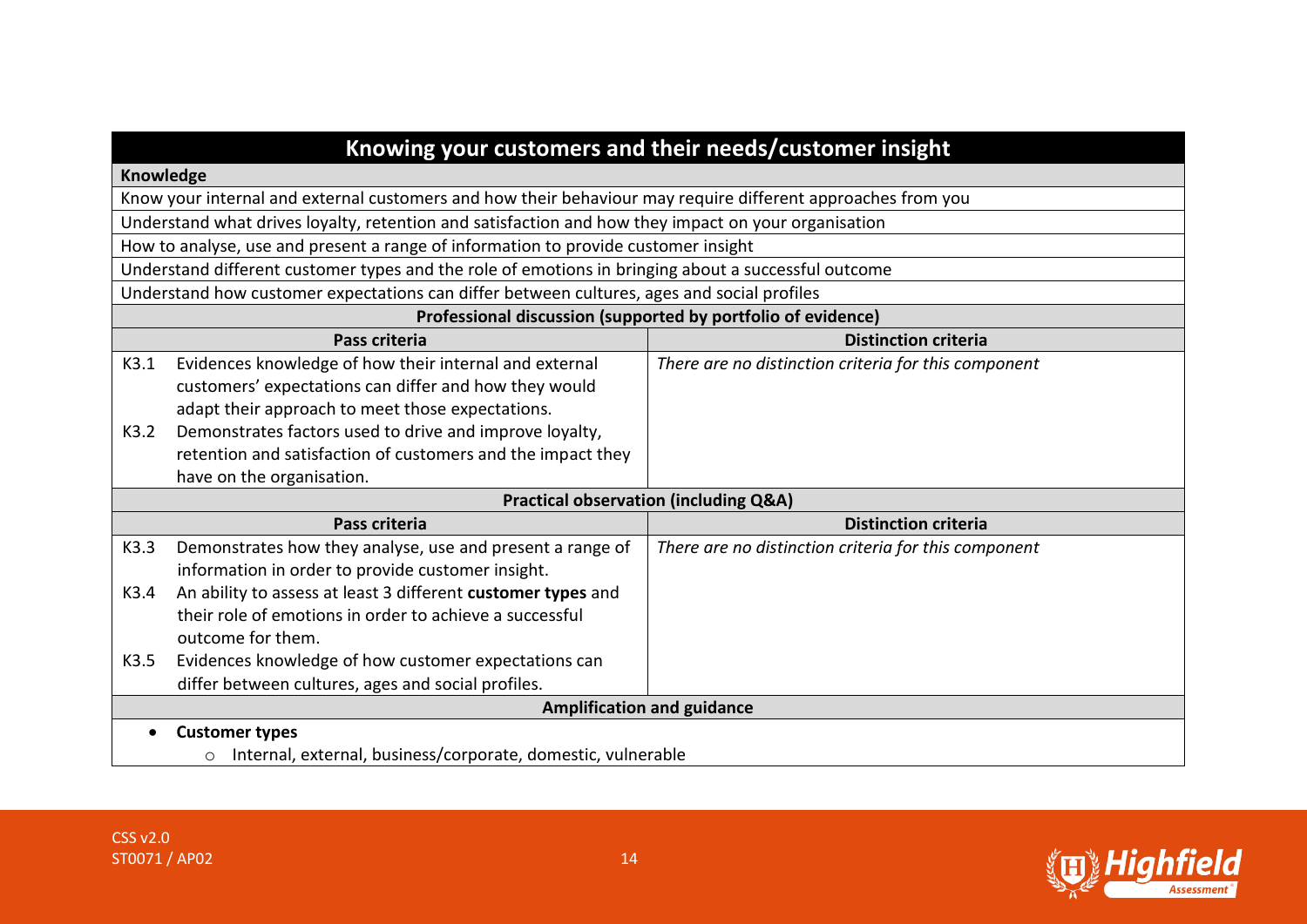|                                                                                                                                         | <b>Customer service culture and environment awareness</b>       |  |
|-----------------------------------------------------------------------------------------------------------------------------------------|-----------------------------------------------------------------|--|
| <b>Knowledge</b>                                                                                                                        |                                                                 |  |
| Keep current knowledge and understanding of regulatory considerations, drivers and impacts in relation to how you deliver for customers |                                                                 |  |
| Understand your business environment and culture and the position of customer service within it                                         |                                                                 |  |
| Understand your organisation's structure, what role each department needs to play in delivering customer service and what the           |                                                                 |  |
| consequences are should things go wrong                                                                                                 |                                                                 |  |
| Understand how to find and use industry best practice to enhance own knowledge                                                          |                                                                 |  |
|                                                                                                                                         | Professional discussion (supported by portfolio of evidence)    |  |
| Pass criteria                                                                                                                           | <b>Distinction criteria</b>                                     |  |
| K4.1<br>Evidences knowledge of where different sources of                                                                               | There are no distinction criteria for this component            |  |
| information on industry best practice can be found and used                                                                             |                                                                 |  |
| to improve personal and professional development                                                                                        |                                                                 |  |
|                                                                                                                                         | <b>Practical observation (including Q&amp;A)</b>                |  |
| Pass criteria                                                                                                                           | <b>Distinction criteria</b>                                     |  |
| Demonstrates an understanding of current legislation,<br>K4.2                                                                           | There are no distinction criteria for this component            |  |
| compliance and regulatory guidance and their impact on                                                                                  |                                                                 |  |
| customer service delivery                                                                                                               |                                                                 |  |
|                                                                                                                                         | Work-based project (supported by interview)                     |  |
| Pass criteria                                                                                                                           | <b>Distinction criteria</b>                                     |  |
| K4.3<br>Ability to discuss the internal and external factors influencing                                                                | Ability to demonstrate the importance of assessing the<br>K4.7  |  |
| their business environment and culture                                                                                                  | political, economic, social, technical, legal and environmental |  |
| Evidences knowledge of the departmental roles/functions<br>K4.4                                                                         | factors that influence the operation of their organisation.     |  |
| within their organisational structure and their influence in                                                                            |                                                                 |  |
| customer service delivery                                                                                                               |                                                                 |  |
| Evidence of how they demonstrate the importance of<br>K4.5                                                                              |                                                                 |  |
| effective communication among departments in providing                                                                                  |                                                                 |  |
| good customer service                                                                                                                   |                                                                 |  |

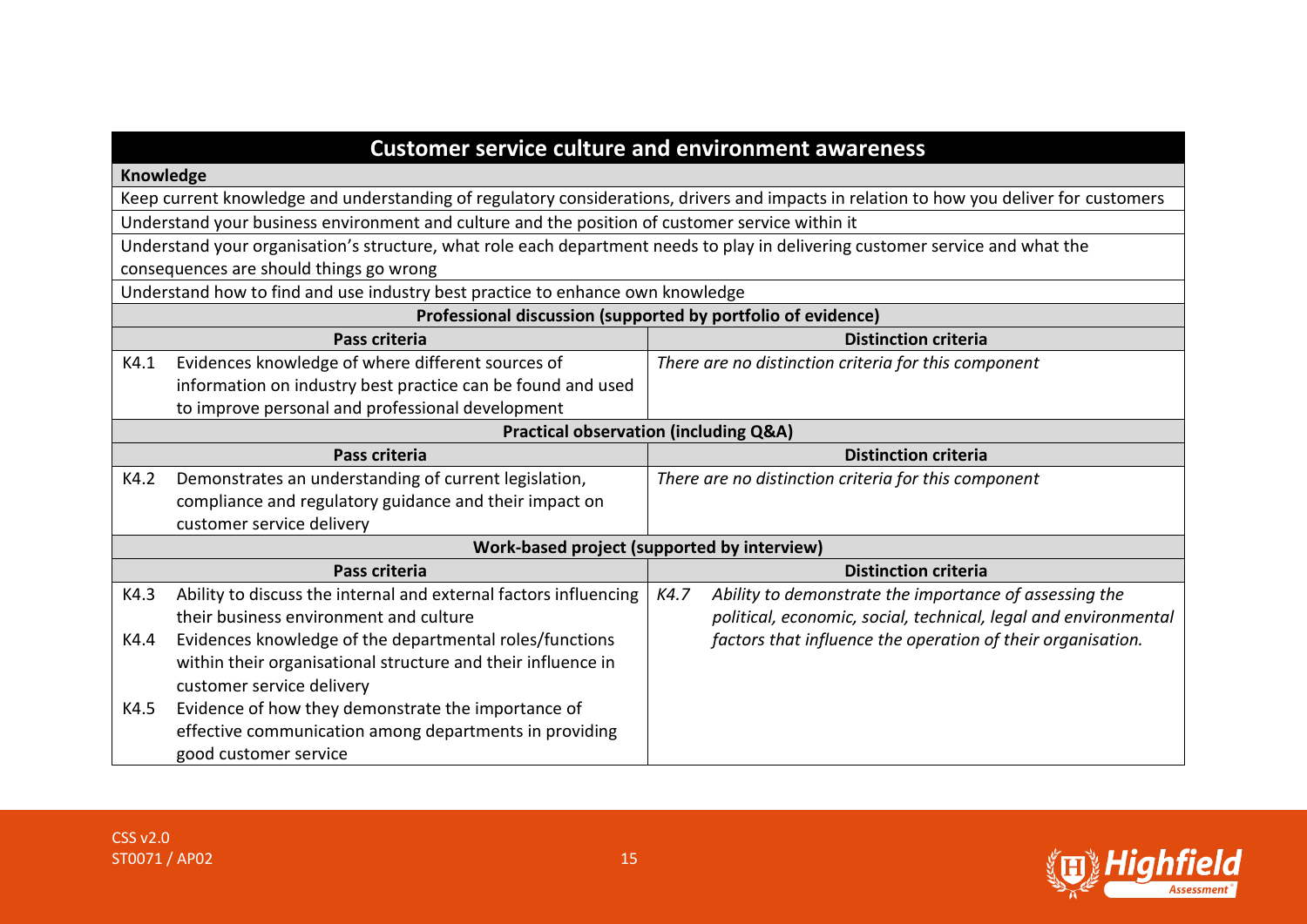| K4.6 | Ability to identify potential causes of service failure and the |
|------|-----------------------------------------------------------------|
|      | consequences of these                                           |

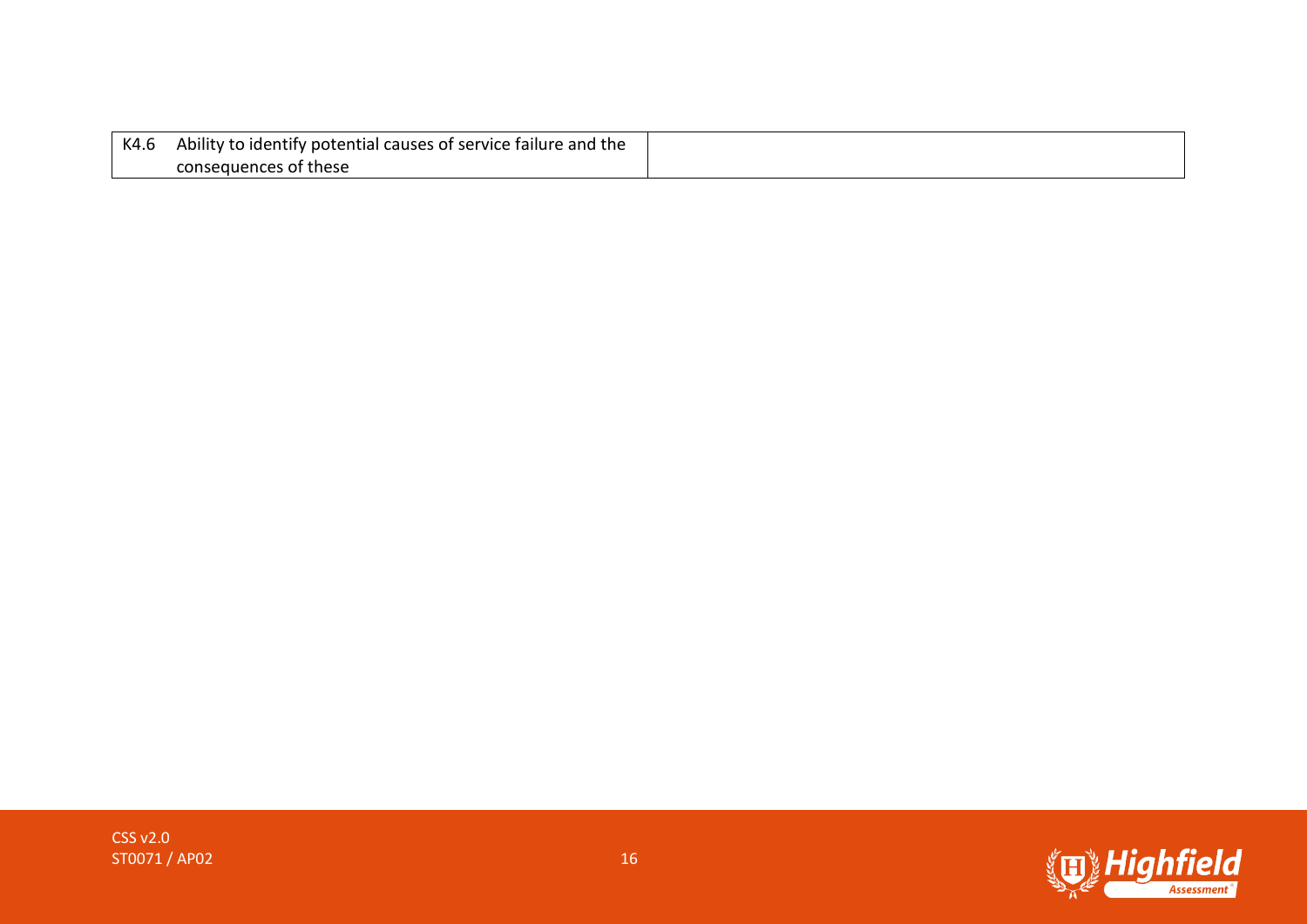|                                                                                                                             | <b>Business-focused service delivery</b>                       |
|-----------------------------------------------------------------------------------------------------------------------------|----------------------------------------------------------------|
| <b>Skills</b>                                                                                                               |                                                                |
| Demonstrate a continuous improvement and future-focused approach to customer service delivery including decision-making and |                                                                |
| providing recommendations or advice                                                                                         |                                                                |
| Resolve complex issues by being able to choose from and successfully apply a wide range of approaches                       |                                                                |
| Find solutions that meet your organisation's needs as well as the customer requirements                                     |                                                                |
|                                                                                                                             | <b>Practical observation (including Q&amp;A)</b>               |
| Pass criteria                                                                                                               | <b>Distinction criteria</b>                                    |
| S1.1<br>Demonstrates resolution of a range of complex customer                                                              | S1.3<br>Demonstrates own communication with customers that     |
| service issues, explaining the approach used and why,                                                                       | ensures the best solution to meet customer requirements and    |
| demonstrating accountability throughout.                                                                                    | organisational needs.                                          |
| An ability to assess situations and offer clear explanations,<br>S1.2                                                       |                                                                |
| options and solutions that balance customer and                                                                             |                                                                |
| organisational requirements                                                                                                 |                                                                |
|                                                                                                                             | Work-based project (supported by interview)                    |
| Pass criteria                                                                                                               | <b>Distinction criteria</b>                                    |
| Evidences when they made decisions and recommendations<br>S1.4                                                              | S1.5<br>Evidences when they evaluated the strengths and        |
| to improve their own customer service delivery                                                                              | weaknesses of feedback methods used and recommended            |
|                                                                                                                             | alternative methods likely to improve results, stating reasons |
|                                                                                                                             | for choice.                                                    |

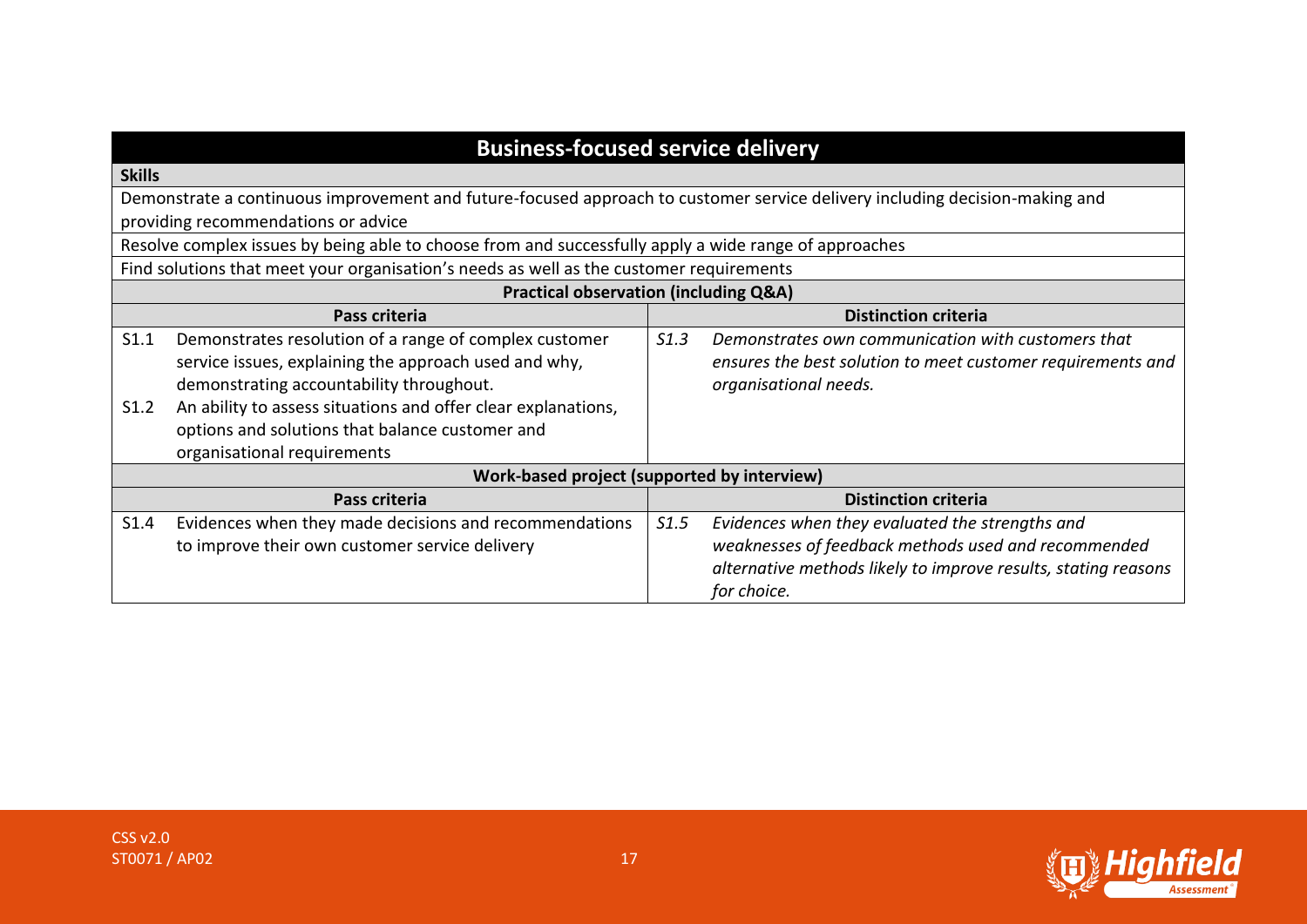# **Providing a positive customer experience**

#### **Skills**

Through advanced questioning, listening and summarising, negotiate mutually beneficial outcomes

Manage challenging and complicated situations within your level of authority and make recommendations to enable and deliver change to service or strategy

Use clear explanations, provide options and solutions to influence and help customers make choices and agree next steps

Explore and interpret the customer experience to inform and influence achieving a positive result for customer satisfaction

Demonstrate a cost-conscious mindset when meeting customer and the business needs

Identify where highs and lows of the customer journey produce a range of emotions in the customer

Use written and verbal communication to simplify and provide complex information in a way that supports positive customer outcome in the relevant format

|      | .<br>Pass criteria                                                                                                                |      | <b>Distinction criteria</b>                                                                                                                     |
|------|-----------------------------------------------------------------------------------------------------------------------------------|------|-------------------------------------------------------------------------------------------------------------------------------------------------|
| S2.1 | Demonstrates when they have balanced the meeting of their                                                                         | S2.2 | Evidences when they have analysed the importance of their                                                                                       |
|      | customer and their organisations needs while showing they                                                                         |      | professional image and its relationship with the                                                                                                |
|      | have considered cost implications                                                                                                 |      | organisations brand.                                                                                                                            |
|      | <b>Practical observation (including Q&amp;A)</b>                                                                                  |      |                                                                                                                                                 |
|      | Pass criteria                                                                                                                     |      | <b>Distinction criteria</b>                                                                                                                     |
| S2.3 | Demonstrates through advanced questioning, listening and<br>summarising, the negotiation of mutually beneficial<br>outcomes       | S2.8 | Demonstrates when they provided additional solutions to<br>customers and made recommendations based on their<br>findings to enable improvement. |
| S2.4 | Demonstrates management of challenging and complicated<br>situations, balancing organisational needs and customer<br>satisfaction |      |                                                                                                                                                 |

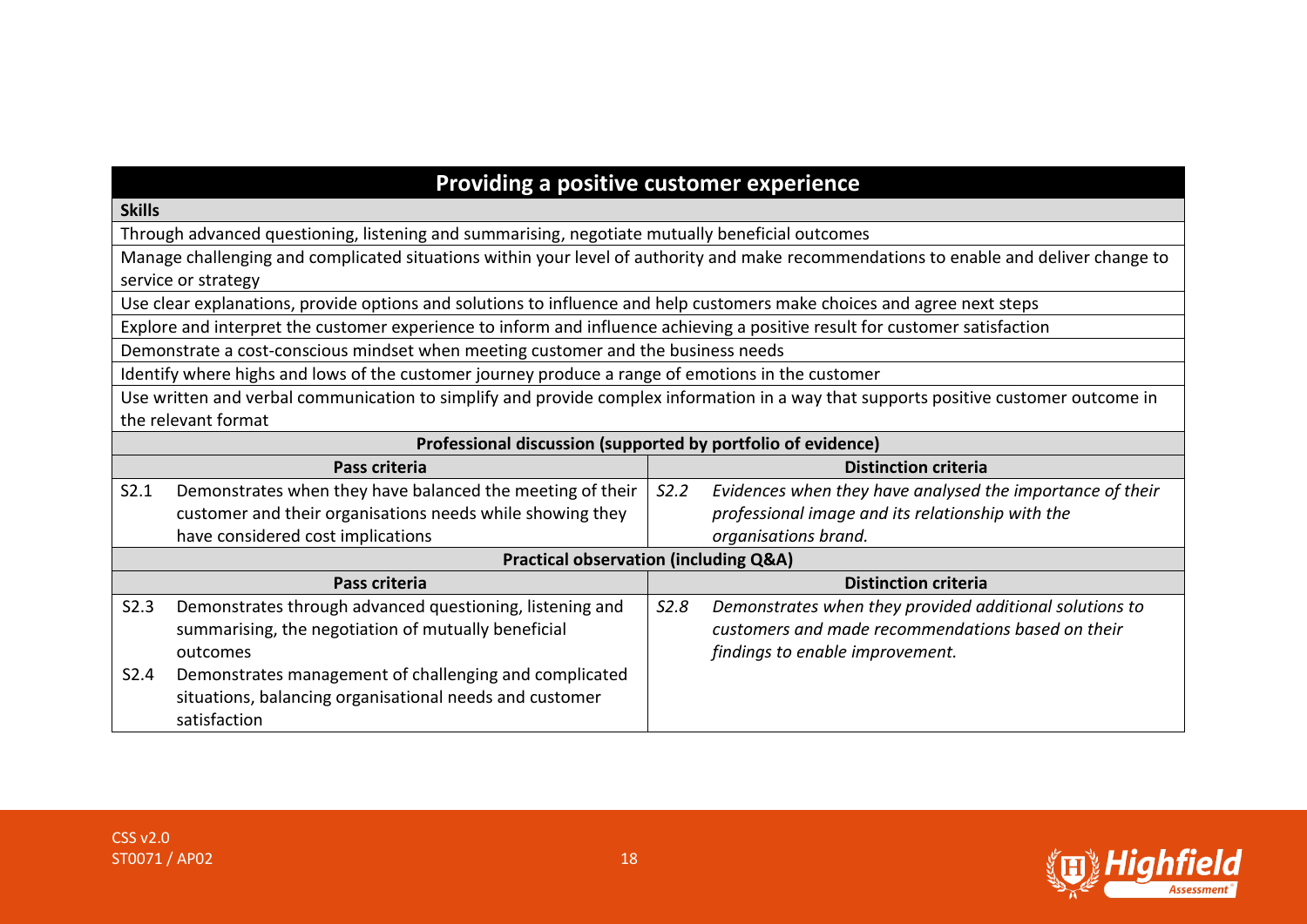| S2.5<br>S2.6     | Demonstrates identifying, negotiating and agreeing<br>appropriate options with customers, making realistic<br>commitments and delivering on them in line with<br>organisational policy and procedures<br>Recognises when customer emotions have been affected by |                                                                                                                   |
|------------------|------------------------------------------------------------------------------------------------------------------------------------------------------------------------------------------------------------------------------------------------------------------|-------------------------------------------------------------------------------------------------------------------|
| S <sub>2.7</sub> | the level of service offered<br>Demonstrates how they adapt their communication style to                                                                                                                                                                         |                                                                                                                   |
|                  | clearly and concisely communicate complex information to<br>customers to support positive outcomes                                                                                                                                                               |                                                                                                                   |
|                  |                                                                                                                                                                                                                                                                  | Work-based project (supported by interview)                                                                       |
|                  | Pass criteria                                                                                                                                                                                                                                                    | <b>Distinction criteria</b>                                                                                       |
| S2.9             | Provides evidence to show how they identify information                                                                                                                                                                                                          | Demonstrates an ability to identify trends/recurring issues<br>S2.11                                              |
|                  | which can be used by their organisation to provide customer                                                                                                                                                                                                      | and analyse why they occurred and record possible ways of                                                         |
|                  | insight and identify how this information can be analysed,                                                                                                                                                                                                       | addressing them to ensure they do not reoccur.                                                                    |
|                  |                                                                                                                                                                                                                                                                  |                                                                                                                   |
|                  | used and presented                                                                                                                                                                                                                                               |                                                                                                                   |
| S2.10            | Demonstrates how they communicate with customers,                                                                                                                                                                                                                |                                                                                                                   |
|                  | gaining full information on their experience and recommend                                                                                                                                                                                                       |                                                                                                                   |
|                  | improvements to customer service delivery to others                                                                                                                                                                                                              |                                                                                                                   |
|                  | <b>Amplification and guidance</b>                                                                                                                                                                                                                                |                                                                                                                   |
|                  | <b>Identify trends/recurring issues</b>                                                                                                                                                                                                                          |                                                                                                                   |
|                  | $\circ$                                                                                                                                                                                                                                                          | Customer satisfaction surveys, complaint resolution and escalation analysis, customer feedback, market indicators |

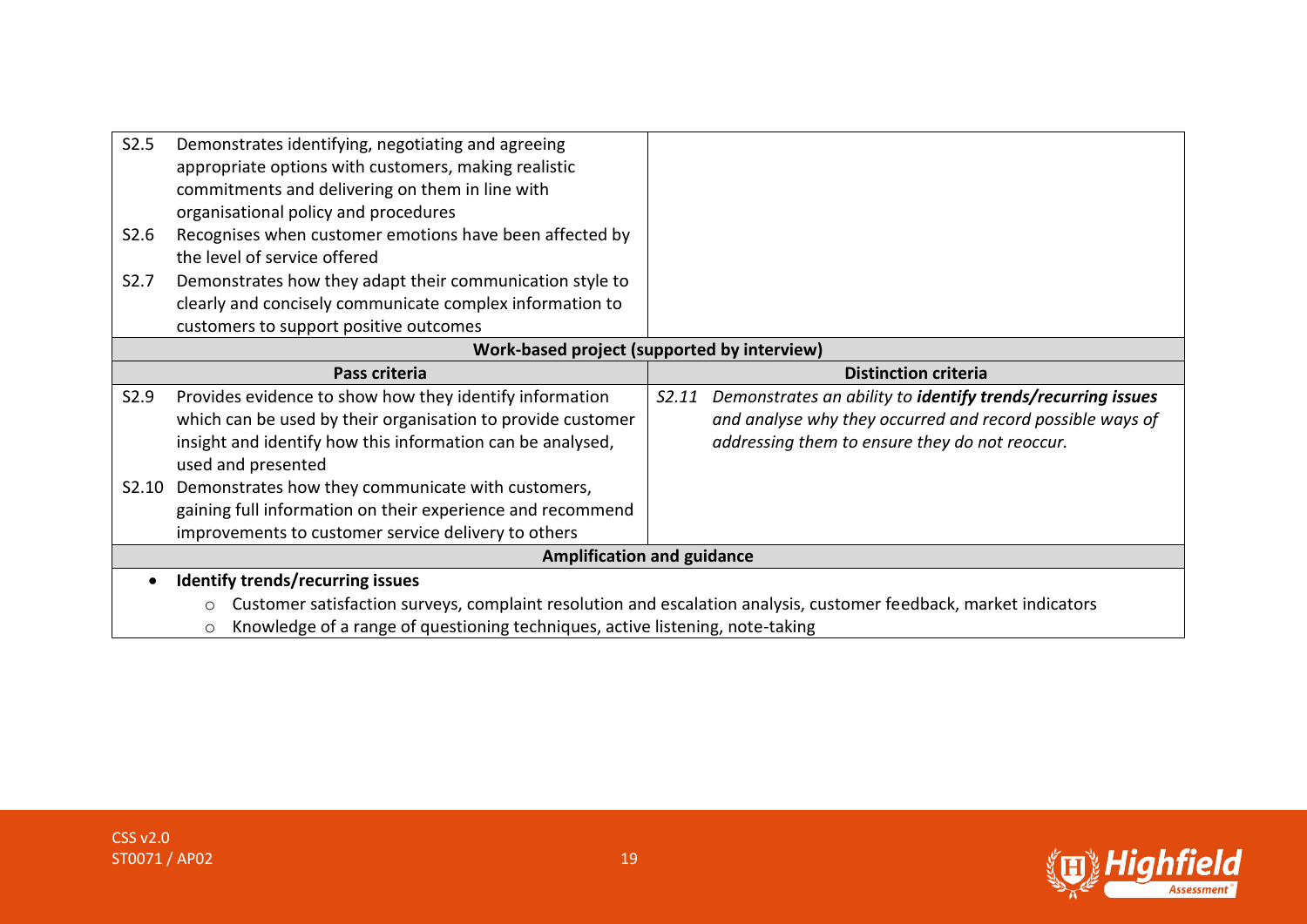| Working with your customers/customer insights |  |
|-----------------------------------------------|--|
|-----------------------------------------------|--|

#### **Skills**

Proactively gather customer feedback through a variety of methods. Critically analyse and evaluate the meaning, implications and facts and act upon it.

Analyse your customer types to identify or anticipate their potential needs and expectations when providing your service.

|      | Work-based project (supported by interview)                  |      |                                                            |
|------|--------------------------------------------------------------|------|------------------------------------------------------------|
|      | Pass criteria                                                |      | <b>Distinction criteria</b>                                |
| S3.1 | Evidences how they proactively seek and gather customer      | S3.3 | Demonstrates how knowing their customer and their needs    |
|      | feedback through a variety of methods and evaluate this      |      | has a direct impact on:                                    |
|      | feedback to make recommendations on possible                 |      | a. Their working practices                                 |
|      | improvements.                                                |      | b. Organisational policy/procedures                        |
| S3.2 | Ability to gather and analyse information about the types of | S3.4 | Evidence to show when they have proactively gathered       |
|      | customers their organisation has and explain how the service |      | customer feedback through a variety of methods and used    |
|      | they provide meets their potential needs and expectations.   |      | alternative recommendations to change the customer service |
|      |                                                              |      | level agreement in order to provide an improved service.   |



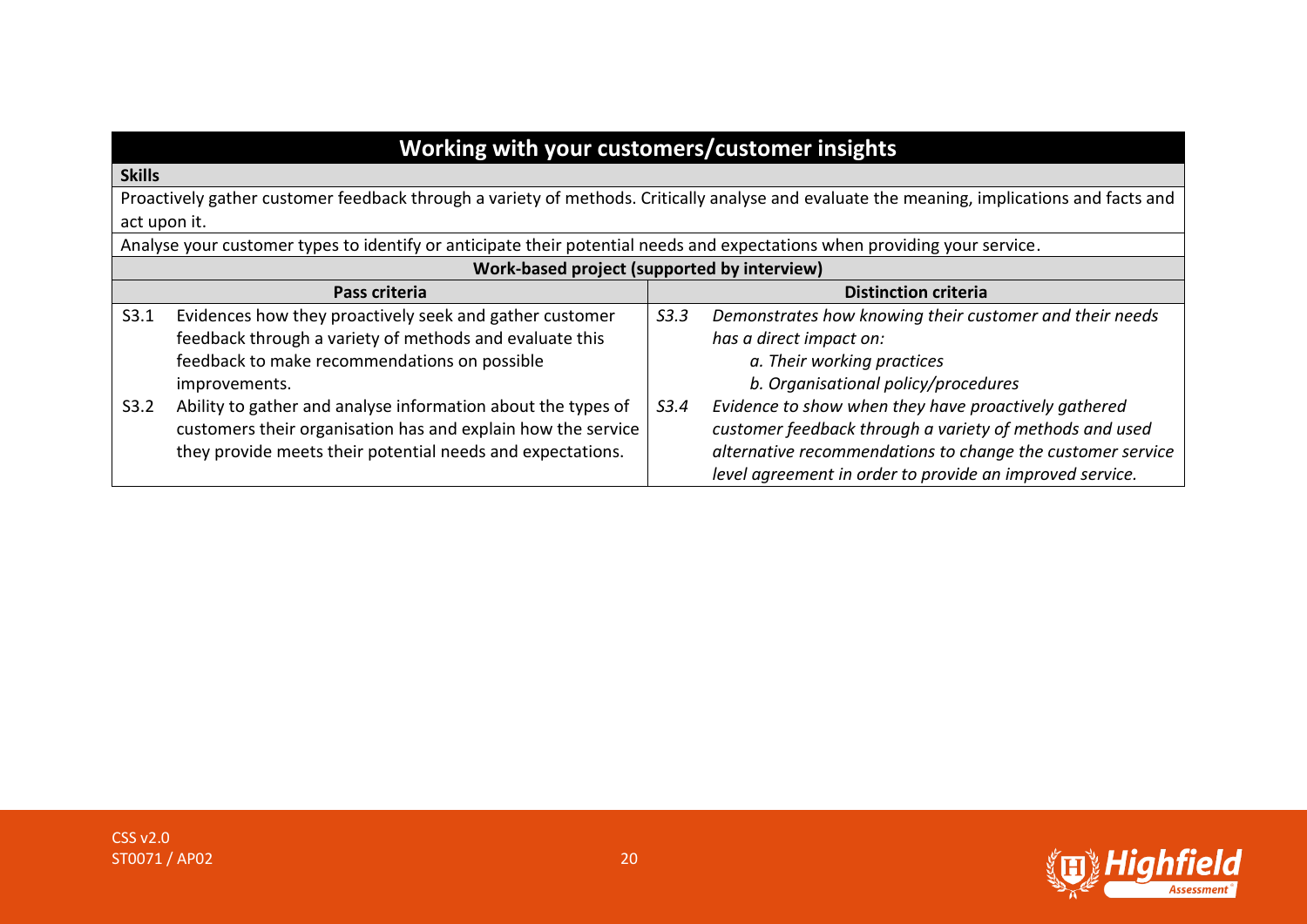| <b>Customer service performance</b>                                                                                      |                                                                                                                                                                              |                                                      |
|--------------------------------------------------------------------------------------------------------------------------|------------------------------------------------------------------------------------------------------------------------------------------------------------------------------|------------------------------------------------------|
| <b>Skills</b>                                                                                                            |                                                                                                                                                                              |                                                      |
|                                                                                                                          | Maintain a positive relationship, even when you are unable to deliver the customers expected outcome                                                                         |                                                      |
| When managing referrals or escalations, take into account historical interactions and challenges to determine next steps |                                                                                                                                                                              |                                                      |
| <b>Practical observation (including Q&amp;A)</b>                                                                         |                                                                                                                                                                              |                                                      |
|                                                                                                                          | Pass criteria                                                                                                                                                                | <b>Distinction criteria</b>                          |
| S4.1                                                                                                                     | Evidences when they have maintained a positive<br>relationship, even when they are unable to deliver the<br>customers expected outcome.                                      | There are no distinction criteria for this component |
| S4.2<br>escalations.                                                                                                     | Demonstrates when and how historical interactions,<br>challenges and related information are taken into account in<br>determining the next steps when managing referrals and |                                                      |



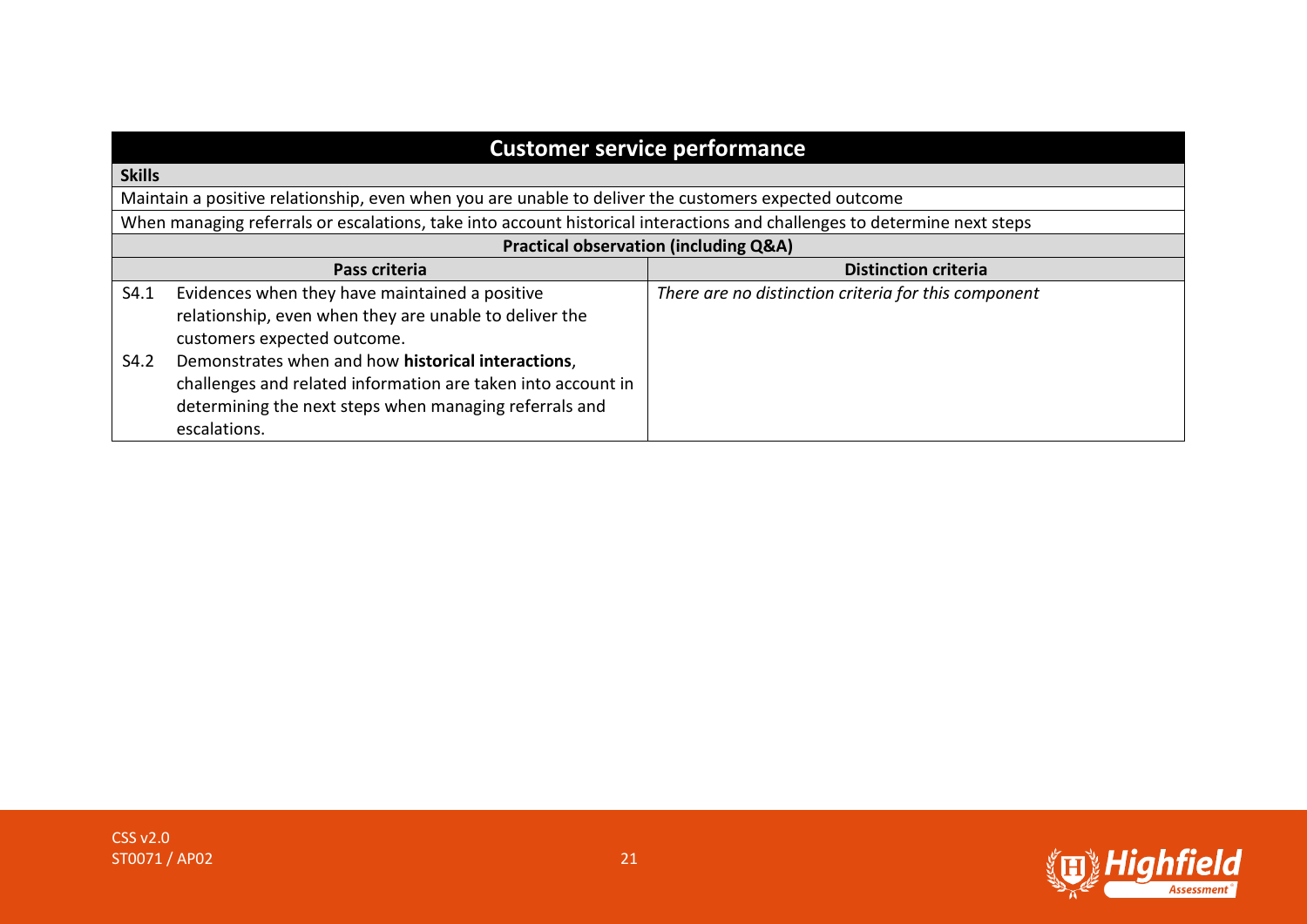# **Service improvement**

#### **Skills**

Analyse the end-to-end service experience, seeking input from others where required supporting development of solutions

Make recommendations based on your findings to enable improvement

Make recommendations and implement, where possible, changes in line with new and relevant legislation, regulations and industry best practice

| Work-based project (supported by interview)           |                                                                                                                                                      |                                                                                                                                                                                        |  |
|-------------------------------------------------------|------------------------------------------------------------------------------------------------------------------------------------------------------|----------------------------------------------------------------------------------------------------------------------------------------------------------------------------------------|--|
|                                                       | Pass criteria                                                                                                                                        | <b>Distinction criteria</b>                                                                                                                                                            |  |
| S5.1                                                  | Evidence to show how they use the qualitative and<br>quantitative customer experience data that their<br>organisation gathers.                       | Evidence to support their research and analysis of customer<br>S5.4<br>service standards and mission statements of other<br>organisations in comparison to their own organisation's to |  |
| S5.2                                                  | Evidences the way in which they analyse this data to<br>recommend continuous improvement, showing when there<br>is input from others where required. | inform their recommendations.<br>Ability to identify and recognise when problems reoccur and<br>S5.5<br>discuss these reoccurring problems with others and                             |  |
| S5.3                                                  | Demonstrates how they take into consideration current<br>legislation, compliance and regulatory guidance when<br>making recommendations for change.  | recommend appropriate change(s).                                                                                                                                                       |  |
| <b>Amplification and guidance</b>                     |                                                                                                                                                      |                                                                                                                                                                                        |  |
| Qualitative and quantitative customer experience data |                                                                                                                                                      |                                                                                                                                                                                        |  |
|                                                       | Contract lifecycle, value, invoice and payment terms, contract time and resolution rates, number and types of plaudits and<br>$\circ$<br>complaints  |                                                                                                                                                                                        |  |
|                                                       | Examples of collating and using information to aid decision-making, actions taken and results<br>$\circ$                                             |                                                                                                                                                                                        |  |
|                                                       | Recognises areas where improvements can be made and provides options or recommendations of how improvements can<br>$\circ$<br>be implemented         |                                                                                                                                                                                        |  |
|                                                       | Knowledge of relevant legislation, regulatory guidance and its impact on decision-making<br>$\circ$                                                  |                                                                                                                                                                                        |  |



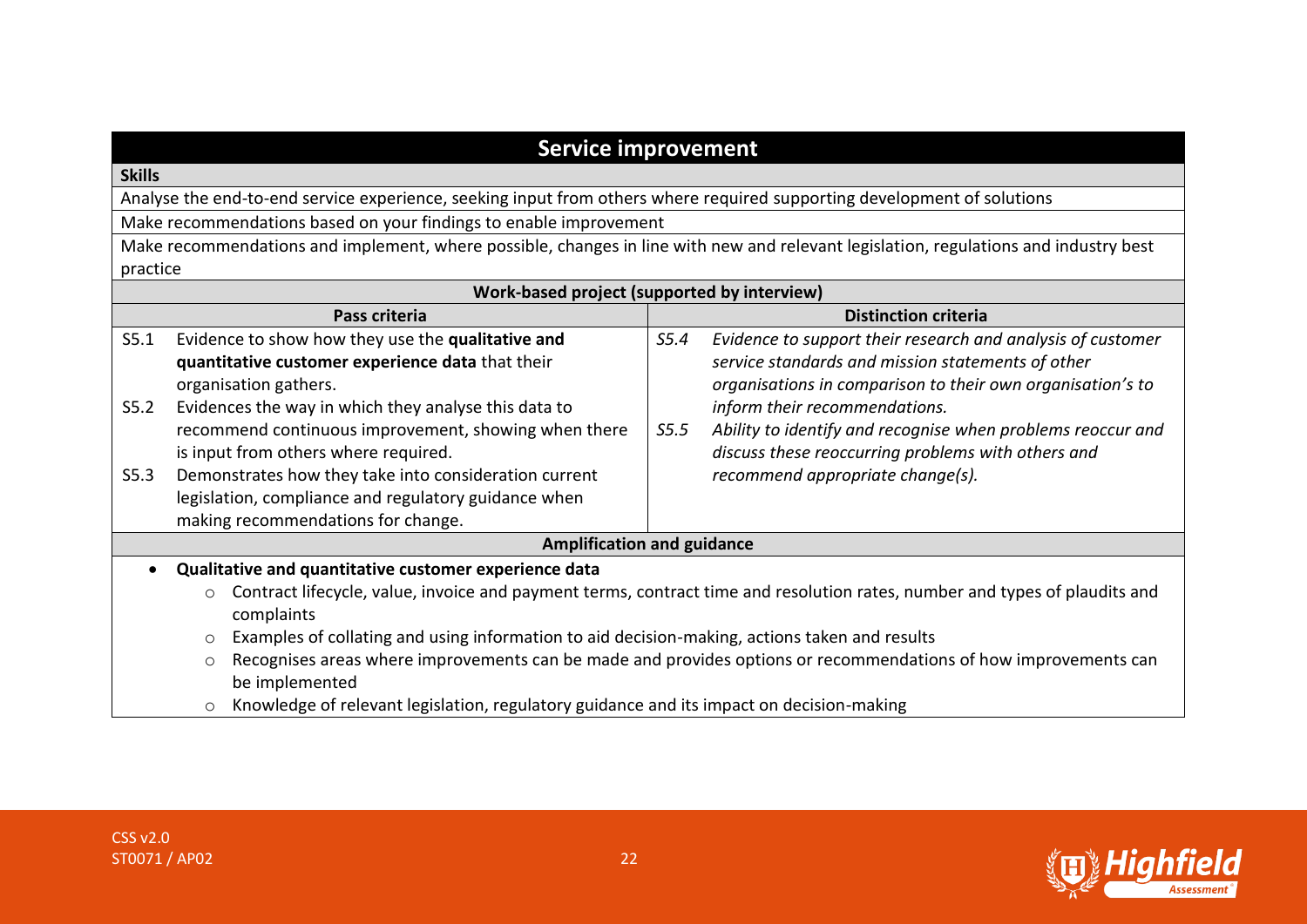| <b>Develop self</b>                                                                                                     |                                                                 |  |
|-------------------------------------------------------------------------------------------------------------------------|-----------------------------------------------------------------|--|
| <b>Behaviour</b>                                                                                                        |                                                                 |  |
| Proactively keep your service, industry and best practice knowledge and skills up to date                               |                                                                 |  |
| Consider personal goals related to service and take action towards achieving them                                       |                                                                 |  |
| Professional discussion (supported by portfolio of evidence)                                                            |                                                                 |  |
| Pass criteria                                                                                                           | <b>Distinction criteria</b>                                     |  |
| Provides evidence to demonstrate how they have achieved<br><b>B1.1</b>                                                  | B1.2<br>Evidences when they have assessed the impact of sharing |  |
| learning and development goals identified in an agreed                                                                  | their own knowledge on:                                         |  |
| personal development plan, in relation to their knowledge                                                               | a. Their development                                            |  |
| and skills of customer service in the industry and best                                                                 | b. Colleague development                                        |  |
| practice.                                                                                                               |                                                                 |  |
|                                                                                                                         | <b>Amplification and guidance</b>                               |  |
| Learning and development goals                                                                                          |                                                                 |  |
| Reaching performance standards and acquiring new knowledge or skills<br>$\circ$                                         |                                                                 |  |
| E-learning, workbooks, training, coaching or mentoring<br>$\circ$                                                       |                                                                 |  |
| Explanation of SMART objectives and at least one example where they have been applied in personal development plan<br>O |                                                                 |  |



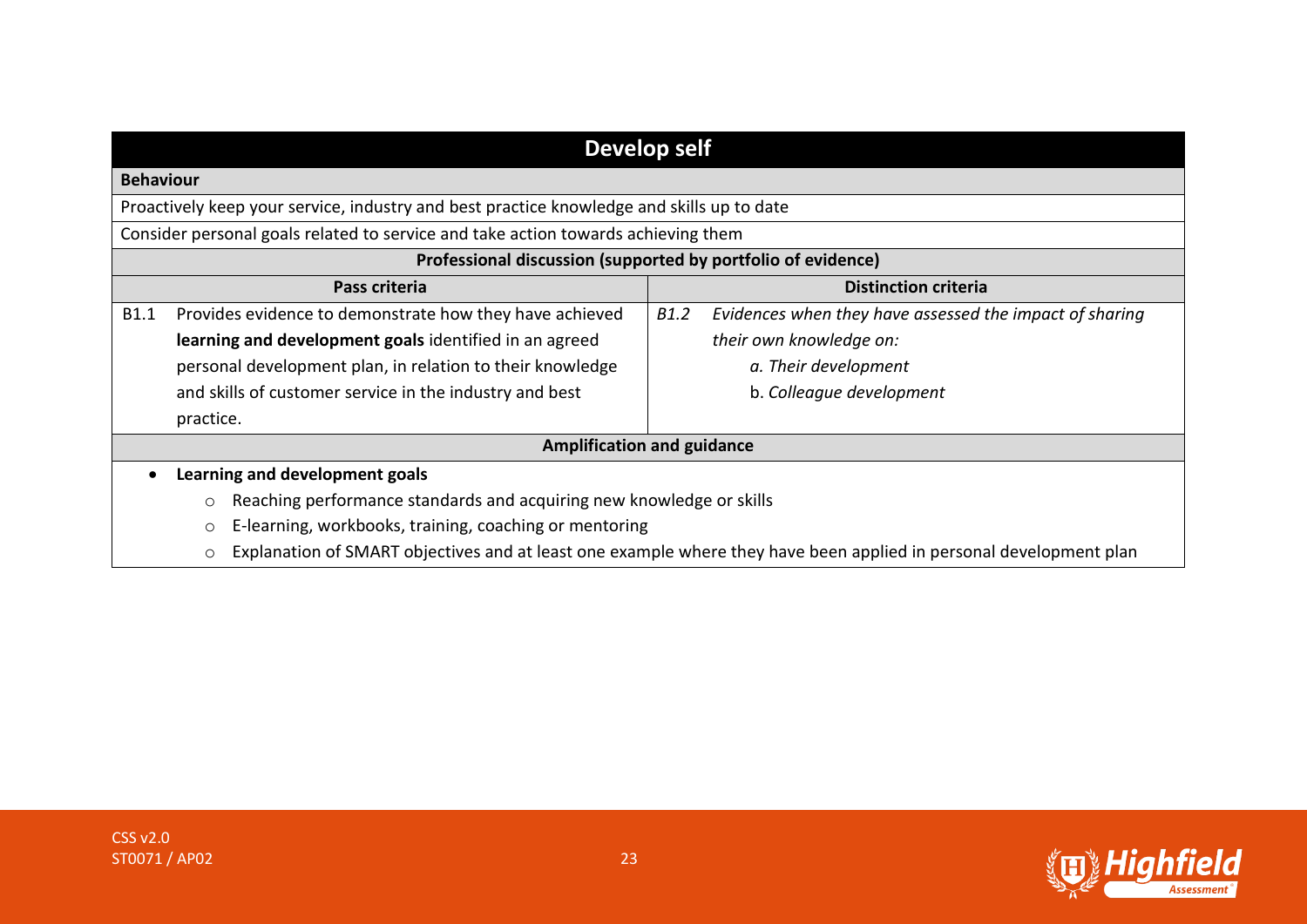| <b>Ownership/responsibility</b> |                                                                                                           |                                                                                                                                         |  |
|---------------------------------|-----------------------------------------------------------------------------------------------------------|-----------------------------------------------------------------------------------------------------------------------------------------|--|
|                                 | <b>Behaviour</b>                                                                                          |                                                                                                                                         |  |
|                                 |                                                                                                           | Personally commit to and take ownership of actions to resolve customer issues to the satisfaction of the customer and your organisation |  |
|                                 | Exercise proactivity and creativity when identifying solutions to customer and organisational issues      |                                                                                                                                         |  |
|                                 | Make realistic promises and deliver on them                                                               |                                                                                                                                         |  |
|                                 |                                                                                                           | Professional discussion (supported by portfolio of evidence)                                                                            |  |
|                                 | Pass criteria                                                                                             | <b>Distinction criteria</b>                                                                                                             |  |
| B2.1                            | Demonstrates responsibility and ownership in resolving                                                    | There are no distinction criteria for this component                                                                                    |  |
|                                 | customer issues by getting the right people involved and                                                  |                                                                                                                                         |  |
|                                 | delivering on promises to the satisfaction of the customer                                                |                                                                                                                                         |  |
|                                 | and their organisation.                                                                                   |                                                                                                                                         |  |
|                                 |                                                                                                           | <b>Practical observation (including Q&amp;A)</b>                                                                                        |  |
|                                 | Pass criteria                                                                                             | <b>Distinction criteria</b>                                                                                                             |  |
| B <sub>2.2</sub>                | Evidences how they recognise when customer expectations                                                   | There are no distinction criteria for this component                                                                                    |  |
|                                 | are not met and demonstrates how, using appropriate.                                                      |                                                                                                                                         |  |
|                                 | communication techniques, this could be managed to                                                        |                                                                                                                                         |  |
|                                 | maintain a positive relationship                                                                          |                                                                                                                                         |  |
| <b>B2.3</b>                     | Shows proactivity and creativity when identifying solutions                                               |                                                                                                                                         |  |
|                                 | to customer and organisational issues                                                                     |                                                                                                                                         |  |
|                                 | <b>Amplification and guidance</b>                                                                         |                                                                                                                                         |  |
|                                 | <b>Appropriate communication techniques</b>                                                               |                                                                                                                                         |  |
|                                 | Range of communication methods; verbal and non-verbal - telephone, email, social media, letters etc.<br>O |                                                                                                                                         |  |
|                                 | Use of effective communication in reducing conflict - remaining calm/demonstrating empathy<br>O           |                                                                                                                                         |  |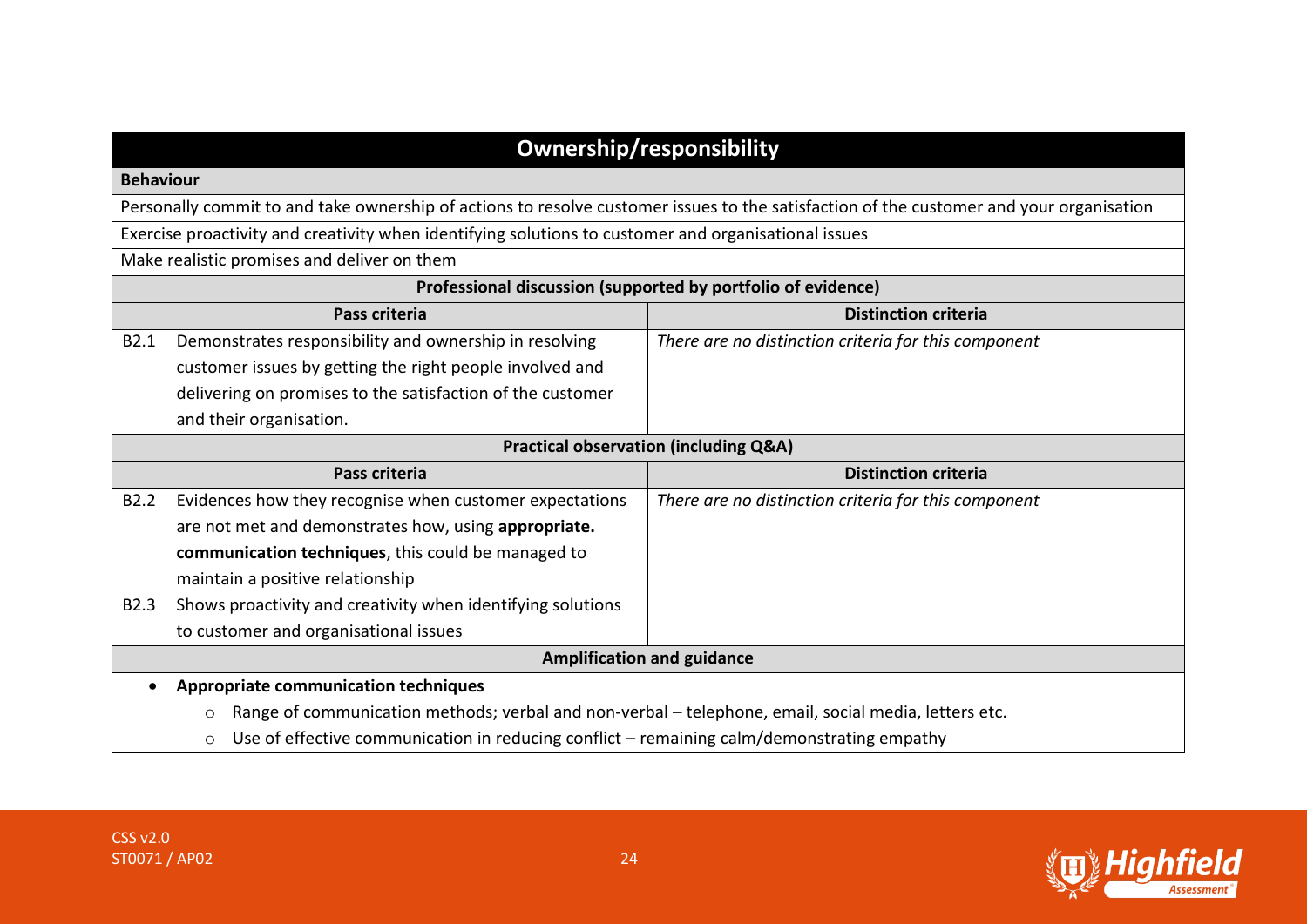|                  | <b>Teamworking</b>                                                                    |                                                      |  |
|------------------|---------------------------------------------------------------------------------------|------------------------------------------------------|--|
| <b>Behaviour</b> |                                                                                       |                                                      |  |
|                  | Work effectively and collaboratively with colleagues at all levels to achieve results |                                                      |  |
|                  | Recognise colleagues as internal customers                                            |                                                      |  |
|                  | Share knowledge and experience with others to support colleague development           |                                                      |  |
|                  | Professional discussion (supported by portfolio of evidence)                          |                                                      |  |
| Pass criteria    |                                                                                       | <b>Distinction criteria</b>                          |  |
| B3.1             | Demonstrate sharing own knowledge and experience with                                 | There are no distinction criteria for this component |  |
|                  | others, to support colleague development                                              |                                                      |  |
|                  | <b>Practical observation (including Q&amp;A)</b>                                      |                                                      |  |
|                  | Pass criteria                                                                         | <b>Distinction criteria</b>                          |  |
| <b>B3.2</b>      | Demonstrates achievement of results through effective                                 | There are no distinction criteria for this component |  |
|                  | teamwork and collaboration with colleagues at all levels.                             |                                                      |  |
| <b>B3.3</b>      | Shows adaptability of own skills when working with internal                           |                                                      |  |
|                  | customers.                                                                            |                                                      |  |

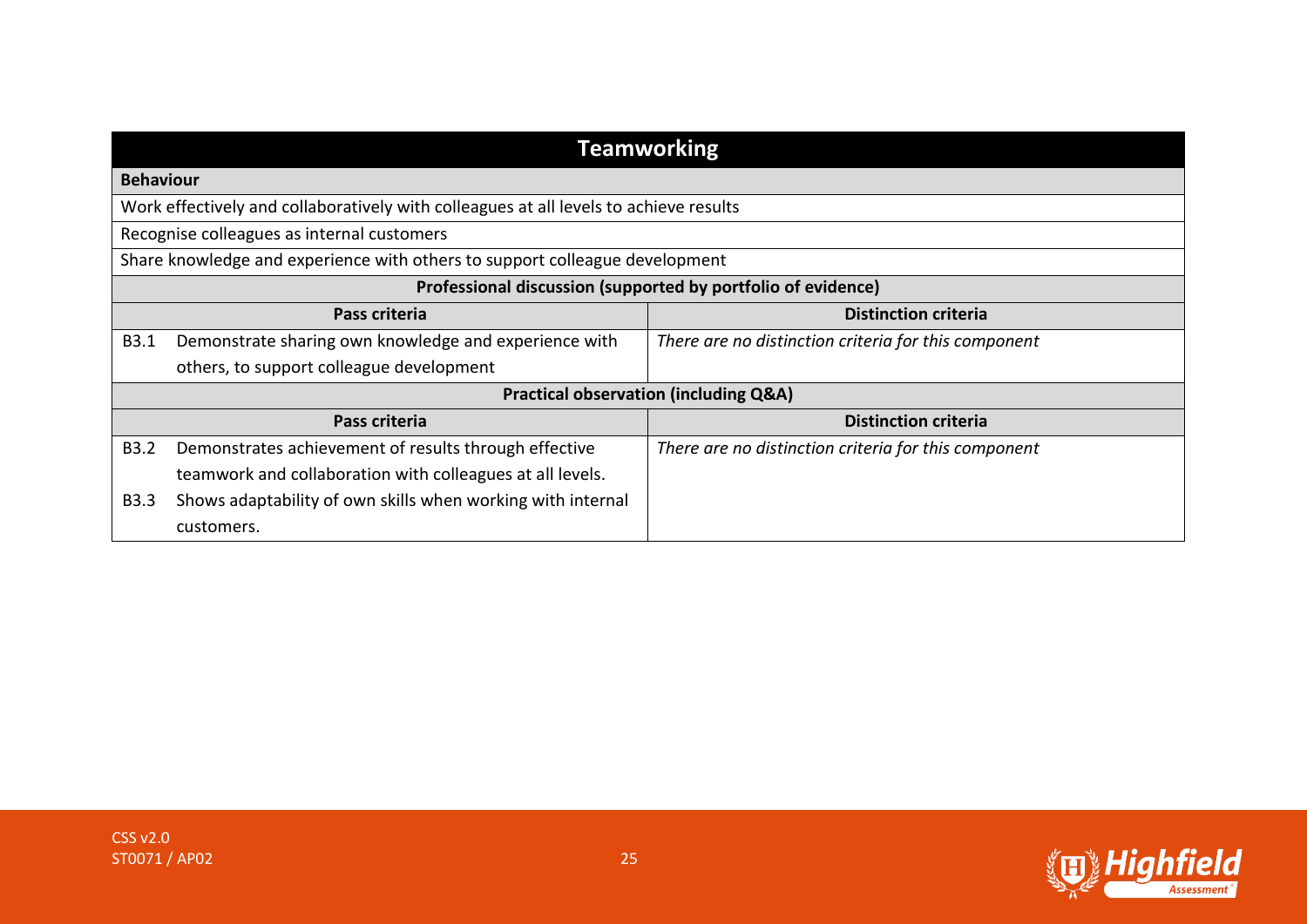|      | <b>Equality</b>                                                                                                                        |                                                                                                                             |  |
|------|----------------------------------------------------------------------------------------------------------------------------------------|-----------------------------------------------------------------------------------------------------------------------------|--|
|      | <b>Behaviour</b>                                                                                                                       |                                                                                                                             |  |
|      | Adopt a positive and enthusiastic attitude being open-minded and able to tailor your service to each customer                          |                                                                                                                             |  |
|      | Be adaptable and flexible to your customer needs whilst continuing to work within the agreed customer service environment              |                                                                                                                             |  |
|      |                                                                                                                                        | <b>Practical observation (including Q&amp;A)</b>                                                                            |  |
|      | <b>Distinction criteria</b><br>Pass criteria                                                                                           |                                                                                                                             |  |
| B4.1 | Ability to react appropriately to customer emotions and                                                                                | There are no distinction criteria for this component                                                                        |  |
|      | bring about a successful outcome for different customer                                                                                |                                                                                                                             |  |
|      | types.                                                                                                                                 |                                                                                                                             |  |
| B4.2 | Demonstrates adaptability and flexibility in working towards                                                                           |                                                                                                                             |  |
|      | meeting customer needs, supporting equality, diversity and                                                                             |                                                                                                                             |  |
|      | inclusion in their customer service delivery.                                                                                          |                                                                                                                             |  |
|      |                                                                                                                                        | <b>Amplification and guidance</b>                                                                                           |  |
|      | <b>Equality, diversity and inclusion</b>                                                                                               |                                                                                                                             |  |
|      | 9 protected characteristics: age, disability, gender reassignment, marriage and civil partnership, pregnancy and maternity,<br>$\circ$ |                                                                                                                             |  |
|      | race, religion or belief, sex and sexual orientation                                                                                   |                                                                                                                             |  |
|      | $\circ$                                                                                                                                | Inclusive customer service for diverse groups of customers – policies/facilities such as access to information in different |  |
|      | languages, large print on documents, hearing loops                                                                                     |                                                                                                                             |  |

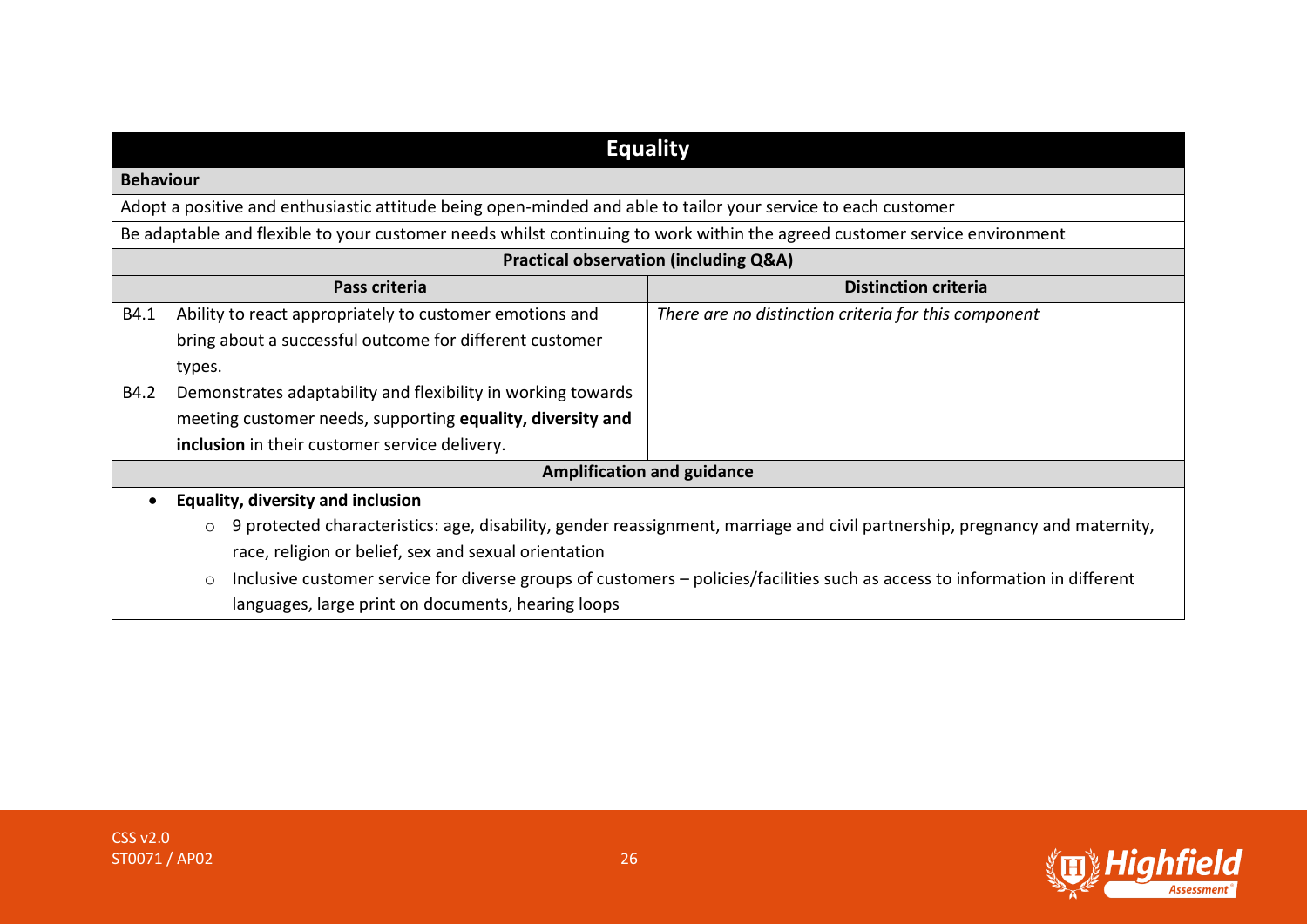|                  | <b>Presentation</b>                                                                                                            |                                                      |  |
|------------------|--------------------------------------------------------------------------------------------------------------------------------|------------------------------------------------------|--|
| <b>Behaviour</b> |                                                                                                                                |                                                      |  |
|                  | Demonstrate brand advocacy, values and belief when dealing with customer requests to build trust, credibility and satisfaction |                                                      |  |
|                  | Ensure your personal presentation, in all forms of communication, reflects positively on your organisation's brand             |                                                      |  |
|                  |                                                                                                                                | <b>Practical observation (including Q&amp;A)</b>     |  |
|                  | Pass criteria                                                                                                                  | <b>Distinction criteria</b>                          |  |
| B5.1             | Demonstrate brand advocacy, values and belief when                                                                             | There are no distinction criteria for this component |  |
|                  | dealing with customer requests to build trust, credibility and                                                                 |                                                      |  |
|                  | satisfaction.                                                                                                                  |                                                      |  |
| <b>B5.2</b>      | Evidence to show how their personal presentation made a                                                                        |                                                      |  |
|                  | positive impact on their organisation's brand.                                                                                 |                                                      |  |
|                  |                                                                                                                                | <b>Amplification and guidance</b>                    |  |
|                  | <b>Brand advocacy</b>                                                                                                          |                                                      |  |
|                  | Organisation's culture, values and beliefs<br>$\circ$                                                                          |                                                      |  |
|                  | Organisation promotion in a good light<br>$\circ$                                                                              |                                                      |  |

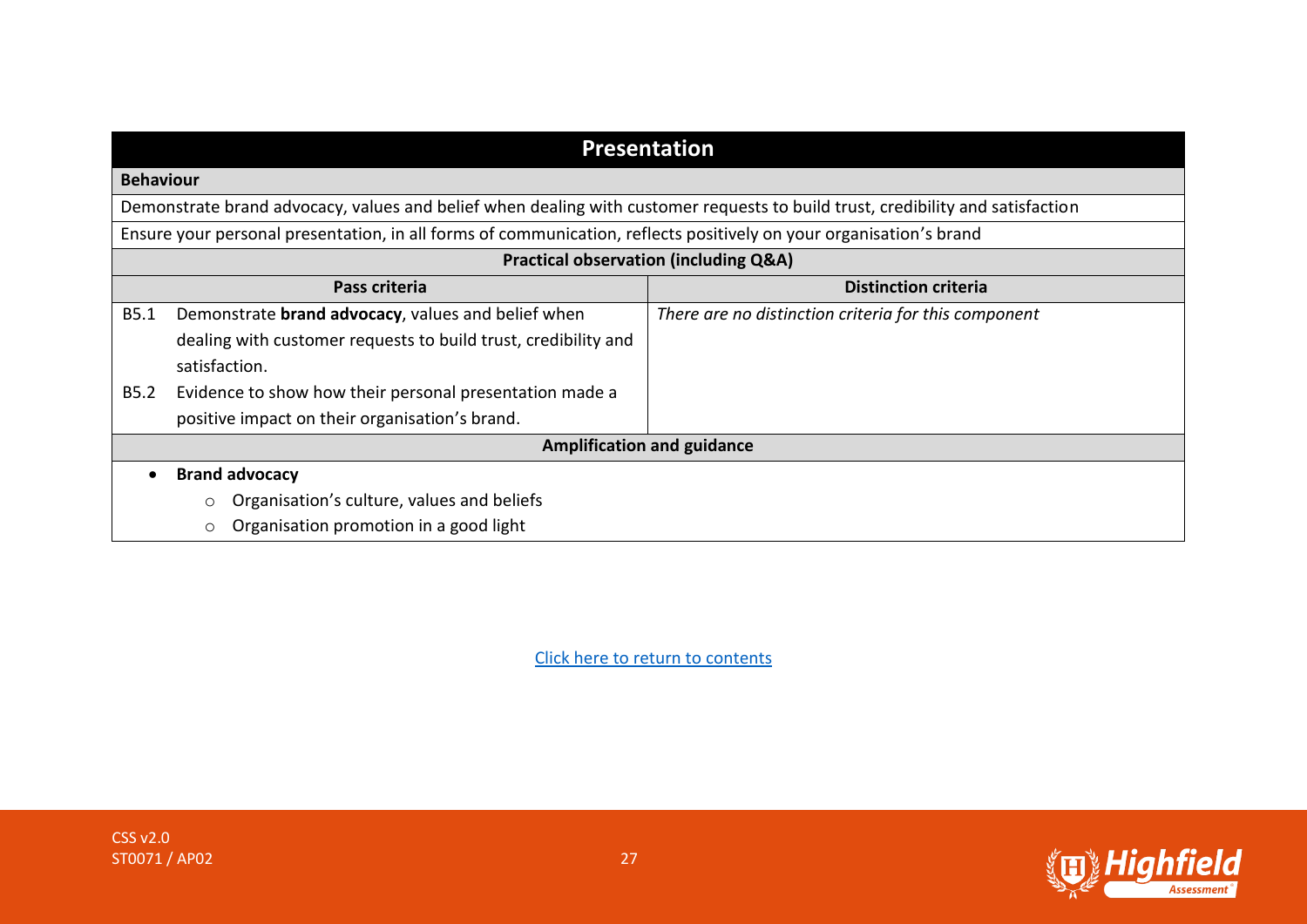# **Assessment summary**

<span id="page-27-0"></span>The end-point assessment for customer service specialist is made up of 3 components:

- 1. A 2,500-word work-based project (+/- 10%), supported by a 60-minute interview (+/-10%)
- 2. A 60-minute (+/-10%) professional discussion, supported by portfolio of evidence
- 3. A 60-minute (+/- 10%) practical observation with Q&As

The assessment plan recommends that the work-based project is the first assessment, followed by the professional discussion and then finally the practical observation.

As an employer/training provider, you should agree a plan and schedule with the apprentice to ensure all assessment components can be completed effectively. Each component of the end-point assessment will be assessed against the appropriate criteria laid out in this guide, which will be used to determine a grade for each individual component.

# **Work-based project (supported by interview)**

In order to achieve a pass in the work-based project:

**all** pass criteria **must** be achieved

To achieve a distinction in the work-based project:

• **all** pass criteria and all of the distinction criteria **must** be achieved

# **Professional discussion (supported by portfolio of evidence)**

In order to achieve a pass in the professional discussion:

• **all** pass criteria **must** be achieved

To achieve a distinction in the professional discussion:

• **all** pass criteria and all of the distinction criteria **must** be achieved

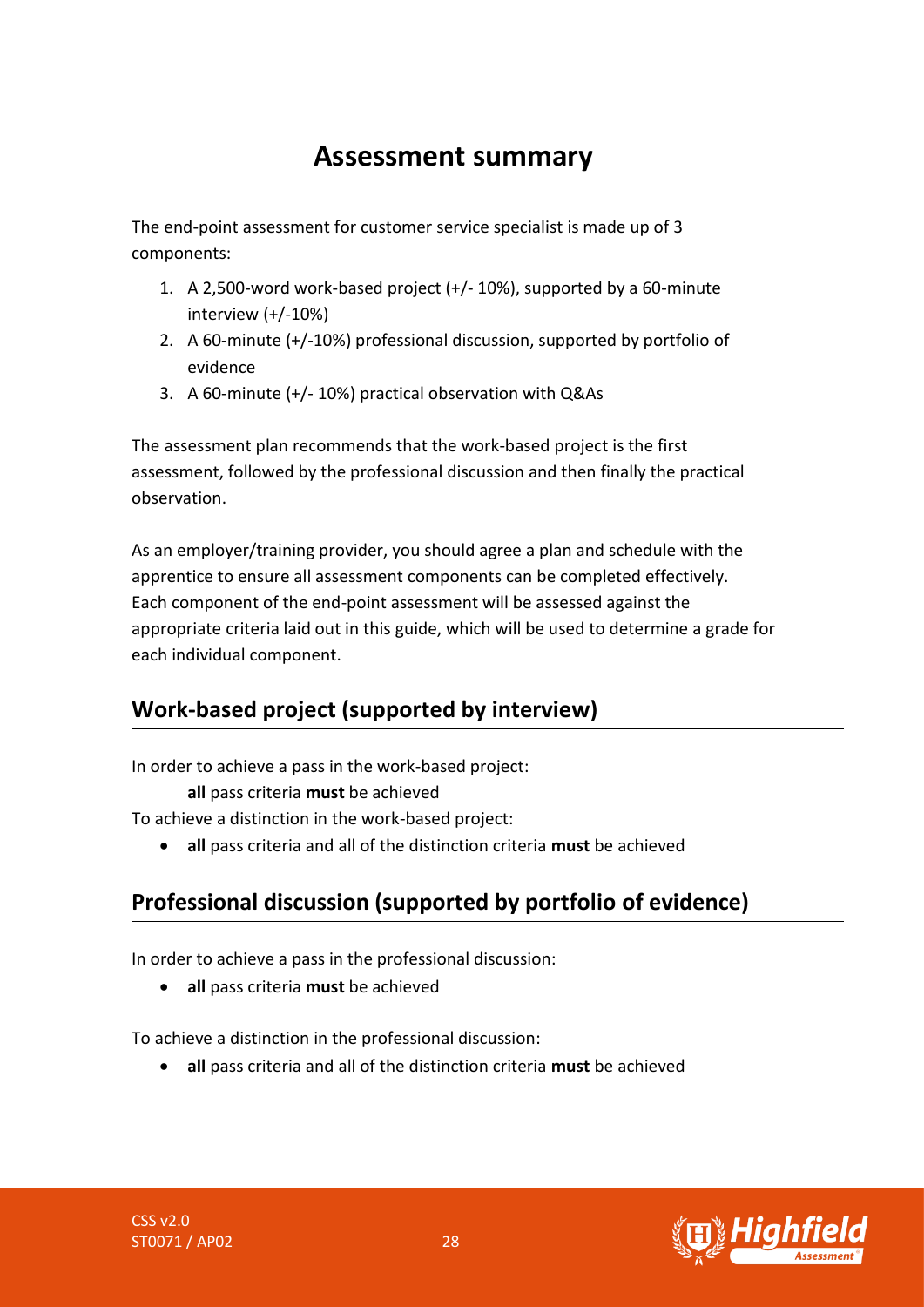In order to achieve a pass in the practical observation:

• **all** pass criteria **must** be achieved

To achieve a distinction in the practical observation:

• **all** pass criteria and all of the distinction criteria **must** be achieved

### **Retake and resit information**

If the apprentice fails any part of the end-point assessment, further development must be provided prior to a re-sit or re-take. A re-take requires the apprentice to undertake further learning and therefore they would need to go through the Gateway process again.

Apprentices are able to retake/re-sit any individual assessment component where a pass has not been achieved. If a retake/re-sit is required, apprentices should complete retake/resits within 12 months. There is no limit to the number or retake/re-sits within the 12 months. An apprentice cannot retake/re-sit any part of the EPA to increase their grade from a pass to a distinction. The maximum grade awarded to a re-sit will be pass, unless Highfield identifies exceptional circumstances accounting for the original fail. If the apprentice fails the work based project they will be asked to rework their project taking account of feedback from the independent assessor. Apprentices will have 1 month to rework their submission.

The apprentice is able to submit previous evidence along with new additional evidence.

In the event of extenuating circumstances, apprentices can be given the opportunity to rearrange their date, subject to the agreement of the independent assessors. Any appeals in relation to the outcome of the end-point assessment will be managed by Highfield whose decision is final.

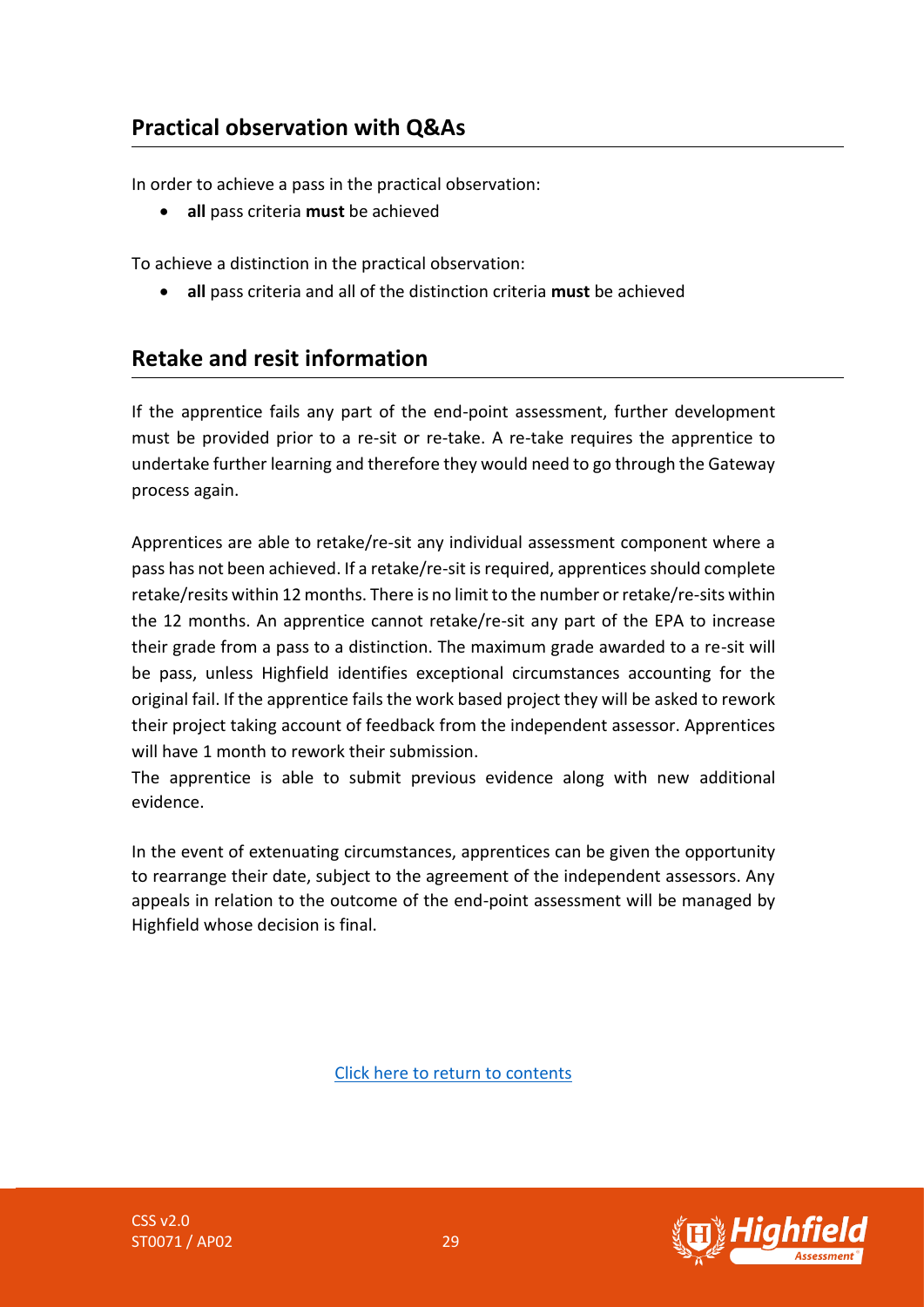# <span id="page-29-0"></span>**Assessing the work-based project supported by an interview**

The work-based project is designed to ensure an apprentice's learning meets the needs of the business and is relevant for their role.

The employer should ensure that the apprentice has a suitable amount of time and the necessary resources to plan and undertake the research and produce the written report.

The work-based project is supported by an interview that takes place after the project report has been reviewed.

The apprentice must produce a **2,500-word** (+/- 10%) report based on a specific high-level challenge (such as a complaint or difficult situation) that they have had to deal with.

The report should cover the following areas:

- an explanation of what the situation was
- what actions the apprentice took
- what solutions were offered
- details of any recommendations made to change a policy or process
- any feedback from the customer
- what the apprentice's responsibilities were
- what the results were

#### **Before writing the work-based project report**

Once the apprentice has identified the high-level challenge they want to write about in the project report, they should arrange a discussion with their employer/training provider.

The employer/training provider should then determine whether the proposed project has the potential to meet the criteria of the work-based project report. If the employer/training provider deems the proposed project is suitable, the apprentice should then write a 200 to 300-word proposal of what their proposed project is and bring this proposal to the formal gateway meeting. The proposal **must** be made available to Highfield Assessment at gateway.

The end-point assessor will review the proposal of the project at the gateway meeting. The apprentice should **only** start writing their project report once the proposal has been approved by the end-point assessor.

If for any reason the proposal is not approved, the apprentice must resubmit a revised proposal within 1 week.



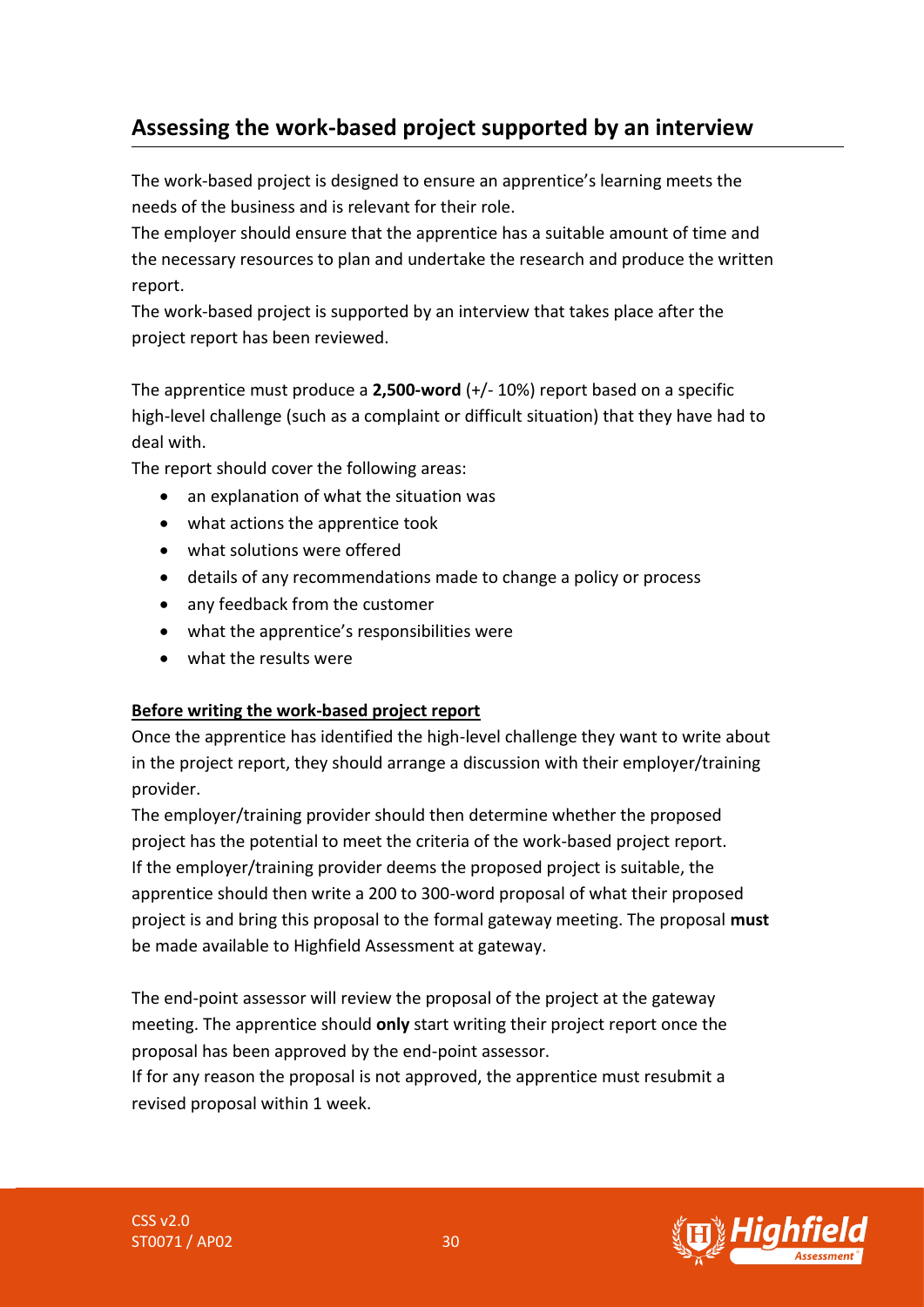#### **Work-based project report**

The project must be started **after** the gateway process and must be completed **within a 2-month period**.

The written report **must be 2,500 words** in length (+/- 10%) excluding any annexes and focus on a high-level challenge the apprentice has faced, such as a difficult situation or complaint.

End-point assessors will only mark projects up to 2500 words +/- 10% (maximum 2750 words), at which point assessors will stop marking and only credit the criteria achieved to that point. Projects that fall short of the word count will be marked to achieve all potential criteria.

The report should contain annexes that are attributable to the apprentice and the actions that they took regarding the high-level challenge they encountered. The annexes do not contribute to the word count.

Example evidence that may be included in the annex:

- emails
- letters
- meeting notes
- call logs
- workflow documents
- feedback

**Two weeks before the date of the interview**, the apprentice should submit the completed project report to Highfield Assessment for marking.

They will then attend either a face-to-face or video interview to discuss the report and any supporting annexes. The interview must take place before the end of the 3 month end-point assessment period.

The work-based project report can be submitted in any format but if submitting via Dropbox or e-portfolio, please allow access to only the specific work of the candidate who is due to be assessed.

#### **Work-based project interview**

The date of the interview will be agreed when the apprentice passes through the gateway process. The interview is between the apprentice and the end-point assessor, however, if the employer wishes to, they can have a representative of the organisation present for the interview. The representative must not be involved with any part of the interview or the grading decision other than to observe.

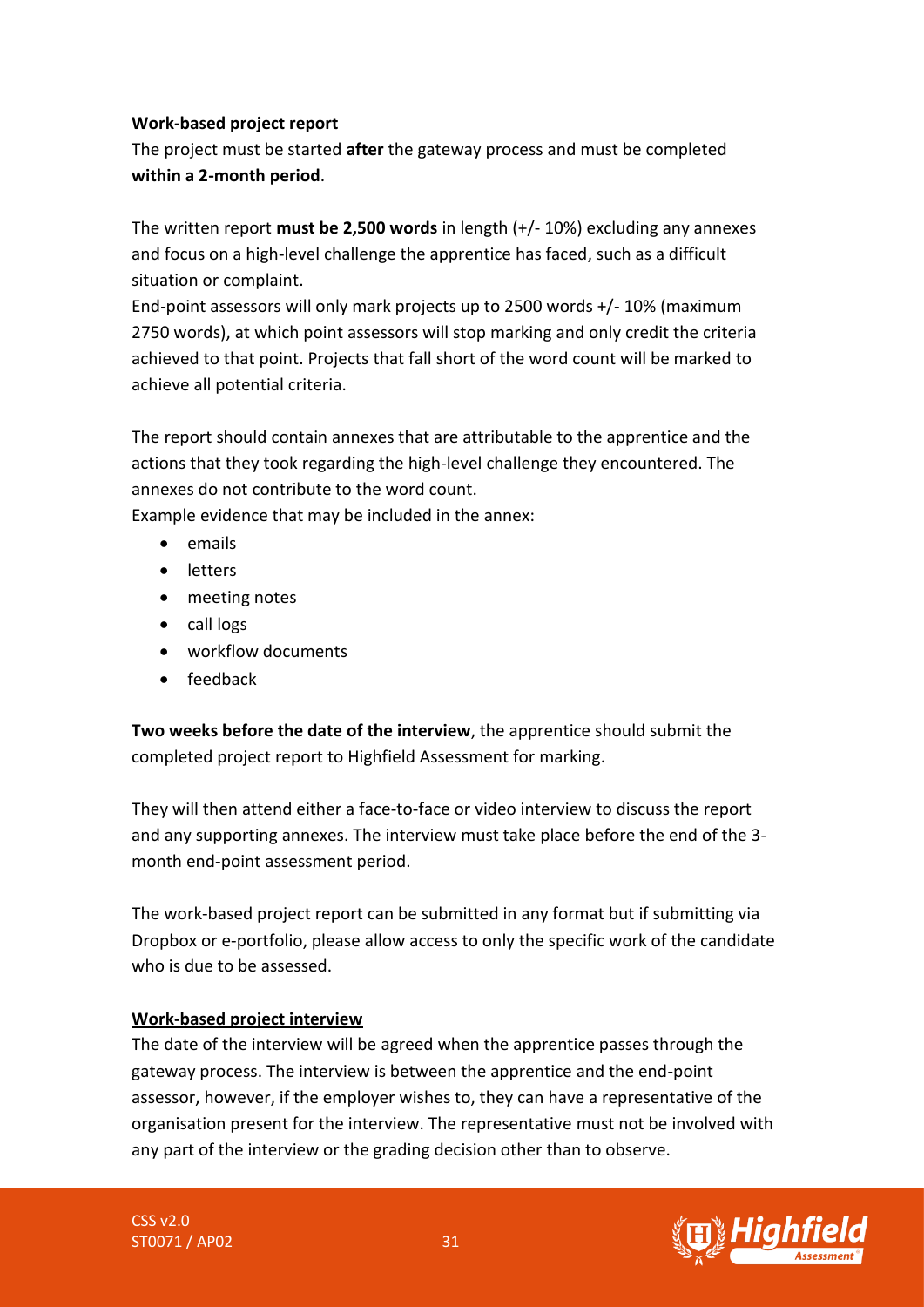The work-based written project and any supporting annexes will form the basis of the interview. The interview will last for **60 minutes (+/- 10%)** and the apprentice will be asked **10 competency-based questions** by the end-point assessor to provide the apprentice with as much opportunity as possible to evidence all the relevant KSBs or any criteria that have not been achieved in the project report. The questions the apprentice will be asked are selected from a bank available to the assessor.

The assessor can ask the apprentice to explain themselves further based on their answers to the questions but **cannot** ask any more questions outside of the competency questions.

Highfield have provided a sample report template that the apprentice can make use of should they wish. Guidance as to what each section of the report could contain is also found in this document.

A mapping document has also been created for the apprentice to use to ensure coverage of the criteria outlined for this assessment method.

#### **Grading the work-based project report and interview**

Apprentices will be marked against the pass and distinction criteria included in the tables below. Apprentices need to achieve **all pass criteria** to be awarded a pass and all pass and **all of the distinction** criteria to be awarded a distinction.

#### **Work-based project report and interview order**

- **1.** Apprentice prepares a 200-300-word proposal that details what their project is going to be about. The proposal is discussed between the apprentice and the employer/training provider.
- **2.** Apprentice brings their proposal to the gateway meeting. If the proposal is approved, the apprentice can start writing their project report. If the proposal is not approved, the apprentice has 1 week to rewrite and resubmit this.
- **3.** At the gateway meeting, the date of the interview is discussed.
- **4.** The project report must be completed within 2 months of the gateway meeting.
- **5.** The completed project report must be submitted to Highfield 2 weeks before the interview date.
- **6.** The end-point assessor receives, reviews and marks the project report and selects 10 competency-based questions from their question bank to use in the interview.
- **7.** The 60-minute interview takes place.

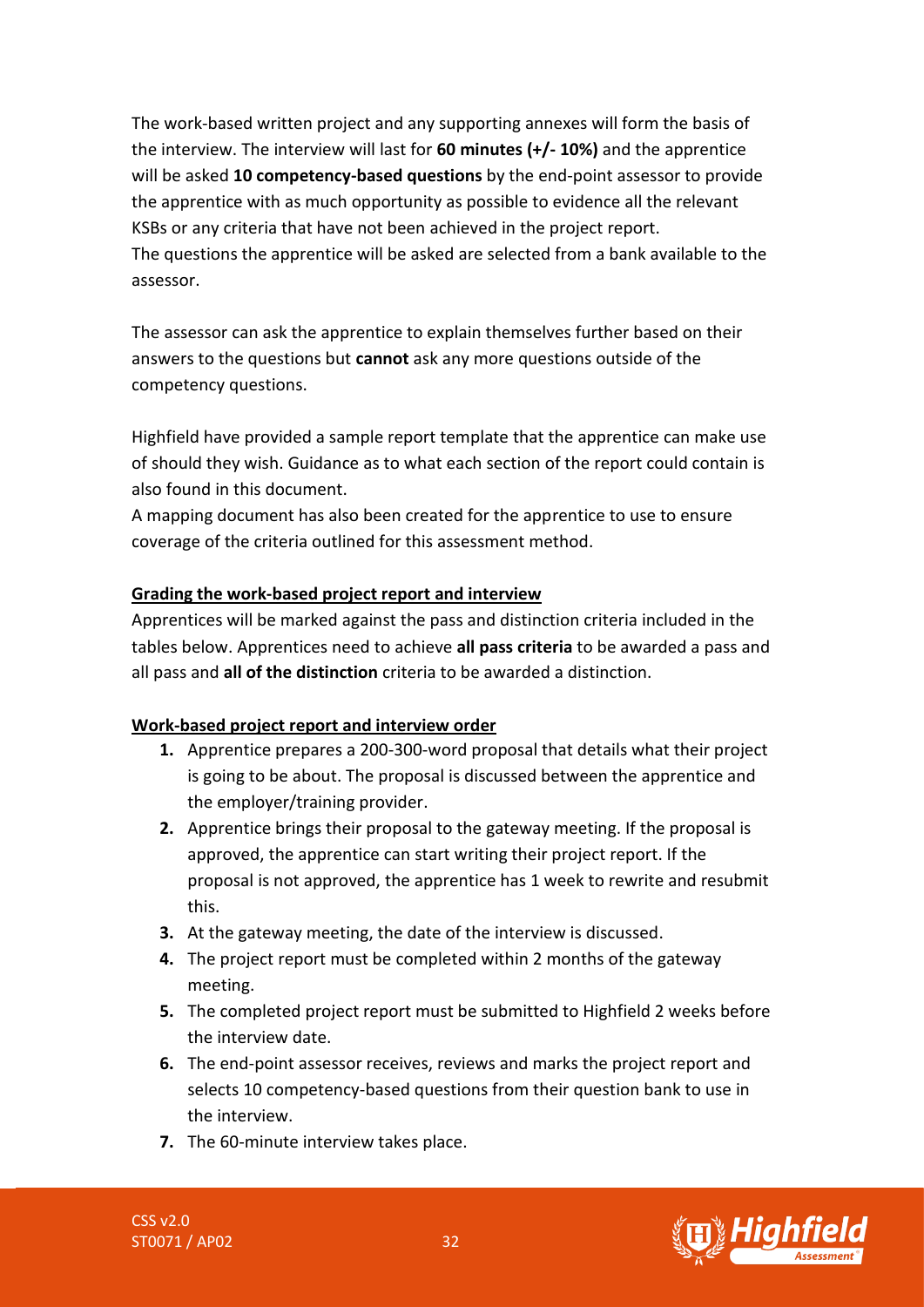### **Work-based project interview - mock assessment**

The employer/training provider should spend a suitable amount of time preparing apprentices for this end-point assessment component.

Highfield recommends that all apprentices should experience at least 1 mock interview in preparation for the real thing. The apprentice can go through as many mock interviews as they wish in order to allow them to prepare suitably.

When planning the mock assessment, the employer/training provider should take the following details into consideration.

- The interview needs to last for **60-minutes (+/- 10%)**, so a suitable amount of time should be available to complete the full mock interview.
- It is recommended that the interview is split up into sections to **allow progressive learning** throughout the interview period where the apprentice can discuss their answer and ask questions as to what may help them cover the criteria in the standard more effectively.
- Audio recording the mock and/or allowing the mock to be observed by other apprentices might be beneficial. This may be necessary for certain employers/training providers if it is not practical to carry out separate mock assessments with each apprentice.
- The apprentice's performance should be assessed by a competent trainer/assessor.
- **Feedback and guidance should be shared** with the apprentice to complete the learning experience. The mock assessment document sheets found as a separate download may be used for this purpose.
- The trainer/assessor must ask **10 structured and 'open' questions** as part of the interview that do not lead the apprentice but allow them to express their knowledge in a calm and comfortable manner.

Example questions that could be used as part of the mock interview may include the following:

- Business knowledge and understanding
	- o What is the impact of the organisation's mission statement?
	- o How does the organisation's mission statement affect your customer service?
- Providing a positive customer experience
	- o How is data analysed, used and presented?
	- o How does collected data impact the customer journey?
- Service improvement
	- o What do you do with customers' data once it has been analysed?

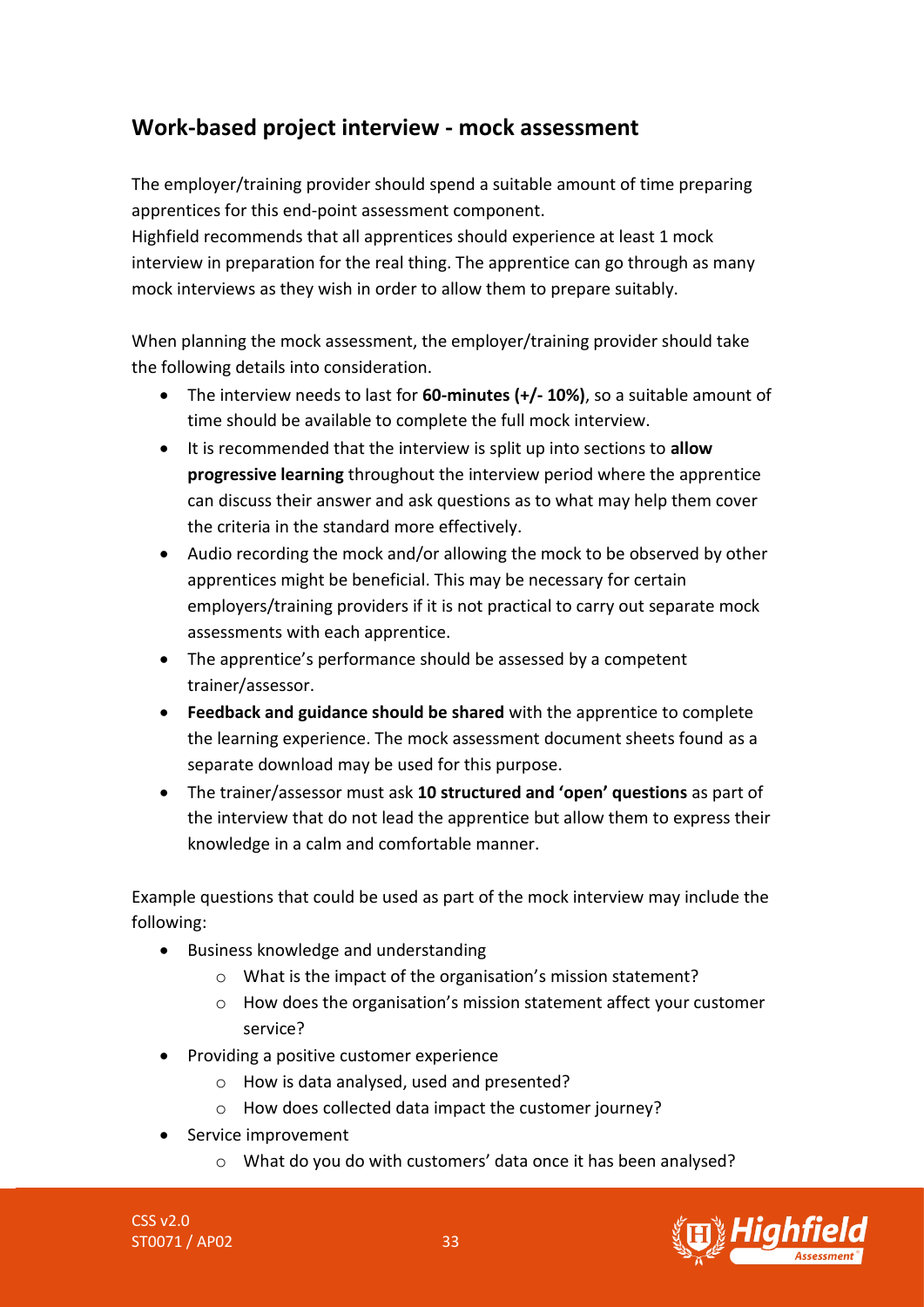o How does legislation affect recommendations for the future of the organisation?



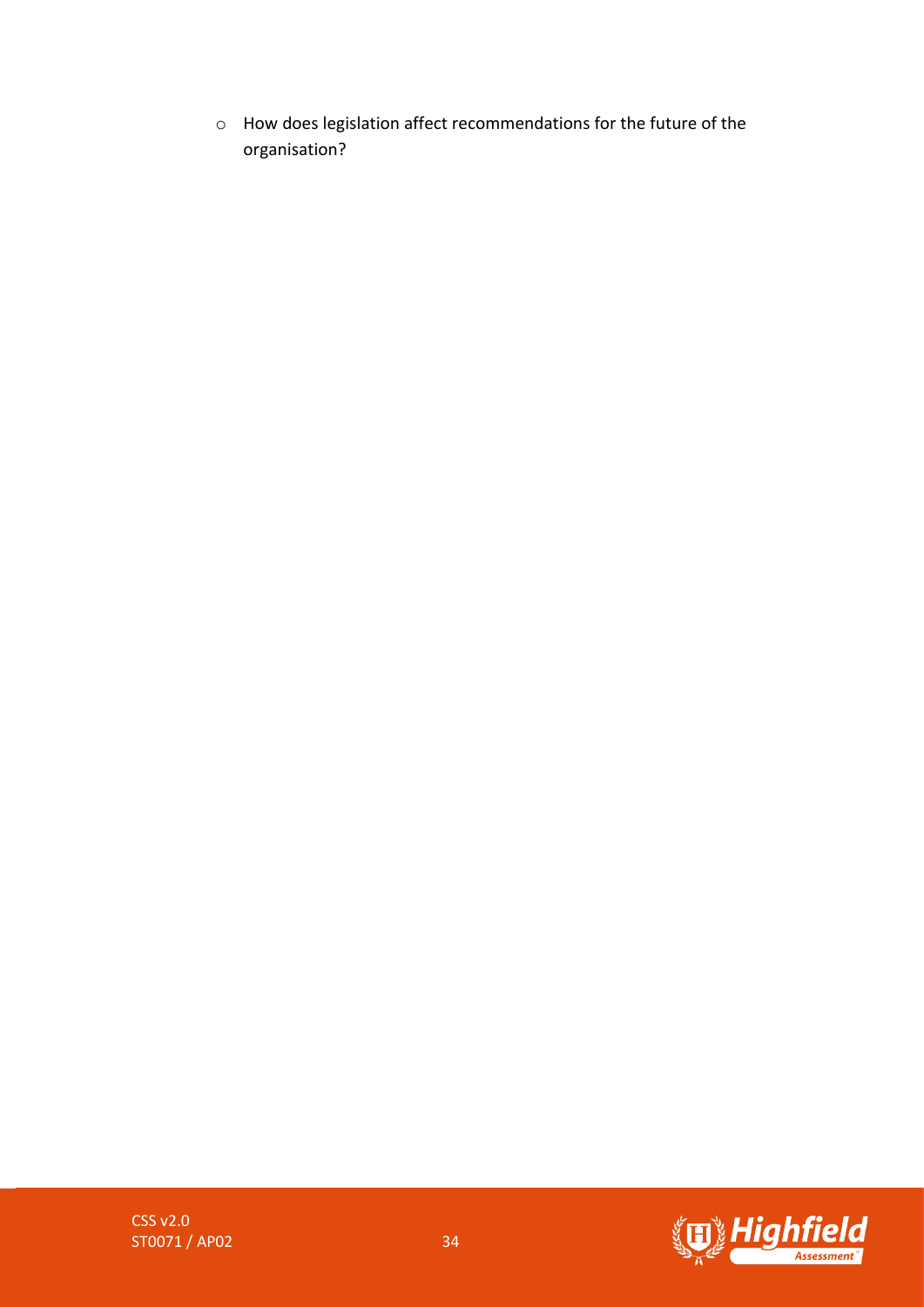# **Work-based project supported by an interview criteria**

|      | <b>Pass criteria</b>                                                    |           | <b>Distinction criteria</b>                |
|------|-------------------------------------------------------------------------|-----------|--------------------------------------------|
|      | <b>Business knowledge and understanding</b>                             | K1.3      | Ability to consider the possible impact    |
|      | K1.1 Evidences that they understand the                                 |           | on their organisation of not               |
|      | impact of the organisation's                                            |           | considering the future in decision-        |
|      | mission statement and business                                          |           | making.                                    |
|      | strategy on customer service                                            | K1.4      | Provides evidence to show when they        |
|      | delivery and makes                                                      |           | analyse the risks and opportunities to     |
|      | recommendations for future                                              |           | implementing change.                       |
|      | improvements.                                                           |           |                                            |
|      | K1.2 Ability to recommend improvement                                   |           |                                            |
|      | to the customer service provision,                                      |           |                                            |
|      | the steps required to implement                                         |           |                                            |
|      | this change and the benefit this                                        |           |                                            |
|      | change could have on the                                                |           |                                            |
|      | organisation and their role.                                            |           |                                            |
|      | <b>Customer journey knowledge</b>                                       |           | There are no distinction criteria for this |
|      | K2.1 Demonstrates an understanding of                                   | component |                                            |
|      | customer journeys within their                                          |           |                                            |
|      | organisation and how these are                                          |           |                                            |
|      | managed to ensure successful                                            |           |                                            |
|      | outcomes.                                                               |           |                                            |
| K2.2 |                                                                         |           |                                            |
|      | An understanding of the<br>underpinning business processes              |           |                                            |
|      |                                                                         |           |                                            |
|      | that support them on bringing<br>about the best outcome for             |           |                                            |
|      |                                                                         |           |                                            |
|      | customer and their organisation.<br><b>Customer service culture and</b> | K4.7      |                                            |
|      | environment awareness                                                   |           | Ability to demonstrate the importance      |
|      |                                                                         |           | of assessing the political, economic,      |
|      | K4.3 Ability to discuss the internal and                                |           | social, technical, legal and               |
|      | external factors influencing their<br>business environment and culture  |           | environmental factors that influence       |
|      |                                                                         |           | the operation of their organisation.       |
| K4.4 | Evidences knowledge of the                                              |           |                                            |
|      | departmental roles/functions                                            |           |                                            |
|      | within their organisational                                             |           |                                            |
|      | structure and their influence in                                        |           |                                            |
|      | customer service delivery                                               |           |                                            |
| K4.5 | Evidence of how they demonstrate                                        |           |                                            |
|      | the importance of effective                                             |           |                                            |
|      | communication among                                                     |           |                                            |
|      | departments in providing good                                           |           |                                            |
|      | customer service                                                        |           |                                            |
|      | K4.6 Ability to identify potential causes                               |           |                                            |
|      | of service failure and the                                              |           |                                            |
|      | consequences of these                                                   |           |                                            |
|      | <b>Business-focused service delivery</b>                                | S1.5      | Evidences when they evaluated the          |
|      | S1.4 Evidences when they made                                           |           | strengths and weaknesses of feedback       |
|      | decisions and recommendations to                                        |           | methods used and recommended               |

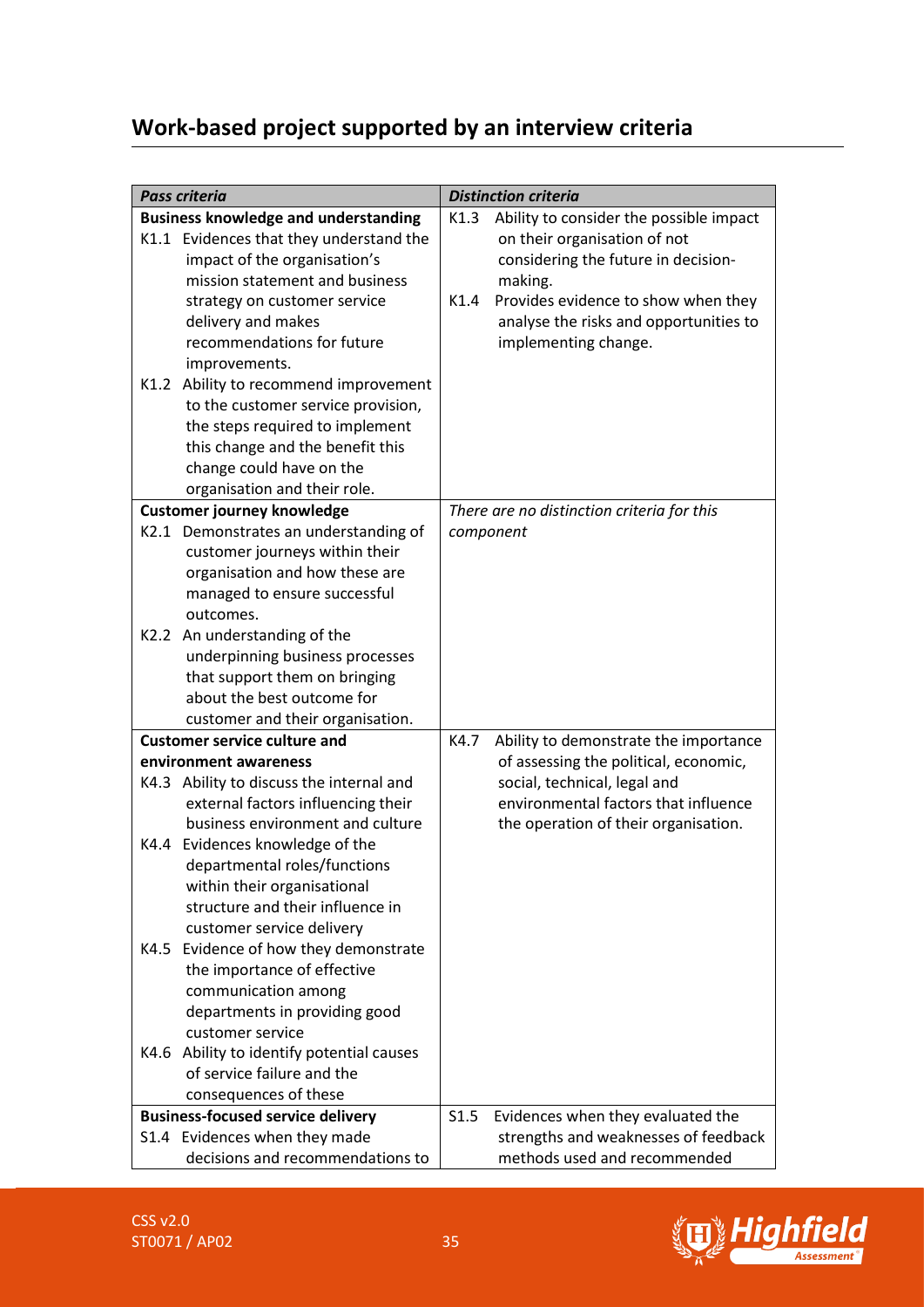| improve their own customer              | alternative methods likely to improve          |
|-----------------------------------------|------------------------------------------------|
| service delivery.                       | results, stating reasons for choice.           |
| Providing a positive customer           | S2.11 Demonstrates an ability to identify      |
| experience                              | trends/recurring issues and analyse            |
| S2.9 Provides evidence to show how      | why they occurred and record                   |
| they identify information which         | possible ways of addressing them to            |
| can be used by their organisation       | ensure they do not reoccur.                    |
| to provide customer insight and         |                                                |
| identify how this information can       |                                                |
| be analysed, used and presented.        |                                                |
| S2.10 Demonstrates how they             |                                                |
| communicate with customers,             |                                                |
| gaining full information on their       |                                                |
| experience, and recommend               |                                                |
| improvements to customer service        |                                                |
| delivery to others.                     |                                                |
| Working with your customers/customer    | S3.3<br>Demonstrates how knowing their         |
| insights                                | customer and their needs has a direct          |
| S3.1 Evidences how they proactively     | impact on:                                     |
| seek and gather customer                | Their working practices<br>а.                  |
| feedback through a variety of           | Organisational policy/procedures<br>b.         |
| methods and evaluate this               | S3.4<br>Evidence to show when they have        |
| feedback to make                        | proactively gathered customer                  |
| recommendations on possible             | feedback, through a variety of                 |
| improvements.                           | methods and used alternative                   |
| Ability to gather and analyse<br>S3.2   | recommendations to change the                  |
| information about the types of          | customer service level agreement in            |
| customers their organisation has        | order to provide an improved service.          |
| and explain how the service they        |                                                |
| provide meets their potential           |                                                |
| needs and expectations.                 |                                                |
| <b>Service improvement</b>              | S5.4<br>Evidence to support their research and |
| S5.1 Evidence to show how they use the  | analysis of customer service standards         |
| qualitative and quantitative            | and mission statements of other                |
| customer experience data that           | organisations in comparison to their           |
| their organisation gathers.             | own organisation's to inform their             |
| Evidences the way in which they<br>S5.2 | recommendations.                               |
| analyse this data to recommend          | S5.5<br>Ability to identify and recognise when |
| continuous improvement, showing         | problems reoccur and discuss these             |
| when there is input from others         | reoccurring problems with others and           |
| where required.                         | recommend appropriate change(s).               |
| Demonstrates how they take into<br>S5.3 |                                                |
| consideration current legislation,      |                                                |
| compliance and regulatory               |                                                |
| guidance when making                    |                                                |
| recommendations for change.             |                                                |

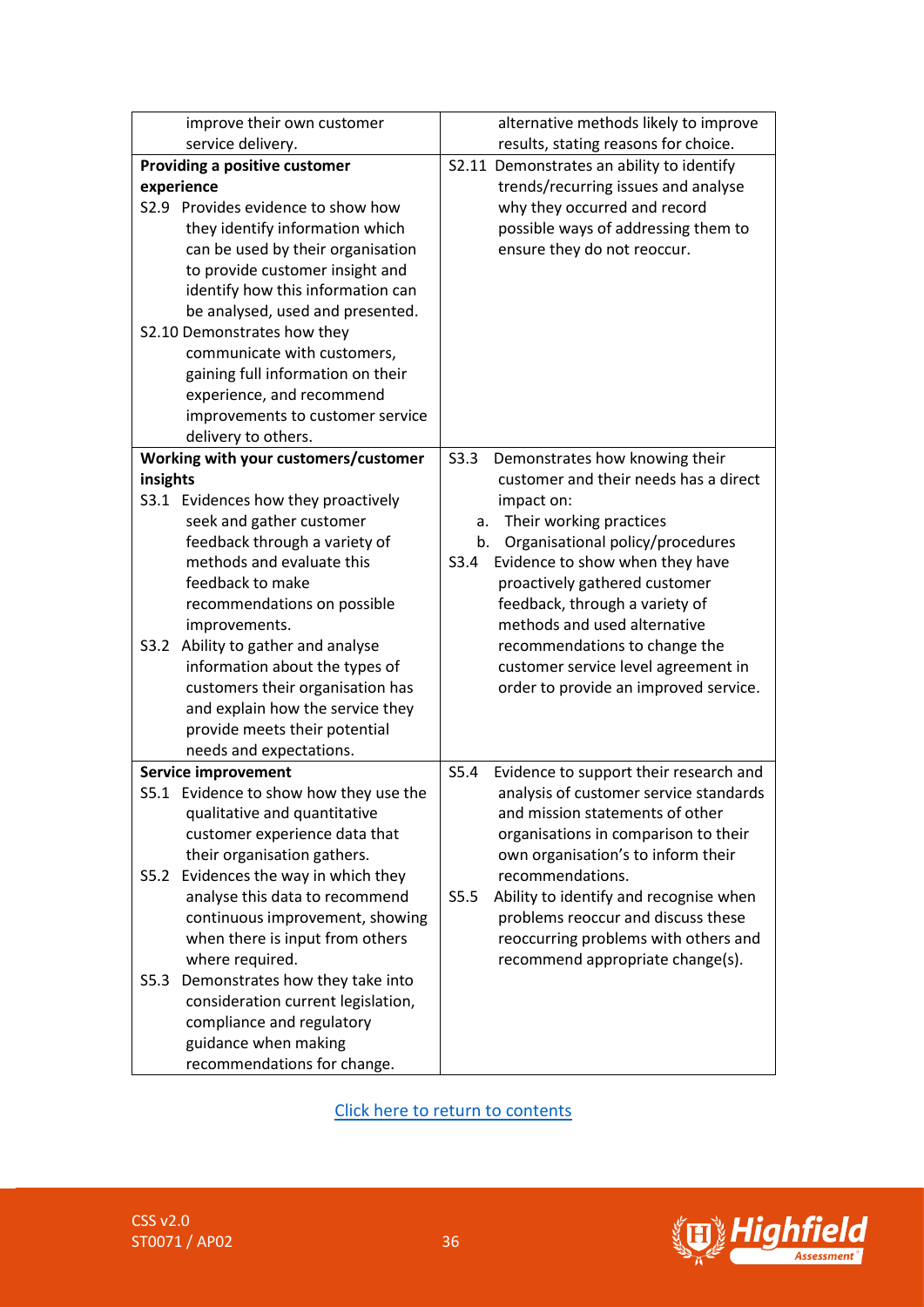# <span id="page-36-0"></span>**Assessing the professional discussion supported by portfolio of evidence**

The professional discussion will be a structured discussion between the apprentice and the end-point assessor. The end-point assessor will ask the apprentice to discuss their time on-programme that is relevant to the criteria.

The professional discussion is used to establish whether the apprentice has gained suitable knowledge, skills and behaviours in order to evidence the set criteria.

The professional discussion should be completed face to face and will last **60 minutes (+/- 10%)**.

During and after the time the apprentice spends on-programme, they should be collecting evidence of interactions with customers, managers and stakeholders that will be used to support the professional discussion.

#### **Portfolio of evidence**

During the professional discussion, the apprentice should extract/discuss information from the on-programme portfolio of evidence they collect and build during their time on-programme. This will be used as a base to support the professional discussion and relate to the criteria relevant to the professional discussion.

The apprentice **must** submit the portfolio of evidence to Highfield Assessment **2 weeks before** the set date of the professional discussion.

The portfolio of evidence should consist of a **minimum** of 10 and a **maximum** of 15 pieces of evidence and should relate to the standards that apply to the professional discussion.

**The portfolio of evidence is not directly assessed** and will only be used as a springboard or prompt for the apprentice to be able to successfully evidence the required KSBs.

The apprentice **can** bring their portfolio of evidence with them to the professional discussion.

This portfolio of evidence **could** include: witness statements, customer feedback such as emails or letters, and manager feedback from one-to-ones or similar.

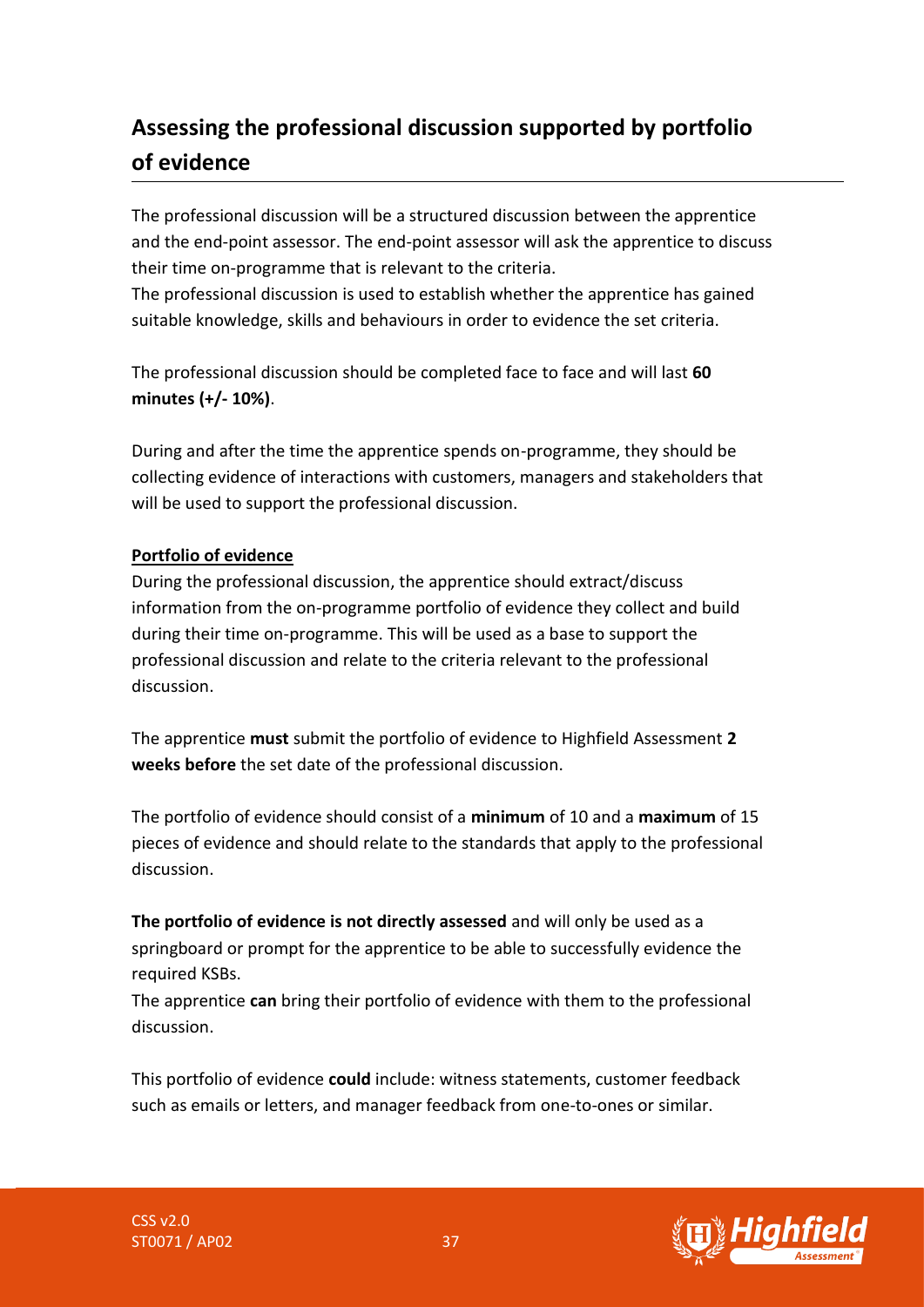The portfolio of evidence can be submitted in any format but if submitting via Dropbox or e-portfolio, please allow access to only the specific work of the candidate who is due to be assessed.

The apprentice is **recommended** to number their pieces of evidence that relate to the criteria and confirm in the portfolio which piece of evidence is applicable to the relevant standard(s).

There is a portfolio of evidence mapping/matrix document at the end of this EPA kit available on the Highfield Assessment website that can be used for the planning of this assessment method.

The evidence is used by the independent assessor in order to plan the discussion.

#### **Grading the professional discussion with portfolio of evidence**

Apprentices will be marked against the pass and distinction criteria included in the tables below. Apprentices need to achieve **all pass criteria** to be awarded a pass and all pass and **all of the distinction** criteria to be awarded a distinction.

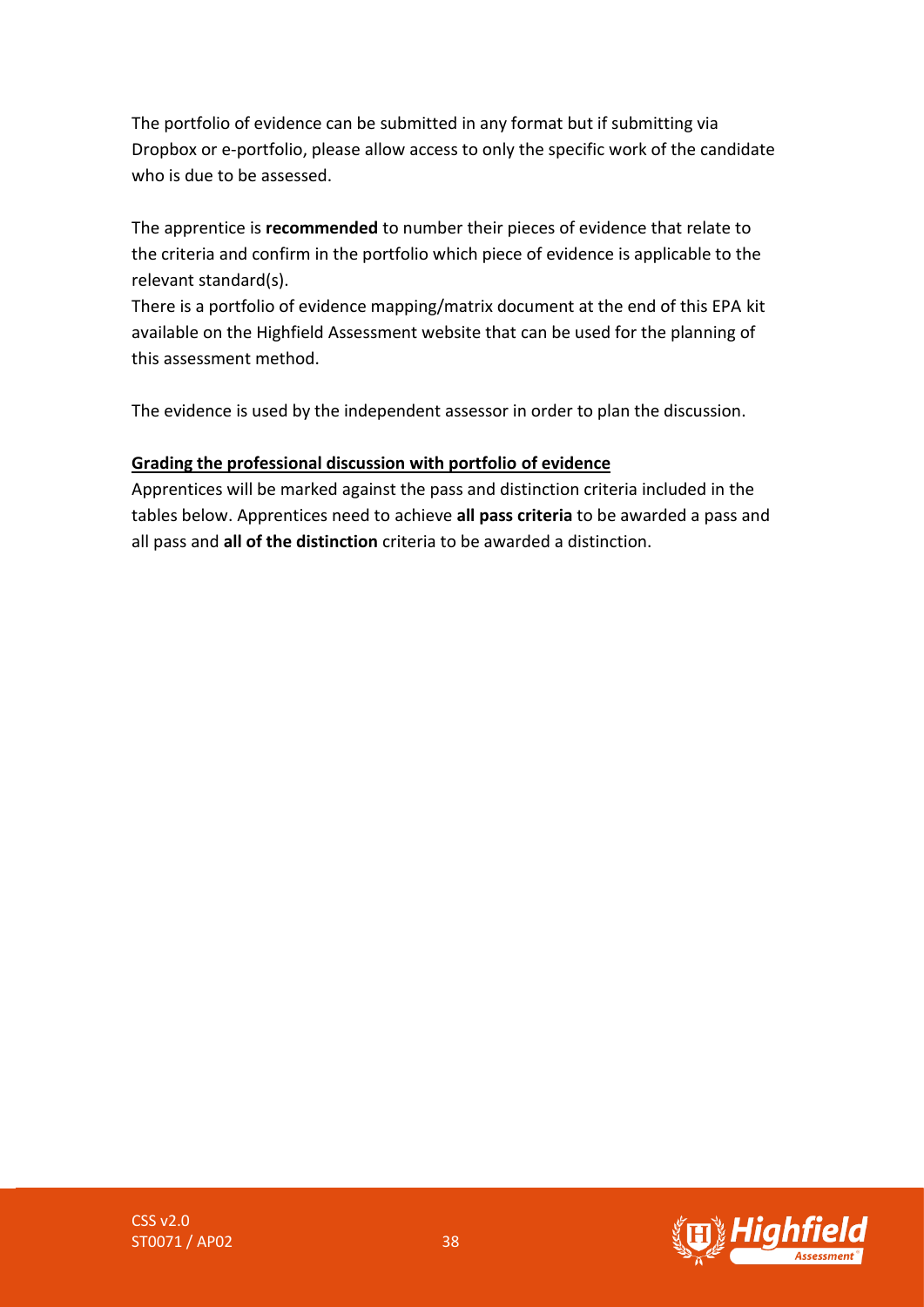# **Professional discussion (supported by portfolio of evidence) mock assessment**

The employer/training provider should spend a suitable amount of time preparing apprentices for their professional discussion end-point assessment.

Highfield recommends that the apprentice experiences at least 1 mock professional discussion in preparation for the real thing. The apprentice should be allowed to experience as many mock professional discussions as possible to allow them to prepare suitably.

When designing a mock assessment, the employer/training provider should consider the following elements.

- A **60-minute** (+/- 10%) time slot should be available for the complete professional discussion, if it is intended to be a complete mock assessment covering all relevant standards. This time may be split up to allow for progressive learning with the apprentice.
- Audio recording the mock and/or allowing the mock to be observed by other apprentices might be beneficial. This may be necessary if it is not practicable for the employer/training provider to carry out a separate mock assessment with each apprentice.
- The apprentice's performance should be assessed by a competent trainer/assessor.
- **Feedback and guidance should be shared** with the apprentice to complete the learning experience. The mock assessment document sheets found as a separate download may be used for this purpose.
- The trainer/assessor should ask structured 'open' questions as part of the professional discussion, that do not lead the candidate but allow them to express their knowledge, skills and behaviours in a calm and comfortable manner.

Some example questions may include the following:

- Business knowledge and understanding
	- o How does your role meet the organisation's customer service standards?
	- $\circ$  Explain the leadership styles that were most effective for you to use in a customer service environment.
- Customer journey knowledge
	- o Why do customers' issues and situations need special attention within the organisation?



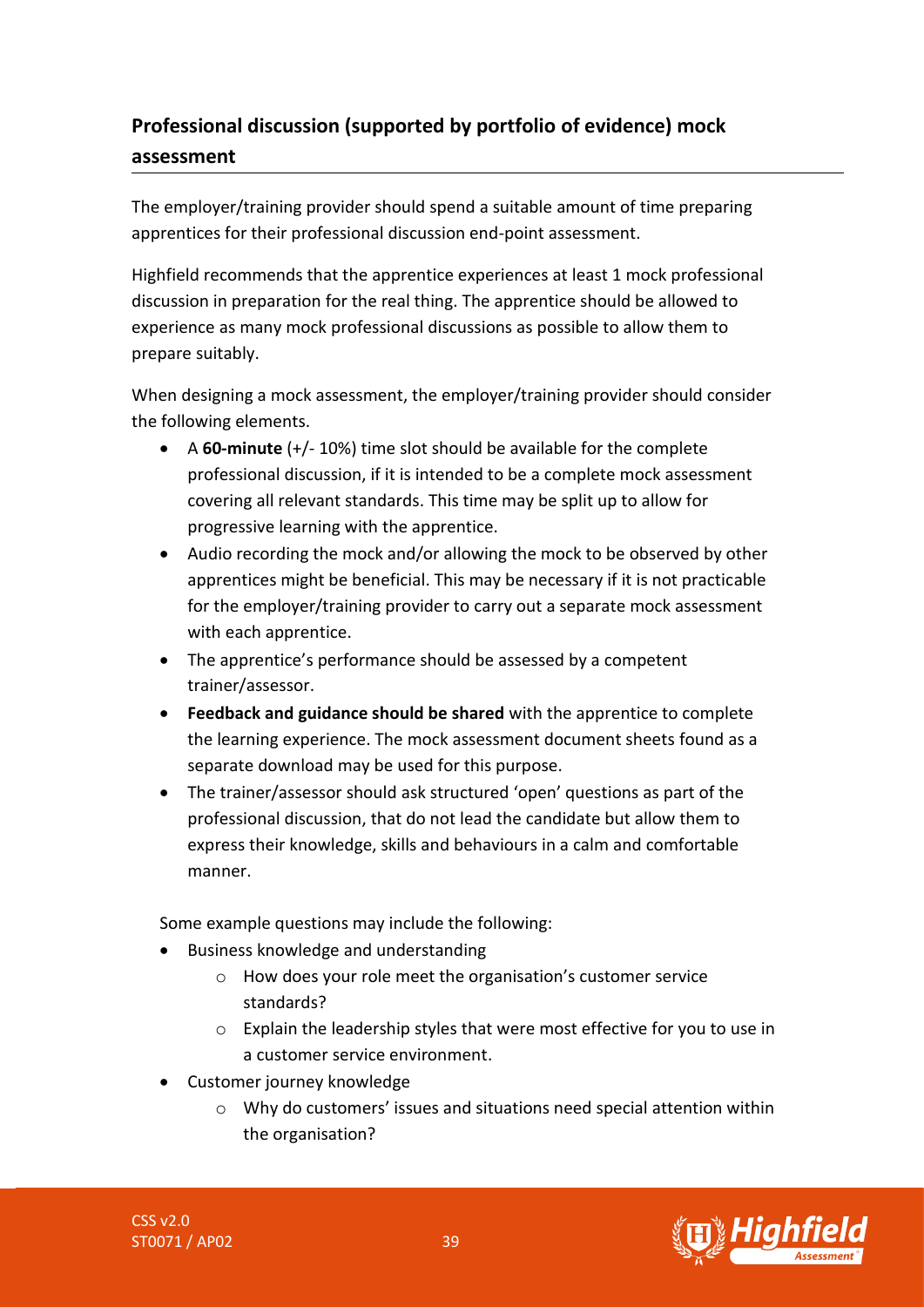- o Tell me about your company's SLAs, your own level of authority and how this affects your customer service.
- Providing a positive customer experience
	- o Discuss a time when you have met the needs of your customers as well as the company and what cost implications were incurred.

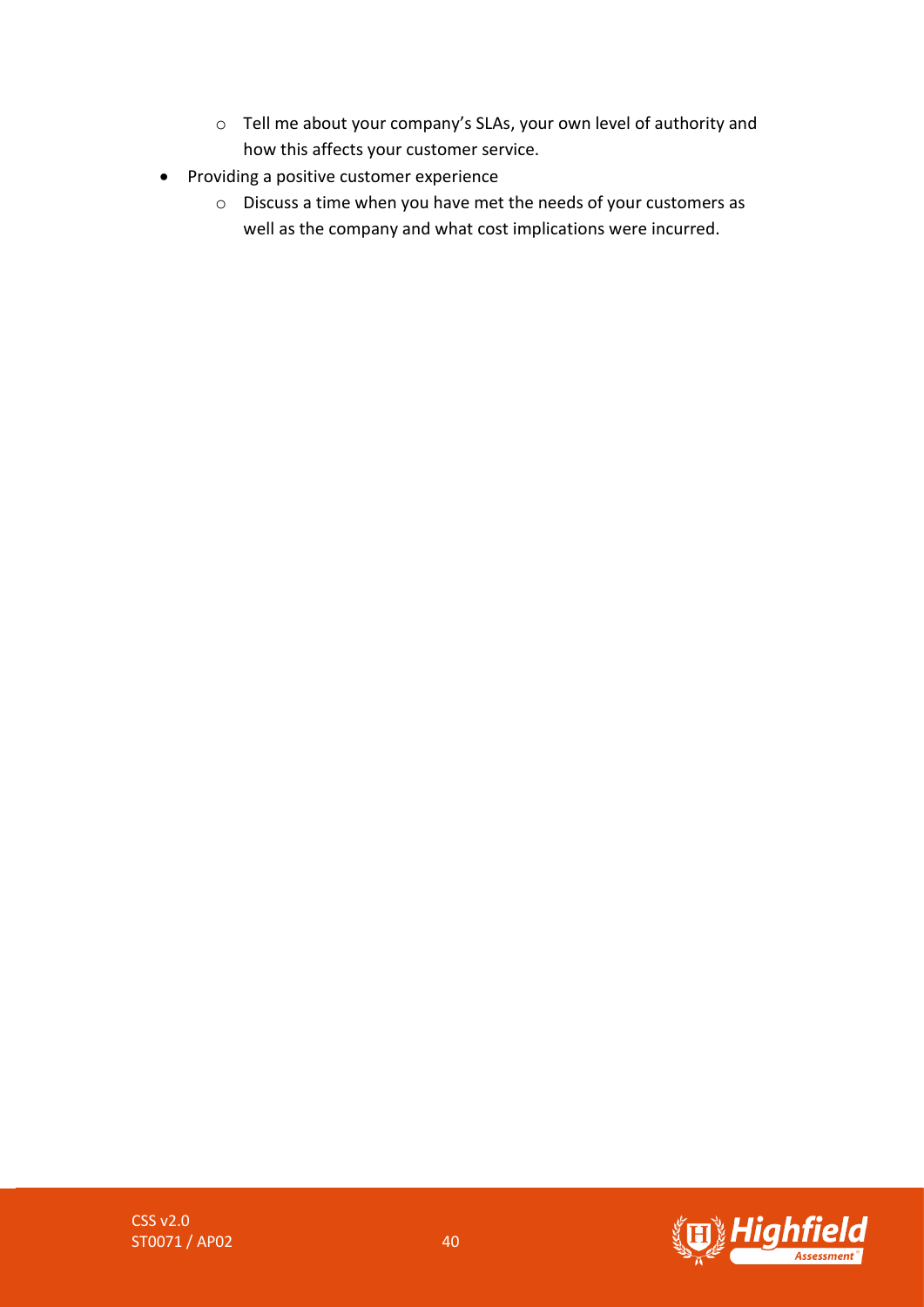# **Professional discussion (supported by portfolio of evidence) criteria**

|      | <b>Pass criteria</b>                            | <b>Distinction criteria</b>                |
|------|-------------------------------------------------|--------------------------------------------|
|      | <b>Business knowledge and understanding</b>     | K1.7<br>Demonstrates how they evaluate     |
|      | K1.5 Ability to describe their role in          | and review improvements made to            |
|      | meeting their organisation's                    | their own customer service to ensure       |
|      | customer service standards and its              | a future-focused approach.                 |
|      | impact upon other departments.                  |                                            |
| K1.6 | Evidence of how they identify the               |                                            |
|      | different types of leadership styles            |                                            |
|      | that work best in their customer                |                                            |
|      | environment.                                    |                                            |
|      | <b>Customer journey knowledge</b>               | There are no distinction criteria for this |
|      | K2.3 Understanding of why customer              | component                                  |
|      | issues and complex situations                   |                                            |
|      | sometimes need referral or                      |                                            |
|      | escalation for specialist attention             |                                            |
|      | within their organisation.                      |                                            |
|      | K2.4 Ability to adhere to their                 |                                            |
|      | organisations service level                     |                                            |
|      | agreement and demonstrates an                   |                                            |
|      | awareness of the limit of their                 |                                            |
|      | authority when providing customer               |                                            |
|      | service.                                        |                                            |
|      | Knowing your customers and their                | There are no distinction criteria for this |
|      | needs/customer insight                          | component                                  |
|      | K3.1 Evidences knowledge of how their           |                                            |
|      | internal and external customers'                |                                            |
|      | expectations can differ and how they            |                                            |
|      | would adapt their approach to meet              |                                            |
|      | those expectations.                             |                                            |
| K3.2 | Demonstrates factors used to drive              |                                            |
|      | and improve loyalty, retention and              |                                            |
|      | satisfaction of customers and the               |                                            |
|      | impact they have on the                         |                                            |
|      | organisation.                                   |                                            |
|      | <b>Customer service culture and environment</b> | There are no distinction criteria for this |
|      | awareness                                       | component                                  |
|      | K4.1 Evidences knowledge of where               |                                            |
|      | different sources of information on             |                                            |
|      | industry best practice can be found             |                                            |
|      | and used to improve personal and                |                                            |
|      | professional development.                       |                                            |
|      | Providing a positive customer experience        | S2.2<br>Evidences when they have analysed  |
|      | S2.1 Demonstrates when they have                | the importance of their professional       |
|      | balanced the meeting of their                   | image and its relationship with the        |
|      | customer and their organisation's               | organisation's brand.                      |
|      | needs while showing they have                   |                                            |
|      | considered cost implications.                   |                                            |

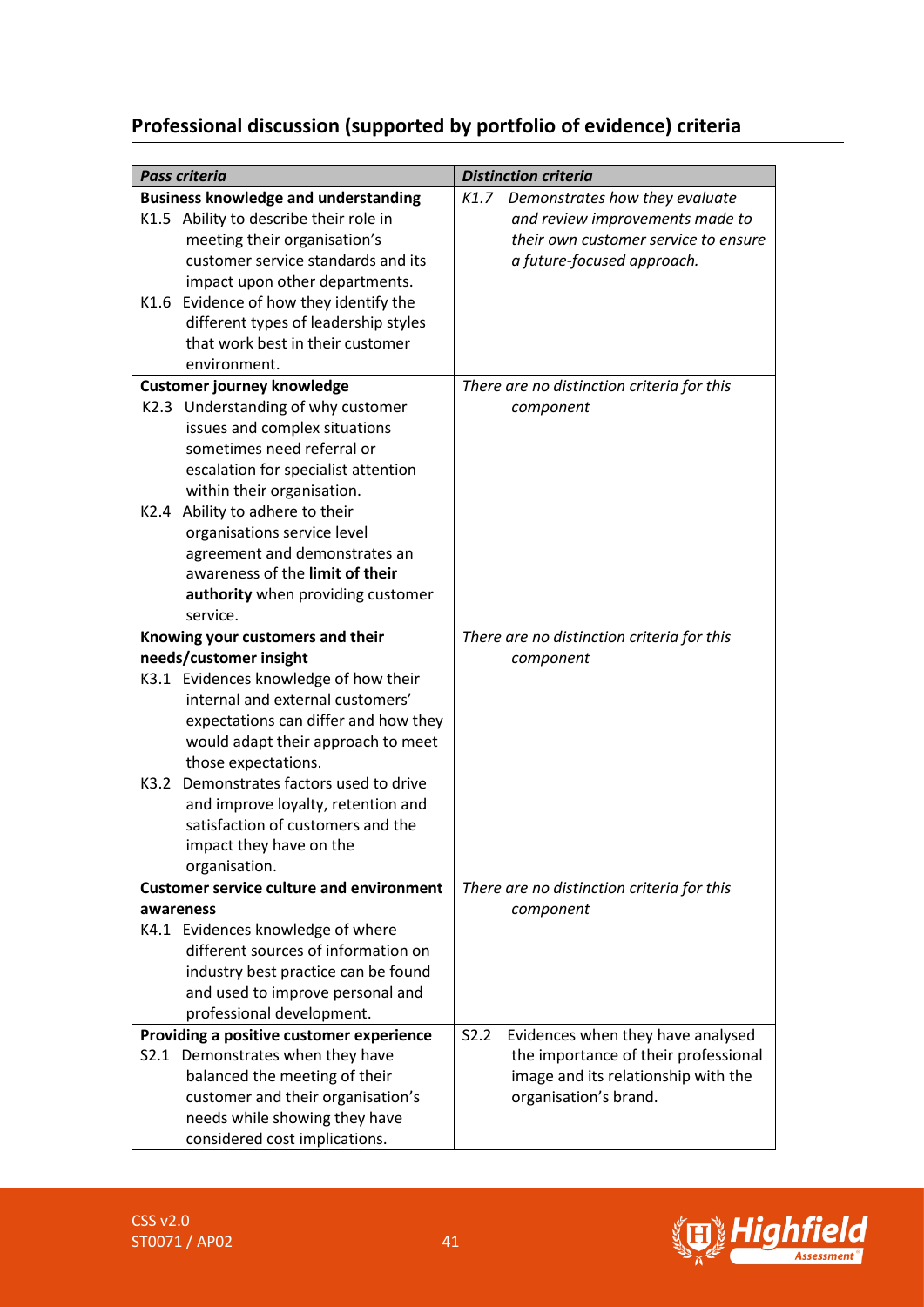| Develop self             |                                       | B <sub>1.2</sub> | Evidences when they have assessed          |
|--------------------------|---------------------------------------|------------------|--------------------------------------------|
|                          | B1.1 Provides evidence to demonstrate |                  | the impact of sharing their own            |
|                          | how they have achieved learning and   |                  | knowledge on:                              |
|                          | development goals, identified in an   |                  | a. Their development                       |
|                          | agreed personal development plan,     |                  | b. Colleague development                   |
|                          | in relation to their knowledge and    |                  |                                            |
|                          | skills of customer service, in the    |                  |                                            |
|                          | industry and best practice.           |                  |                                            |
| Ownership/responsibility |                                       |                  | There are no distinction criteria for this |
| B2.1                     | Demonstrates responsibility and       |                  | component                                  |
|                          | ownership in resolving customer       |                  |                                            |
|                          | issues, by getting the right people   |                  |                                            |
|                          | involved and delivering on promises,  |                  |                                            |
|                          | to the satisfaction of the customer   |                  |                                            |
|                          | and their organisation.               |                  |                                            |
| <b>Team working</b>      |                                       |                  | There are no distinction criteria for this |
| B3.1                     | Demonstrate sharing own knowledge     |                  | component                                  |
|                          | and experience with others, to        |                  |                                            |
|                          | support colleague development.        |                  |                                            |

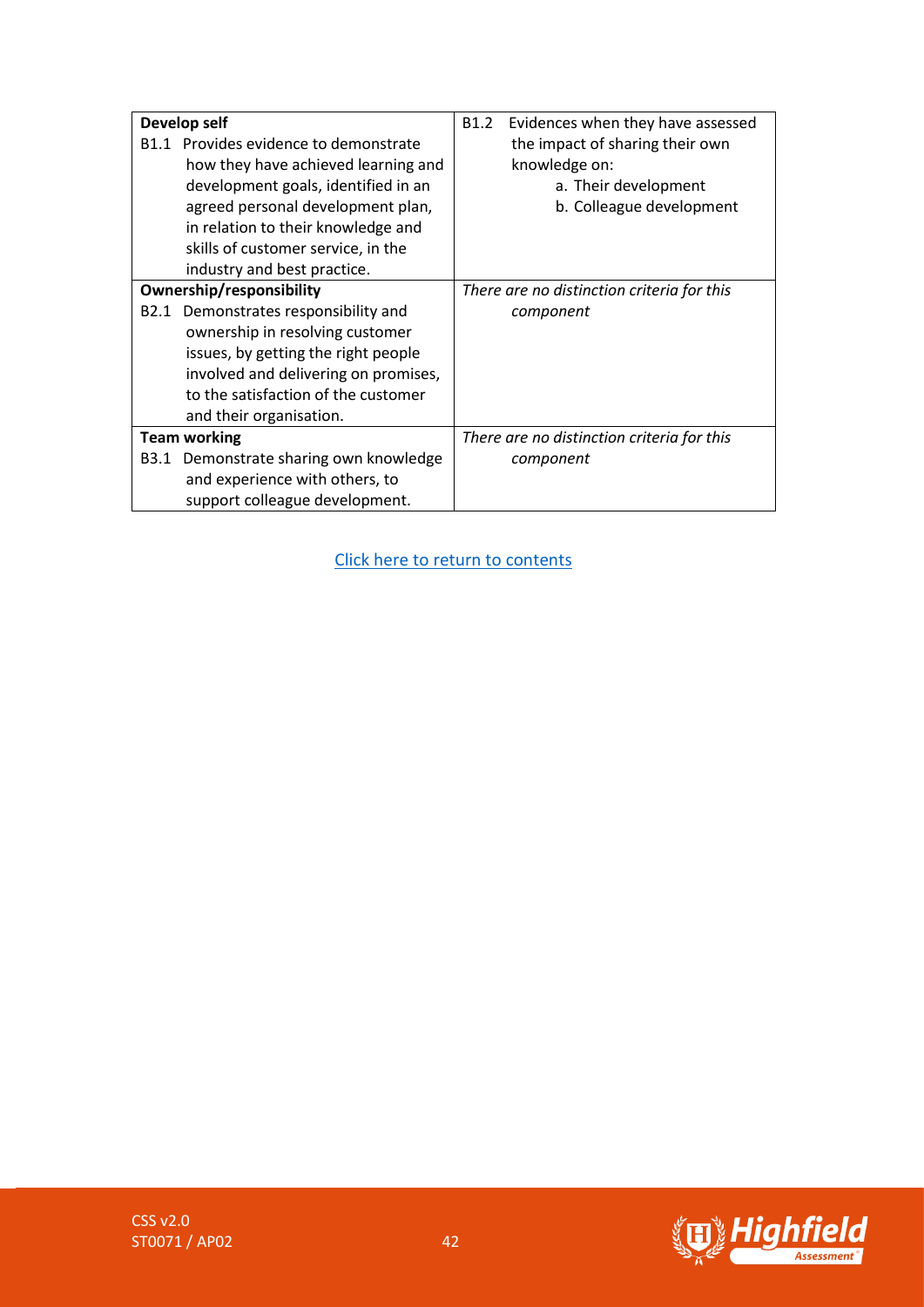# <span id="page-42-0"></span>**Assessing the practical observation with Question and Answer**

The end-point assessment plan states that the practical observation is to be covered in 1 session, lasting **60-minutes** with a +/- 10% tolerance either way. The observation will be pre-planned giving the apprentice a **minimum of 2 weeks' notice** of the date it is set to take place.

While on-programme, the employer/training provider should discuss the areas that could be assessed as part of the practical observation with the apprentice. Highfield recommends that the apprentice completes at least 1 mock assessment of both the practical observation and the questioning.

The employer/training provider should encourage and guide the apprentice to reflect on their experience and learning on-programme to understand what is required to meet the criteria.

The observation needs to take place in the apprentice's normal place of work. During the practical observation, the apprentice should have the opportunity, if required, to move from one area/function of the business to another, allowing the best possible chance for situations to occur naturally and to enable the apprentice to demonstrate how they have applied their KSBs.

The apprentice should be prepared to **provide clarification** to the end-point assessor in the observation as to their actions and the rationale behind them.

The independent assessor will plan the practical observation in agreement with the apprentice and their employer, taking account of any workplace considerations. These considerations would typically include:

- timings
- ensuring the correct environment
- ensuring there is sufficient space to allow the apprentice to work

#### **Question and answer**

The end-point assessor will question the apprentice to clarify their knowledge and understanding is being applied correctly throughout the observation.

The end-point assessors can ask supplementary questions, as required, to seek further clarification. The amount of questioning time carried out during the observation should not exceed **9 minutes** (15% of the total time allowed for the practical observation).

The practical observation must:



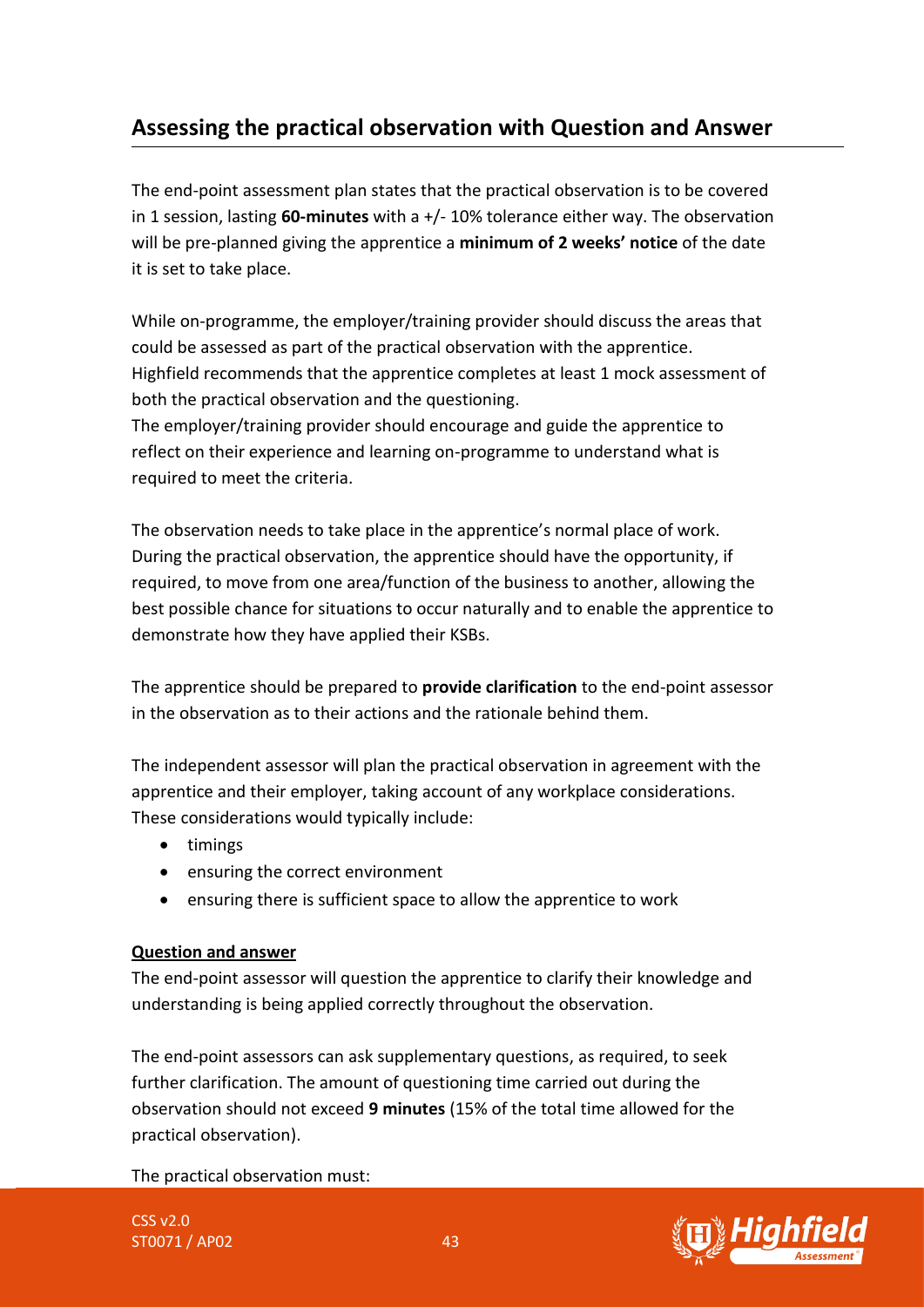- reflect typical working conditions
- allow the apprentice to demonstrate all aspects of the standard being assessed
- take a synoptic approach to the assessment of the overall competence
- be carried out on a one-to-one basis

#### **Practical observation with Question and Answer grading**

Apprentices will be marked against the pass and distinction criteria included in the tables on the following pages. Apprentices need to achieve **all pass criteria** to be awarded a pass and all pass and **all distinction** criteria to be awarded a distinction.



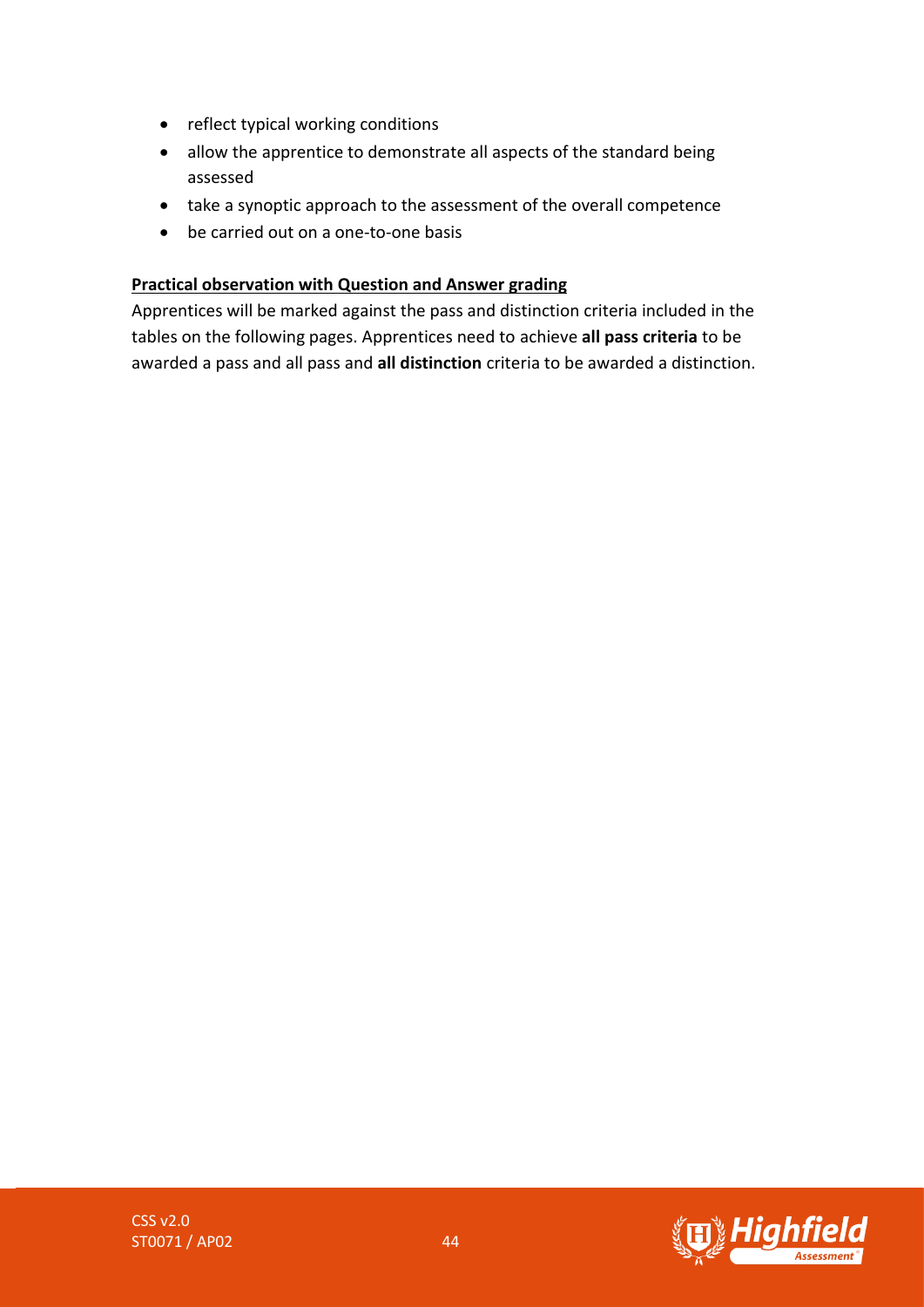### **Practical observation with Question-and-Answer mock assessment**

It is the employer/training provider's responsibility to prepare apprentices for their end-point assessment. Highfield recommends that the apprentice completes a mock practical observation and experiences the mock questioning in preparation for the real thing.

The most appropriate form of mock assessment will depend on the resources available to the employer/training provider.

When designing a mock assessment, the employer/training provider should consider the following elements.

- The mock observation should take place in a real workplace or a realistic simulation if the real workplace does not present all the required assessment opportunities.
- The employer/training provider can have other personnel to play the parts of customers and team members to make the mock more realistic.
- It is recommended that the mock observation has been practised with all personnel involved before taking place so that everyone is briefed and aware of their roles. The mock should provide the opportunity for the apprentice to demonstrate both the 'pass' level and the 'distinction' level criteria.
- A **60-minute (+/- 10%)** time slot should be available for the complete practical observation, if it is intended to be a complete mock observation covering all relevant standards. This time can be split up to allow for progressive learning with the apprentice.
- Video recording of the mock assessment and/or allowing it to be observed by other apprentices. This may be necessary for employers/training providers if it is not practicable for the employer/training provider to carry out a separate mock assessment with each apprentice.
- The apprentice's performance should be assessed by a competent trainer/assessor.
- Feedback should be shared with the apprentice to complete the learning experience. The mock assessment sheets found as a separate download may be used for this purpose.

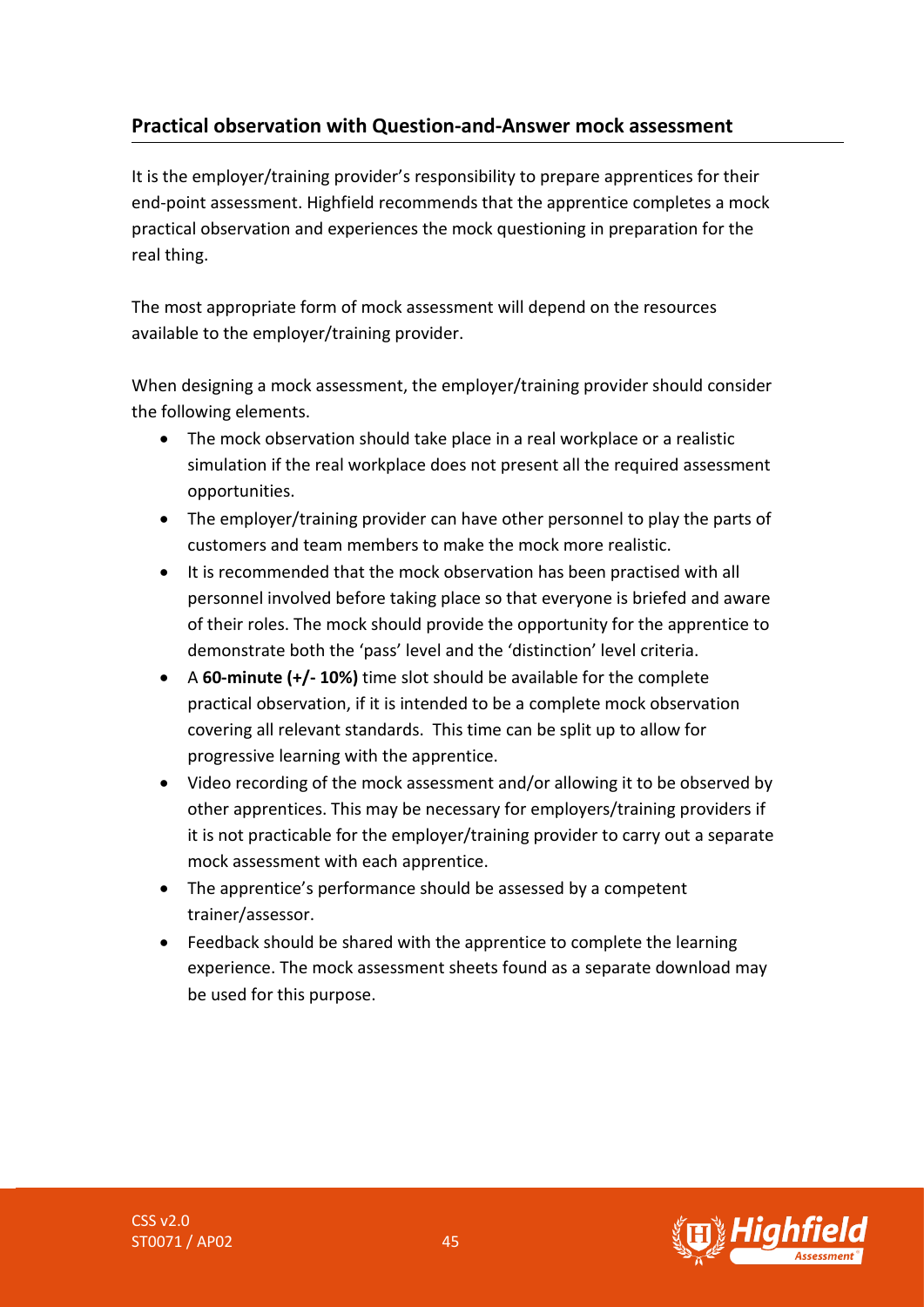### **Practical observation with Question-and-Answer criteria**

| <b>Pass criteria</b>             |                                                 | <b>Distinction criteria</b>                |
|----------------------------------|-------------------------------------------------|--------------------------------------------|
| Knowing your customers and their |                                                 | There are no distinction criteria for this |
| needs/customer insight           |                                                 | component                                  |
|                                  | K3.3 Demonstrate how they analyse, use          |                                            |
|                                  | and present a range of information in           |                                            |
|                                  | order to provide customer insight.              |                                            |
| K3.4                             | An ability to assess at least 3 different       |                                            |
|                                  | customer types and their role of                |                                            |
|                                  | emotions in order to achieve a                  |                                            |
|                                  | successful outcome for them.                    |                                            |
|                                  | K3.5 Evidences knowledge of how                 |                                            |
|                                  | customer expectations can differ                |                                            |
|                                  | between cultures, ages and social               |                                            |
|                                  | profiles.                                       |                                            |
|                                  | <b>Customer service culture and environment</b> | There are no distinction criteria for this |
|                                  | awareness                                       | component                                  |
|                                  | K4.2 Demonstrates an understanding of           |                                            |
|                                  | current legislation, compliance and             |                                            |
|                                  | regulatory guidance and their impact            |                                            |
|                                  | on customer service delivery.                   |                                            |
|                                  | <b>Business-focused service delivery</b>        | S1.3<br>Demonstrates own communication     |
|                                  | S1.1 Demonstrates resolution of a range         | with customers that ensures the            |
|                                  | of complex customer service issues,             | best solution to meet customer             |
|                                  | explaining the approach used and                | requirements and organisational            |
|                                  | why, demonstrating accountability               | needs.                                     |
|                                  | throughout.                                     |                                            |
|                                  | S1.2 An ability to assess situations and        |                                            |
|                                  | offer clear explanations, options and           |                                            |
|                                  | solutions that balance customer and             |                                            |
|                                  | organisational requirements.                    |                                            |
|                                  | Providing a positive customer experience        | Demonstrates when they provided<br>S2.8    |
|                                  | S2.3 Demonstrates through advanced              | additional solutions to customers          |
|                                  | questioning, listening and                      | and made recommendations based             |
|                                  | summarising, the negotiation of                 | on their findings to enable                |
|                                  | mutually beneficial outcomes.                   | improvement.                               |
| S <sub>2.4</sub>                 | Demonstrates management of                      |                                            |
|                                  | challenging and complicated                     |                                            |
|                                  | situations, balancing organisational            |                                            |
|                                  | needs and customer satisfaction.                |                                            |
| S2.5                             | Demonstrates identifying, negotiating           |                                            |
|                                  | and agreeing appropriate options                |                                            |
|                                  | with customers, making realistic                |                                            |
|                                  | commitments and delivering on                   |                                            |
|                                  | them in line with organisational                |                                            |
|                                  | policy and procedures.                          |                                            |
| S2.6                             | Recognises when customer emotions               |                                            |
|                                  | have been affected by the level of              |                                            |
|                                  | service offered.                                |                                            |



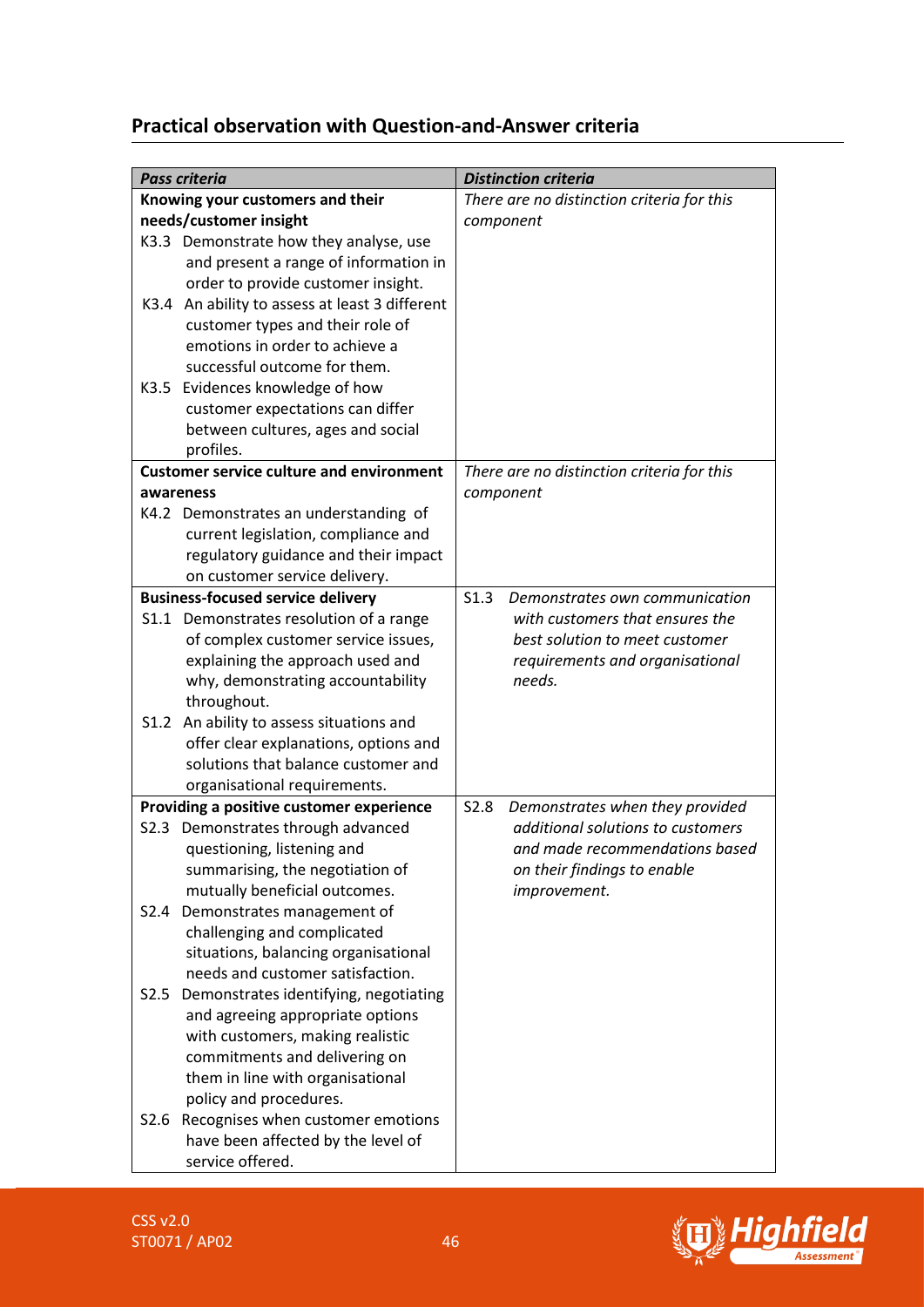|                  | S2.7 Demonstrates how they adapt their                            |                                            |
|------------------|-------------------------------------------------------------------|--------------------------------------------|
|                  | communication style to clearly and                                |                                            |
|                  | concisely communicate complex                                     |                                            |
|                  | information to customers to support                               |                                            |
|                  | positive outcomes.                                                |                                            |
|                  | <b>Customer service performance</b>                               | There are no distinction criteria for this |
|                  | S4.1 Evidences when they have                                     | component                                  |
|                  | maintained a positive relationship                                |                                            |
|                  | even when they are unable to deliver                              |                                            |
|                  | the customers expected outcome.                                   |                                            |
| S4.2             | Demonstrates when and how                                         |                                            |
|                  | historical interactions, challenges                               |                                            |
|                  | and related information are taken                                 |                                            |
|                  | into account in determining the next                              |                                            |
|                  | steps, when managing referrals and                                |                                            |
|                  | escalations.                                                      |                                            |
|                  | Ownership/responsibility                                          | There are no distinction criteria for this |
|                  | B2.2 Evidences how they recognise when                            | component                                  |
|                  | customer expectations are not met<br>and demonstrates how, using  |                                            |
|                  | appropriate communication                                         |                                            |
|                  | techniques, this could be managed to                              |                                            |
|                  | maintain a positive relationship.                                 |                                            |
| B <sub>2.3</sub> | Shows proactivity and creativity when                             |                                            |
|                  | identifying solutions to customer and                             |                                            |
|                  | organisational issues.                                            |                                            |
|                  | <b>Teamworking</b>                                                | There are no distinction criteria for this |
|                  | B3.2 Demonstrates achievement of results                          | component                                  |
|                  | through effective teamwork and                                    |                                            |
|                  | collaboration with colleagues at all                              |                                            |
|                  | levels.                                                           |                                            |
| B3.3             | Shows adaptability of own skills when                             |                                            |
|                  | working with internal customers.                                  |                                            |
| <b>Equality</b>  |                                                                   | There are no distinction criteria for this |
|                  | B4.1 Ability to react appropriately to                            | component                                  |
|                  | customer emotions and bring about                                 |                                            |
|                  | a successful outcome for different                                |                                            |
|                  | customer types.                                                   |                                            |
| B4.2             | Demonstrates adaptability and                                     |                                            |
|                  | flexibility in working towards                                    |                                            |
|                  | meeting customer needs, supporting                                |                                            |
|                  | equality, diversity and inclusion in                              |                                            |
|                  | their customer service delivery.                                  |                                            |
|                  | Presentation<br>B5.1 Demonstrate brand advocacy, values           | There are no distinction criteria for this |
|                  |                                                                   | component                                  |
|                  | and belief when dealing with<br>customer requests to build trust, |                                            |
|                  | credibility and satisfaction.                                     |                                            |
| B5.2             | Evidence to show how their personal                               |                                            |
|                  | presentation made a positive impact                               |                                            |
|                  | on their organisation's brand.                                    |                                            |
|                  |                                                                   |                                            |